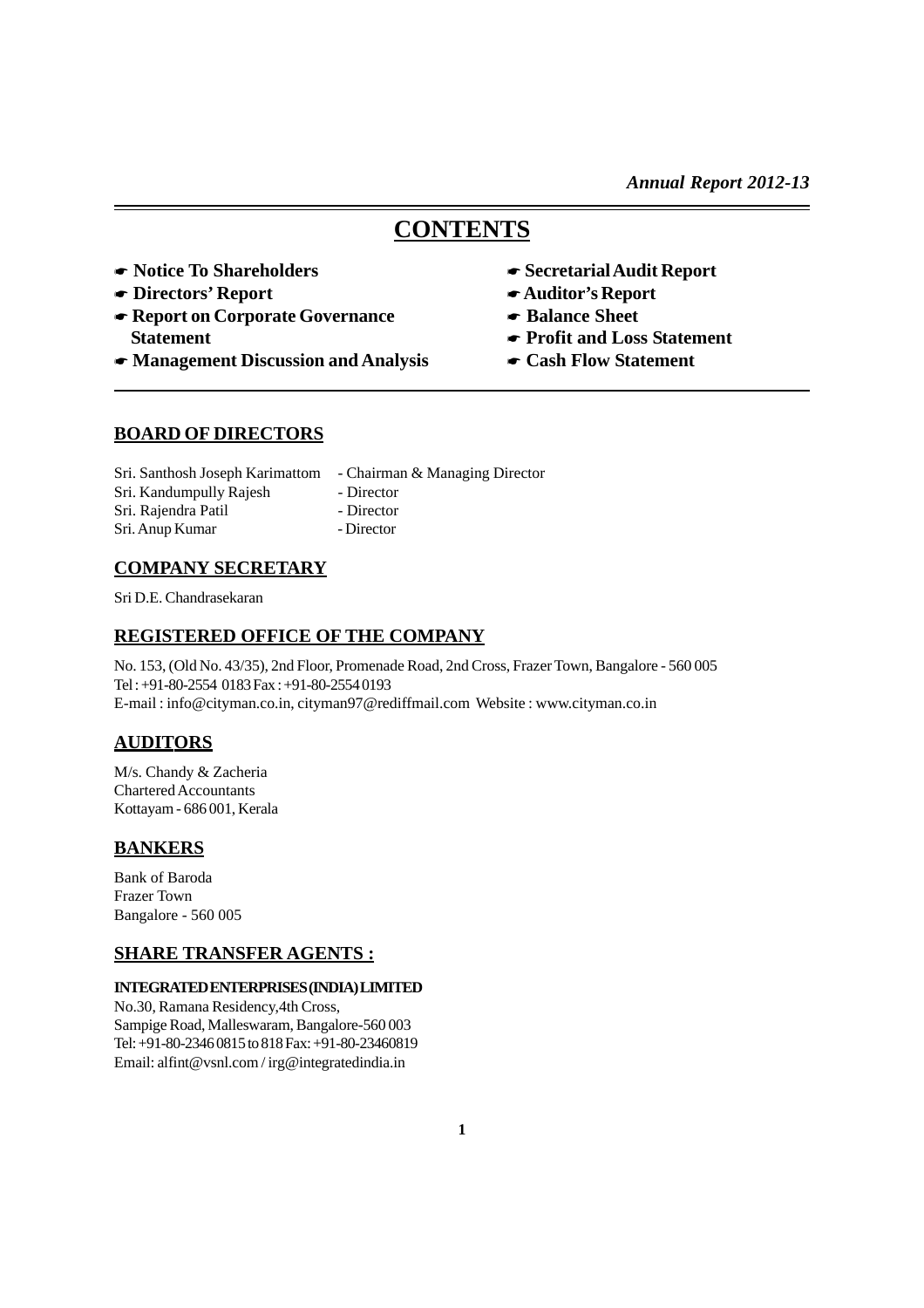.<br>Aly-Man

# **NOTICE TO THE SHAREHOLDERS**

To The Shareholders, Cityman Limited Bangalore - 560 005

**NOTICE** is hereby given that the Twenty First Annual General Meeting of the members of the Company will be held at Father Servanton Community Hall-2 , St.Francis Xavier's Cathedral Church Compound, St.John's Church Road, Fr.Servanton Circle, (Near Coles Park), Cleveland Town, Bangalore-560 005, on the 27th of September, 2013 , at 10.00am to transact the following business:

## **ORDINAY BUSINESS:**

- 1. To receive, consider, approve and adopt the audited Balance Sheet as on March 31, 2013 and the Profit and Loss Statement for the year ended as on that date, together with Report of Directors' and the Auditors' thereon.
- 2. To appoint a Director in place of Mr. Rajendra Patil who retires by rotation and being eligible, offers himself for reappointment.
- 3. To appoint the Auditors of the Company to hold office from conclusion of this meeting till the conclusion of next Annual General Meeting and to fix their remuneration.

## **SPECIAL BUSINESS**

## **4. Re-Appointment of Managing Director**

To consider, and if thought fit, to pass with or without modification, the following resolution as Special Resolution:

**"RESOLVED THAT** Subject to the approval of the Central Government, and further subject to Section 198, 269, 309, 310 and other applicable provisions, if any, of the companies Act 1956 read with Schedule XIII, as amended from time to time approval of the members be and is hereby accorded to the re-appointment of Mr. Santhosh Joseph Karimattom, as Managing Director of the Company for a period of three years to hold office from 31-03-2013 to 30-03-2016.

**FURTHER RESOLVED** that the role, duties responsibilities, terms and conditions of the said appointment will include the following:

## **Role:**

- Develop and deliver on the company's strategic plan in the most effective and efficient manner
- Accountable for the overall performance of the company and for the day-to-day running and management of the company's business, under delegated authority from the Board

## **Duties and Responsibilities:**

- Implement the Board's policies and strategies
- Develop and present the strategic and annual business plans to the Board for approval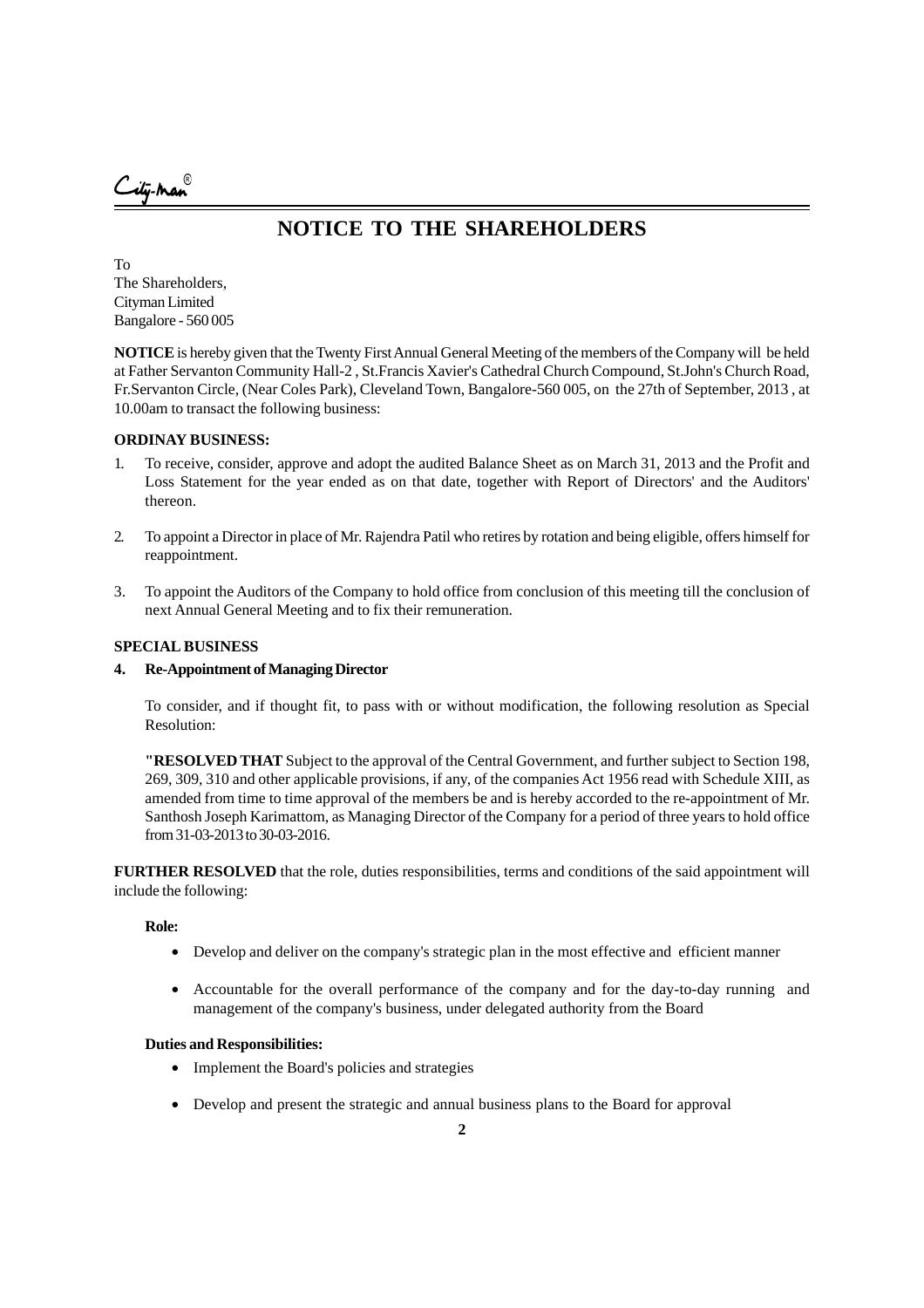- Report to the Board on progress against the strategic and annual business plans on a regular basis. Typically, reporting against the annual plan will be monthly, while reporting against the strategic plan will be less frequent, although it should be at least two or three times a year
- Manage the day-to-day operations of the company
- Manage, motivate, develop and lead members of the Management Team
- Manage resources efficiently and effectively to achieve the company's objectives
- Take a leadership role in establishing or developing the company's culture and values
- Ensure that there is a fit between strategy and culture, and the company's processes and structure
- Ensure that appropriate internal audit processes and procedures are in place (in laison with the Audit Committee of Company, Internal Auditors and/or the External Auditors
- Develop and implement a risk management plan
- Ensure that there is a succession plan in place
- provide entrepreneurial leadership to the company within a framework of prudent and effective controls which enable risk to be assessed and managed
- set the company's strategic aims, ensures that the necessary financial and human resources are in place for the company to meet its objectives, and reviews management performance

### **Remuneration:**

Remuneration will be Rs.50,000/- per month (all inclusive), and apart from the reimbursement of actual out of pocket expenses while discharging the duties.

#### **5. Delisting of Shares**

To consider, and if thought fit, to pass with or without modification, the following resolution as Special Resolution:

**"RESOLVED THAT,** subject to the provisions of the Securities Contracts (Regulations) Act, 1956, and the Securities and Exchange of Board of India, Act, 1992, and the rules framed there under and other applicable laws, rules and regulations and guidelines and subject to such other approvals, permissions and sanctions as may be necessary and subject to such conditions as may be prescribed by The Securities and Exchange Board of India and Stock Exchanges while granting such approvals, permissions and sanctions, which may be agreed to by the Board of Directors of the Company, which expression shall be deemed to include any Committee of the Board for the time being, exercising the powers conferred by the Board, the consent of the Company be and is hereby accorded to the Board to voluntarily de-list the equity shares of the Company from The Cochin Stock Exchange Limited , The Bangalore Stock Exchange Limited, and The Madras Stock Exchange Limited.

**RESOLVED FURTHER THAT** the Board be and is hereby authorized to do all acts, deeds and things as it may in its absolute discretion deem necessary and appropriate to give effect to the above Resolution."

By Order of the Board

Place : Bangalore D E Chandrasekaran Dated : 30-08-2013 (Company Secretary)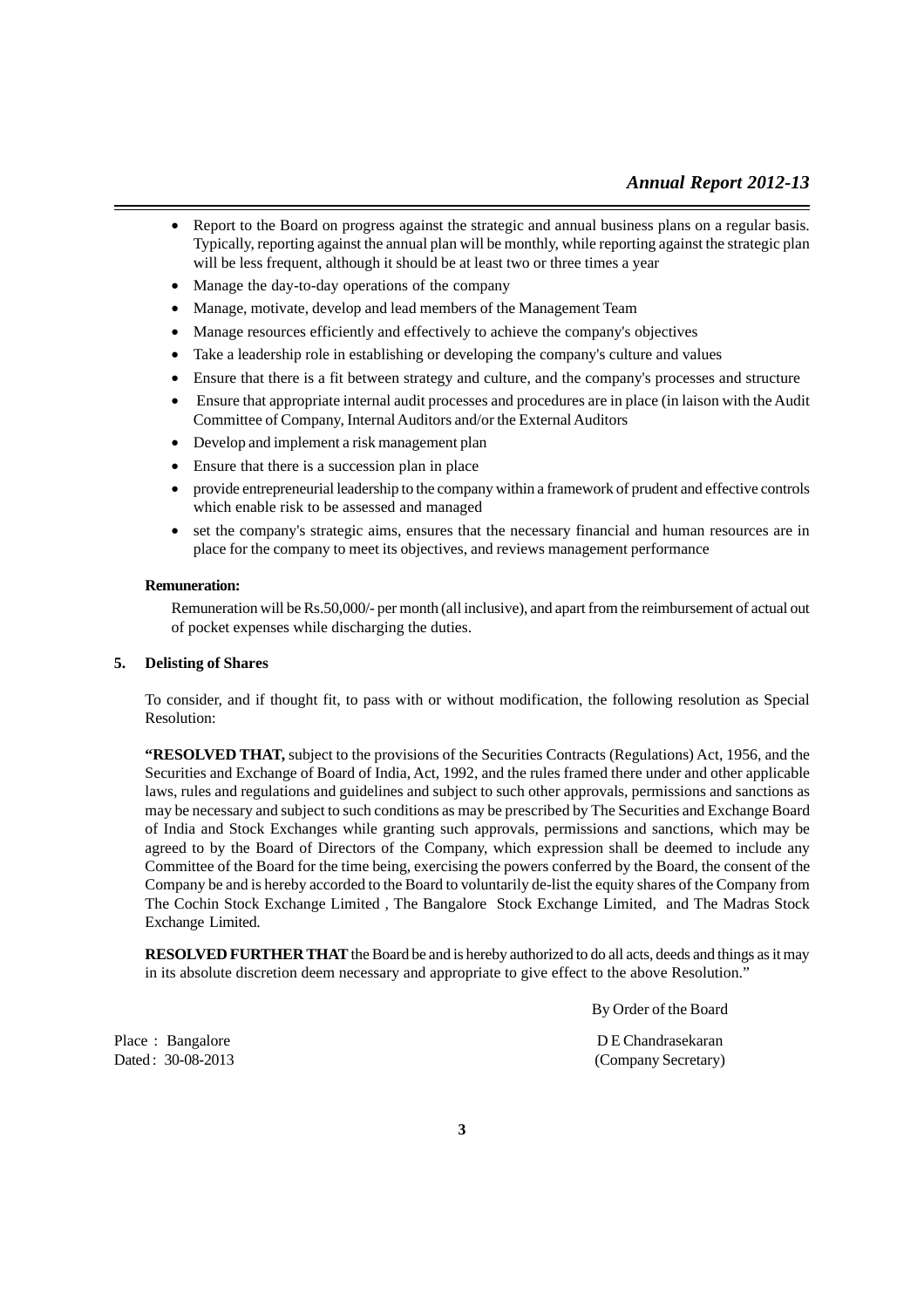City-Man $^\circ$ 

#### **Note:**

- (a) Explanatory statement u/s 173(2) of the Companies Act,1956 is enclosed and forms part of this Notice
- (b) A member who is entitled to attend and vote at the meeting is entitled to appoint a proxy and that the proxy need not be a member of the Company.
- (c) A proxy to be valid should reach the Registered Office of the Company at least 48 hours before the commencement of the Meeting.
- (d) Shareholders are requested to notify their change of address if any, in case of shares held in electronic form to the concerned depository participant quoting their ID number and in case of Shares held in physical form to the Company or to the Registrars of the Company.
- (e) Shareholders attending the meeting are requested to complete the enclosed attendance slip and deliver the same at the entrance of the meeting place. Duplicate admission slips will not be provided at the hall.
- (f) Members who hold Shares in dematerialized form are requested to write their client ID and DP ID Numbers and those who hold shares in physical form are requested to write their folio no. in the attendance slip for attending the Meeting.
- (g) In case of Joint holders attending the Meeting, only such joint holder who is higher in the order of names will be entitled to vote.
- (h) The Register of Members and the Share Transfer Book will remain closed from 19-09-2013 to 27-09-2013 (both days inclusive)

## **EXPLANATORY STATEMENT AS PER SECTION 173(2) OF THE COMPANIES ACT, 1956**

#### **Item No: 4- Re- appointment of Managing Director**

Mr. Santhosh Joseph Karimattom is the chief promoter director of the Company. He was Managing Director of the Company till the financial year 2002-03. Again at the Board meeting held on 31-03-2012, he was re- appointed as Managing Director of the Company for a period of one year from 31.03.2012. The necessary Approval from the Central Government was obtained, vide letter dated 18.10. 2012, from the Ministry of Corporate Affairs

Since his appointment was for a period of one year from 31-03-2012, the Board of Directors, subject to the members approval and further subject to the approval of the Central Government, re-appointed him for further a period of three years. Being an NRI, his appointment will not be as per Sch. XIII of the Companies Act,1956, and will be subject to the approval of the Central Government as per Section 269,198/309,310,311 and other applicable provisions, if any , of the Companies Act 1956.

The role, duties and responsibilities etc of the Managing Director is mentioned in the resolution and are self explanatory. The said duties are not exhaustive in nature and are in addition to the duties that are to be legally discharged by him being Managing Director of the Company

Since this resolution requires your approval, the same is placed before the meeting. No other Directors, other than Mr. Santhosh Joseph Karimattom is interested in the resolution

#### **Item No:5**

At present, the shares are listed in Bangalore, Bombay, Madras and Cochin Stock Exchanges. The Board is of the view that the listing at Bombay Stock Exchange alone is required and that steps be taken to voluntarily de-list the equity shares of the Company from the Cochin Stock Exchange Limited,The Bangalore Stock Exchange Limited and Madras Stock Exchange Limited.

Since this resolution requires your approval, the same is placed. None of the Directors is interested in the resolution.

By Order of the Board

Place : Bangalore DE Chandrasekaran Dated : 30-08-2013 (Company Secretary)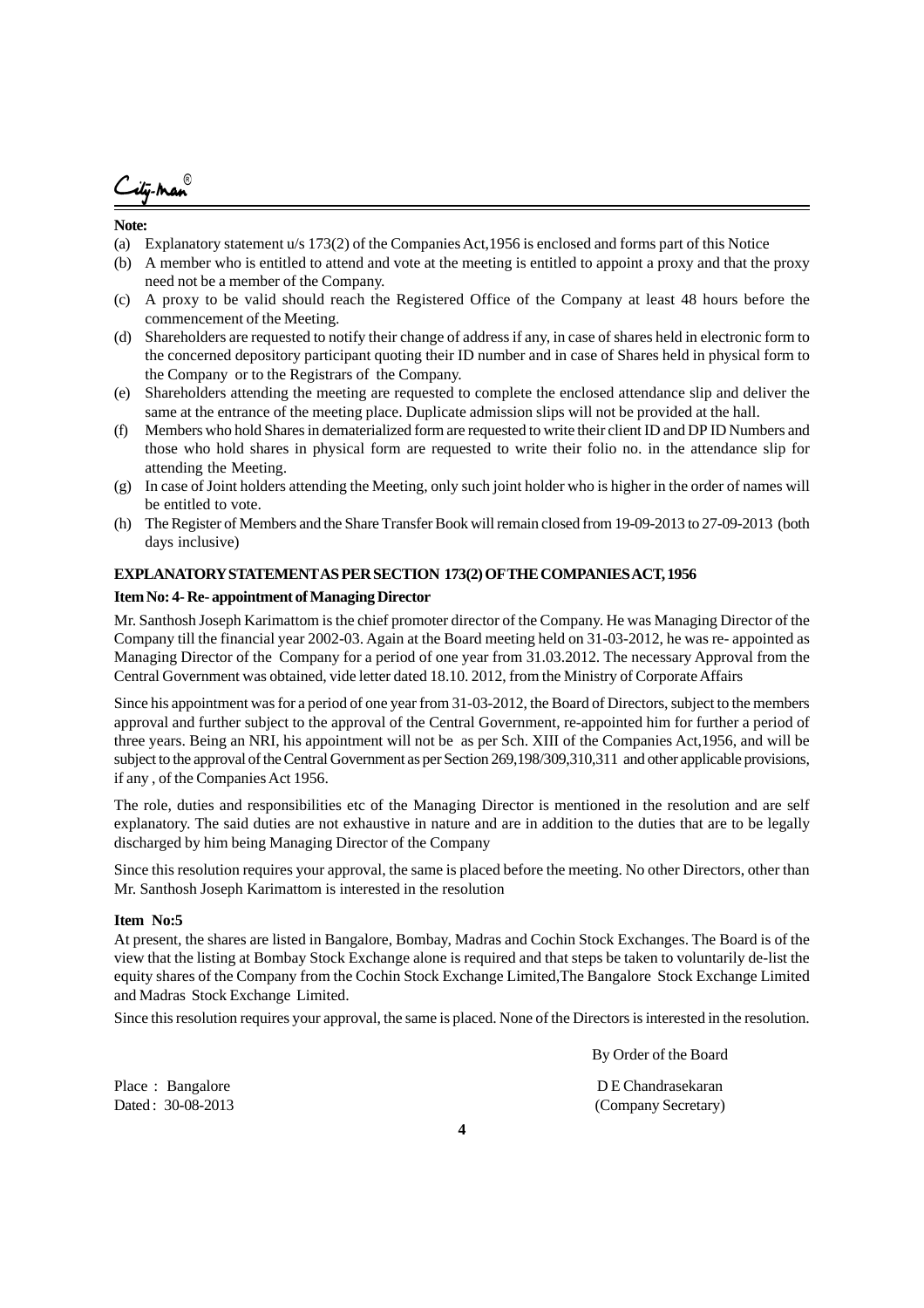# **Statements pursuant to clause (iv) of proviso to sub - paragraph C of paragraph 1 of section II of Part II of Schedule XIII to the Companies Act, 1956**

## **I. General Information:**

- (1) Nature of industry
	- The company is engaged in the following business:
	- i) Infrastructure and property development
	- ii) Garment and related items
- (2) Date or expected date of commencement of commercial production.

The Company is an existing company.

(3) In case of new companies, expected date of commencement of activities as per project approved by financial institutions appearing in the prospectus.

The Company is an existing company

(4) Financial performance based on given indicators

(Amount in Rs. )

| <b>Particulars</b>        | Year ending<br>31-03-2013 | <b>Year ending</b><br>31-03-2012 |
|---------------------------|---------------------------|----------------------------------|
| <b>Total Income/Sales</b> | 6,984                     | 13,760                           |
| <b>Profit before Tax</b>  | (4,104,204)               | (4,255,753)                      |
| <b>Profit after tax</b>   | (4,104,204)               | (4,255,753)                      |

(5) Export performance and net foreign exchange collaborations.

The Company has not earned any income in foreign exchange.

(6) Foreign investments or collaborators, if any.

The Company has not any foreign investments or collaboration during the financial year.

## **II. Information about the appointee:**

- 
- 
- (3) Recognition or awards NIL
- (4) Job profile and his suitability Details in the Notice
- 
- would be w.r.t. the country of his origin) prescribed in the Act.
- (7) Pecuniary relationship directly or indirectly NIL with the company, or relationship with the managerial personal, if any

(1) Background details Given in detail in the Notice

(2) Past remuneration entitled @ Rs. 50,000 per month (all inclusive). He waived the whole of the remuneration

(5) Remuneration proposed Rs. 50,000.00 per month (all inclusive).

(6) Comparative remuneration profile with It is difficult to compare the remuneration with respect to industry, size of the company, respect to industry, size of the company, profile profile of the position and person of the position and person and hence not (in case of expatriates the relevant details furnished. His remuneration is less than what is

**5**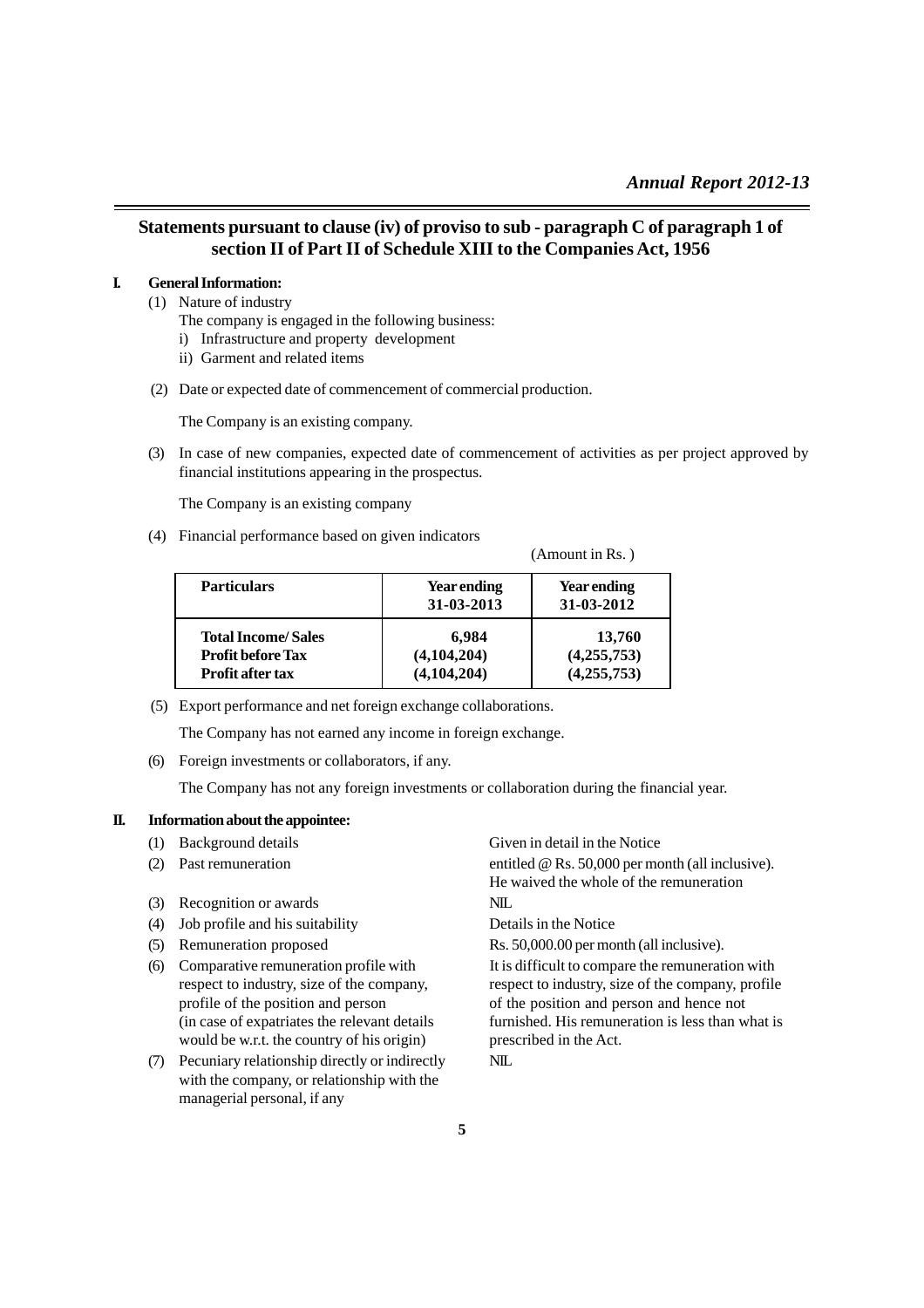

#### **III Other information:**

- (1) Reasons of loss or inadequate profits: During the year under reference, the Company's turnover was meagre and has incurred expenses which are statutorily required.
- (2) Steps taken or proposed to be taken for improvement: The Company is planning to take up other business opportunities such as real-estate development with which the profitability of the Company would improve substantially.
- (3) Expected increase in productivity and profits in measurable terms. It is difficult to quantify the improvement in productivity and profits in measureable terms.

## **IV. Disclosures:**

(1) The shareholders of the company are hereby informed of the details remuneration package of the managerial person.

Mr. Santhosh Joseph Karimattom was re-appointed as Managing Director of the Company for a period of three years to hold office from 31-03-2013 to 30-03-2016. Since his appointment is not as per Sch XIII, it is Subject to Central Government approval. His remuneration is Rs. 50000/- per month all inclusive.

None of the other Directors are drawing any remuneration from the Company.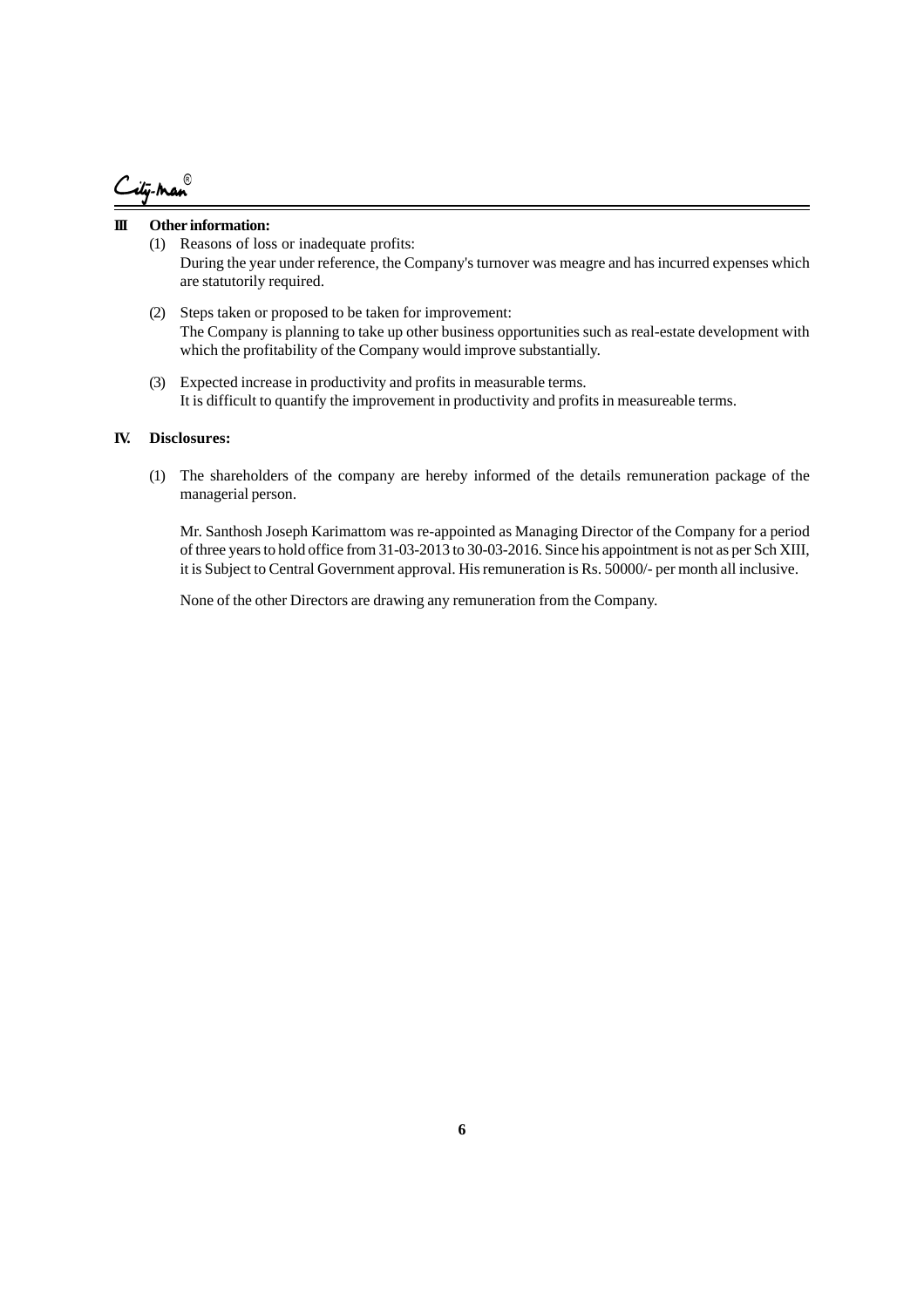# **DIRECTORS' REPORT**

Your Directors have pleasure in presenting the Twenty First Annual Report together with the audited statement of accounts for the year ended March 31, 2013

## **WORKING RESULTS** *(Amount in Rs)*

| <b>Particulars</b>               | 31-03-2013      | 31-03-2012    |
|----------------------------------|-----------------|---------------|
| <b>Sales</b>                     | 6.984           | 13,760        |
| Profit(Loss) before Tax          | (4,104,204)     | (4,255,753)   |
| Provision for Tax                | NIL.            | NIL.          |
| Profit (loss) after Tax          | (4,104,204)     | (4,255,753)   |
| Balance brought forward          | (230,082,553)   | (225,826,800) |
| Balance carried to Balance Sheet | (234, 186, 757) | (230,082,553) |

## **YEAR UNDER REVIEW AND FUTURE PLANS**

As mentioned in the previous year, the Company has acquired a water front property in Cochin. This is reflected as a stock in trade in the financial statements as the Company intends to develop the property into Villas and Apartments. It is proposed to seek a Joint venture partner for the purpose.

At present some preliminary work and documentation related work is in progress. It is expected that the work on the project will commence in the next year that is 2014-15

## **DIVIDEND:**

Since the Company could not generate any profits, your directors do not propose any dividend for the year under review

#### **DIRECTORS**

Mr. Rajendra Patil retires at the ensuing Annual General Meeting and being eligible offers himself for reappointment.

At the Board meeting held on 30-03-2013, Mr. Santhosh Joseph Karimattom was re-appointed as Managing Director of the Company for a period of three years to hold office from 31-03-2013 to 30-03-2016. His re-appointment is not as per Sch-XIII of the Companies Act, 1956, and it will be subject to the approval of the Central Government.

## **DIRECTORS' RESPONSIBILITY STATEMENT**

Your Directors' state:

- i) that in the preparation of the annual accounts, the applicable accounting standards had been followed along with proper explanations relating to material departure;
- ii) that the Directors have selected such accounting policies and applied them consistently and made judgments and estimates that are reasonable and prudent, so as to give a true and fair view of the state of affairs of the Company at the end of the financial year and the loss of the Company for the period;
- iii) that the Directors have taken proper and sufficient care for the maintenance of adequate accounting records in accordance with the provisions of the Companies Act, 1956 for safeguarding the assets of the Company and for preventing and detecting fraud and other irregularities.
- iv) that the Directors have prepared the annual accounts on a going concern basis.

## **FIXED DEPOSTS**

Your company has neither invited nor accepted any Fixed Deposits from the public during the financial year under review.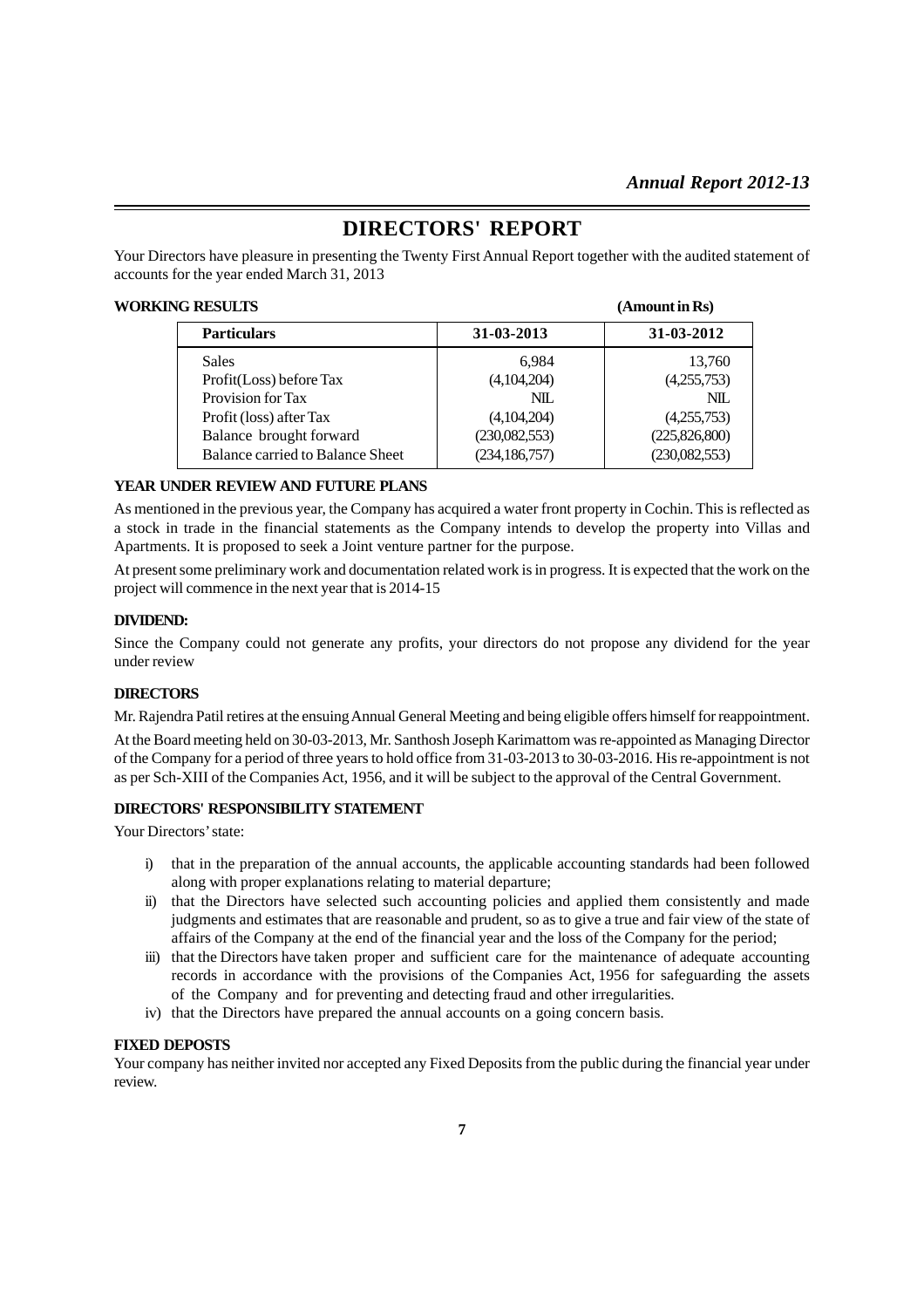City-Man

## **CORPORATE GOVERNANCE AND COMPLIANCE CERTIFICATE:**

Separate notes on Corporate Governance and Management Discussion and Analysis Report are set out as Annexure "A" and "B" respectively. A Certificate from the Auditor of the Company Certifying compliance conditions of Corporate Governance as stipulated under Clause 49 of the Listing Agreement is attached to this report.

## **LISTING AGREEMENTS REQUIREMENTS :**

The securities of your company are listed at Bombay, Bangalore, Madras and Cochin Stock Exchanges. The Board is seeking approval from the members during the ensuing AGM for voluntary de-listing of shares in Bangalore, Madras and Cochin Stock Exchanges.

## **BUY-BACK OF SHARES**

There was no buy-back of shares during the year under review.

## **PARTICULARS OF THE EMPLOYEES:**

None of the employees employed during the year was in receipt of remuneration in excess of the prescribed limit specified in section 217 (2A) of the Companies Act,1956. Hence, furnishing of particulars under the Companies (Particulars of Employees) 1975 does not arise.

## **AUDITORS**

CHANDY & ZACHERIA, Chartered Accountants, Kottayam - 686 001, Kerala, Auditors of the Company retire at the ensuing Annual General Meeting. They have expressed their willingness for reappointment.

## **CONSERVATION OF ENERGY AND TECHNOLOGY ABSORPTION**

During the year under review, there were no activities, which required heavy consumption of energy. However adequate measures have been taken to make sure that there is no wastage of energy. Since the requisite information with regard to the conservation of energy, technology absorption (Disclosures of Particulars in the report of Board of Directors ) Rules are irrelevant/not applicable to the Company during the year under review, the same are not reported.

## **FOREIGN EXCHANGE EARNINGS AND OUTGO: NIL**

## **ACKNOWLEDGEMENTS**

The Board of Directors wish to place on record their appreciation for the co-operation and support received from all.

By Order of the Board

Place : Bangalore **Santhosh Joseph Karimattom Anup Kumar** Date : 30-08-2013 Chairman & Managing Director Director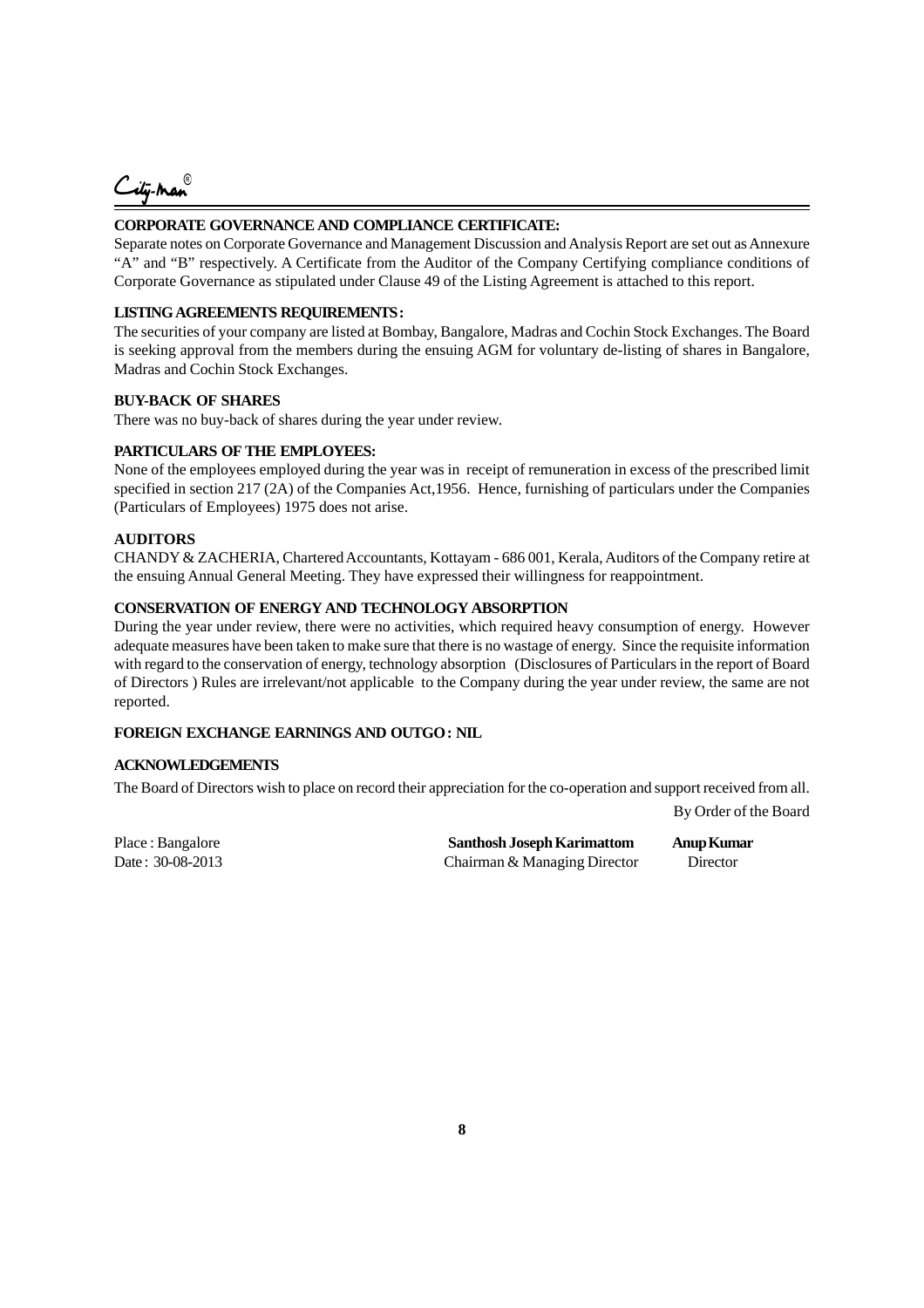#### **CORPORATE GOVERNANCE:**

Annexure - A

#### **COMPANY'S PHILOSOPHY ON CODE OF GOVERNANCE:**

The company has a transparent and professional corporate governance as provided in the Clause 49 of the Listing agreement, the details of which are as under :

## **1. BOARD OF DIRECTORS:**

The Board is constituted of four directors. The Chairman and Managing Director of the company is the Chief Promoter of the Company. All the other Directors are independent Directors, and not related to one another.

The Board of the Company met 6 times during the last financial year on 29-04-2012, 29-07-2012, 03-09-2012, 29-10-2012, 22-01-2013 and 30-03-2013.

Santhosh Joseph Karimattom was re-appointed as Managing Director of the company for a period of three years to hold office from 31-03-2013 to 30-03-2016. Since his appointment is not as per Schedule XIII, to the Companies Act, 1956, the Company, it will be subject to the approval of the Central Government.

## **Code of conduct:**

Code of Conduct for all Board Members and Senior Management of the Company in compliance with Clause 49 (1) of the Listing Agreement, is already implemented by the Company. The applicability of the said codes were very limited, since the activities of the company was negligible during the year under review

| Name of the<br><b>Director</b> | Category of the<br><b>Director</b>     | No. of other<br>Directorship $(*)$ | No of Board<br>meetings<br><b>Attended</b> | <b>Attendance</b><br>at Last<br><b>AGM</b> |
|--------------------------------|----------------------------------------|------------------------------------|--------------------------------------------|--------------------------------------------|
| Santhosh Joseph Karimattom     | Executive /<br>Chairman                | NIL.                               | $\overline{2}$                             | <b>Yes</b>                                 |
| <b>Kandumpully Rajesh</b>      | Non-Executive/<br>independent Director | NIL.                               | 6                                          | <b>Yes</b>                                 |
| Anup Kumar                     | Non-Executive/<br>independent Director | NIL.                               | 6                                          | Yes                                        |
| Rajendra Patil                 | Non-Executive/<br>independent Director | NIL.                               | 1                                          | N <sub>0</sub>                             |

The constitution of the Board and the attendance of the Directors are given below:

- Excludes Directorship in Indian Private Limited Companies, Foreign Companies, Companies u/s 25 of the Companies act, 1956
- The Director(s) are neither Chairman nor members of any other committee(s) other than Audit committee, grievance committee of Cityman Limited as mentioned in this report
- Leave of absence was given to Directors who were unable to attend the Board meetings

All relevant information in the form of detailed Agenda/ notice is given to the members of the Board as provided, in advance. In addition to the statutory matters, all important matters are disused and decided as and when the requirement arises.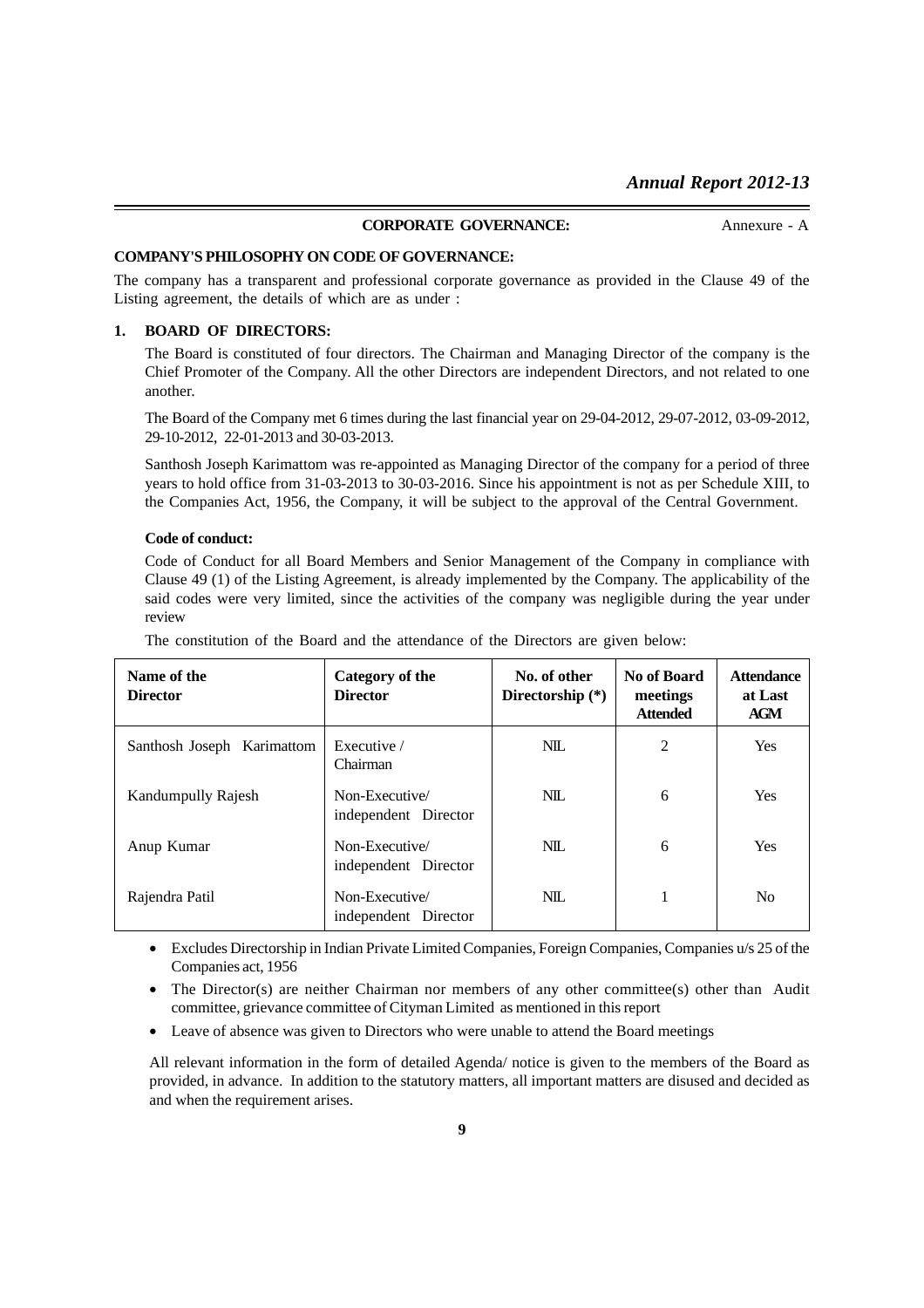City-Man

**Risk Mitigation Plan:** The Company has a risk mitigation plan, suitable to the activities of the Company. During the year under review there were no activities that required the assessment of risk.

**Secretarial Standards:** The secretarial and operating practices of the Company are in line with the Secretarial Standards published by the Institute of Company Secretaries of India.

**Accounting Treatment:** Prescribed Accounting standards have been followed in the preparation of financial statements.

### **2. AUDIT COMMITTEE:**

The total strength of the Audit Committee consists of three directors. All the members including Chairman are Non Executive Directors. The said committee is constituted to exercise powers and discharge functions as stipulated in Clause 49 of the Listing Agreement and other relevant statutory and regulatory provisions.

During the year under review, since the operations were negligible, the functions of the audit committee was limited to reviewing / analyzing the quarterly results and making necessary recommendations and suggestions wherever required , and discussion with statutory auditors before the audit commences, about the nature and scope of audit as well as post-audit discussion to ascertain any area of concern and Management discussion and analysis of financial condition and results of operations. Company Secretary acts as the Secretary of the Committee.

During the relevant financial year, five Audit Committee Meetings were held on 29-04-2012, 29-07-2012, 03-09-2012, 29-10-2012, and 22-01-2013

The constitution of the Committee and the attendance of each member of the Committee is given below;

| Name of the Member                   | <b>Category</b>                                  | <b>Attendance (No.)</b> |
|--------------------------------------|--------------------------------------------------|-------------------------|
| Anup Kumar                           | Non-Executive Director<br>Non-Executive Director | 05<br>05                |
| Kandumpully Rajesh<br>Rajendra Patil | Non-Executive Director                           | 01                      |

## **3. SHARE HOLDERS GRIEVANCE / SHARE TRANSFR COMMITTEE: Share Holders' Grievance Committee**

Share Holders Grievance Committee consists of two independent Directors, and one compliance officer who have met on 30-06-2012, 30-09-2012, 25-11-2012 and 30-03-2013 .The terms of reference of the Committee includes (a) review the reports submitted by the R&T Agents (b) periodically interact with R&T Agents to ascertain and look in to the quality of the grievance redressal system (c) periodically reporting to the Board.

The data for the year is as follows:

No of Complaints received during the year: - 3, resolved- 3 There are no unresolved complaints

During the year company had affected transfers of 141314 equity shares

The constitution of the Committee is as under:

| Name of the Member        | Category                  | <b>Attendance (No.)</b> |
|---------------------------|---------------------------|-------------------------|
| Anup Kumar                | Chairman/Non-Ex. Director | (И                      |
| <b>Kandumpully Rajesh</b> | Non-Ex. Director          | (И                      |
| D.E. Chandrasekaran       | <b>Company Secretary</b>  | ()4                     |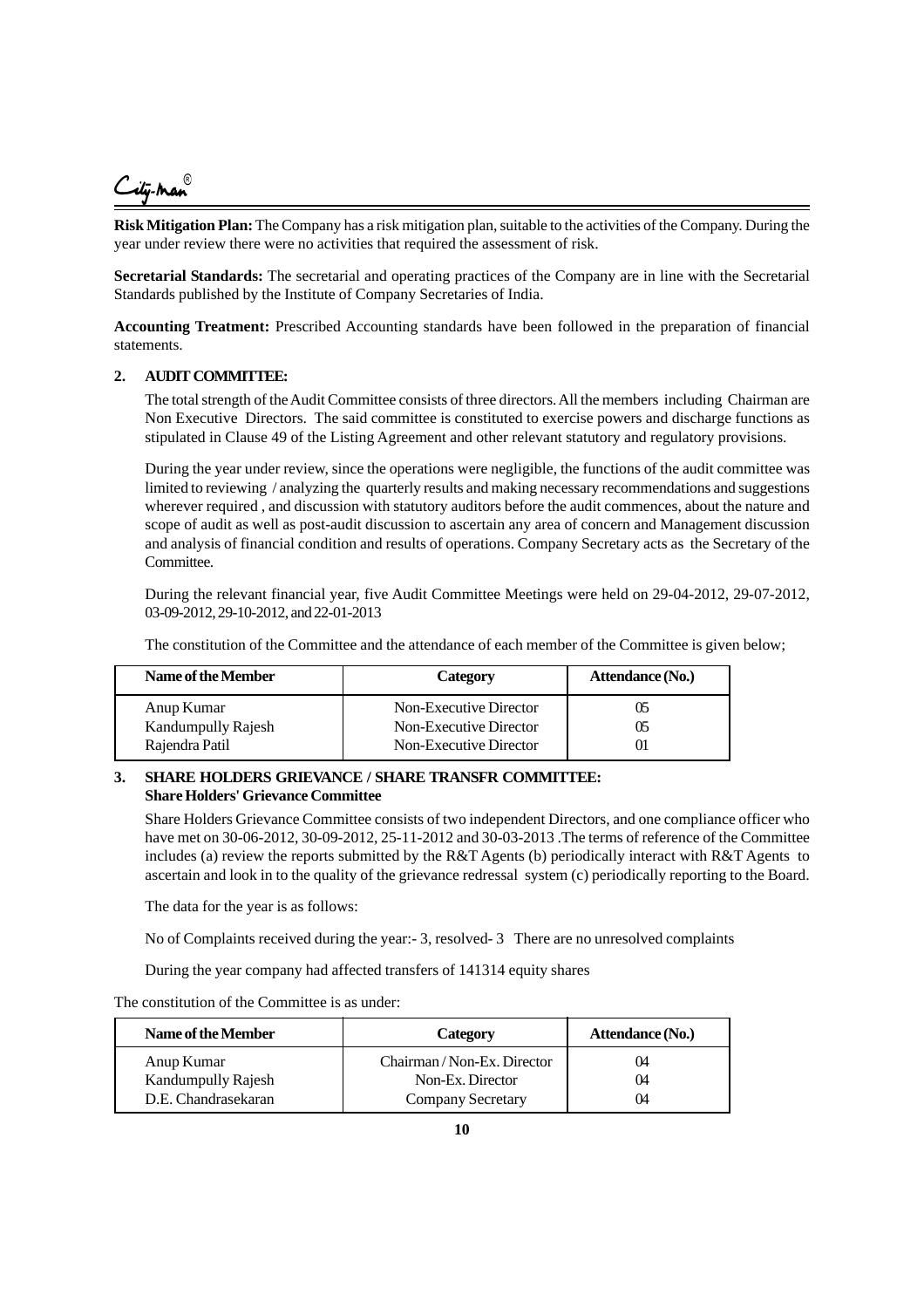#### **4. SHARE TRANSFER**

In line with the Clause  $49(G)$  (iv) of the Listing Agreement, the Board has delegated the power of share transfer to a Committee consisting of Mr. Anup Kumar Independent Director, CFO and Company Secretary.

## **5. REMUNERATION COMMITTEE**

During the year under review, remuneration committee was constituted with three independent directors. They have met only once on 15-03-2013. The purpose was to recommend the re-appointment of Mr. Santhosh Josep Karimattom as Managing Director of the Company. Mr. Santhosh Joseph Karimattom was appointed as a Managing Director for a period of one year w.e.f 31-03-2012. And again at the Board Meeting held on 30- 03-2013, he was re-appointed as Managing Director of the Company for a period of three years to hold office from 31-03-2013 to 30-03-2016. Taking into account the financial conditions of the Company, he fully waived his remuneration of one year for the year ended 30-03-2013. His proposed remuneration, for the present tenure of three years is Rs. 50000/- per month (all inclusive). Other Directors also do not draw any remuneration.

## **6. OTHER DETAILS / INFORMATIONS**

The details of Annual General Meeting held in last 3 years are as under:

| Year<br><b>Ended</b> | Venue                                                                                                                                                                                          | <b>Date</b>  | <b>Time</b>        |
|----------------------|------------------------------------------------------------------------------------------------------------------------------------------------------------------------------------------------|--------------|--------------------|
| 31-03-2010           | Vagdevi Seshappa Hall, 1637-38, 1st Cross<br>Rammohanpura (Behind Devayya Park)<br>Srirampuram, Bangalore - 560 021                                                                            | $30-09-2010$ | $10.00 \text{ am}$ |
| 31-03-2011           | Aishwarya Kalyana Mantapa,<br>TC Palaya Main Road, Akshaya Nagar,<br>Kowdenahally, Bangalore - 560 016.                                                                                        | 30-09-2011   | $10.00 \text{ am}$ |
| 31-03-2012           | Father Servanton Community Hall - 2<br>St. Francis Xavier's Cathedral Church Compound<br>St. John's church Road, Fr. Servanton Circle,<br>(Near Coles Park), Cleveland Town, Bangalore-560005. | 28-09-2012   | 10.00am            |

At the Annual General Meeting held on 28-09-2012, one Special Resolution was passed for the appointment of Managing Director and there was no Extra Ordinary General Meetings of the members of the Company during the relevant period.

During the year 2011-12, the objects clause of the Memorandum Of Association of the Company through process of postal ballot as required under Section 192A of the Companies Act, 1956, read with the Companies (Passing of the Resolution by Postal Ballot) Rules 2001.NSVM & Associates, Chartered Accountants, were the scrutinizers of the postal ballot procedure. Share holders holding 1162752 equity shares , being 24.71 % of the total voting rights of the Company submitted valid Postal Ballot forms, and of these, Share Holders holding 965 equity shares(equivalent to 0.02% of the total voting rights) dissented to the proposal and Share Holders holding 1161787 equity shares (equivalent to 24.71% of the total voting rights) gave their assent. The scrutinizers submitted their report on 20-09-2011. At present, company does not have any plans to conduct postal ballot procedure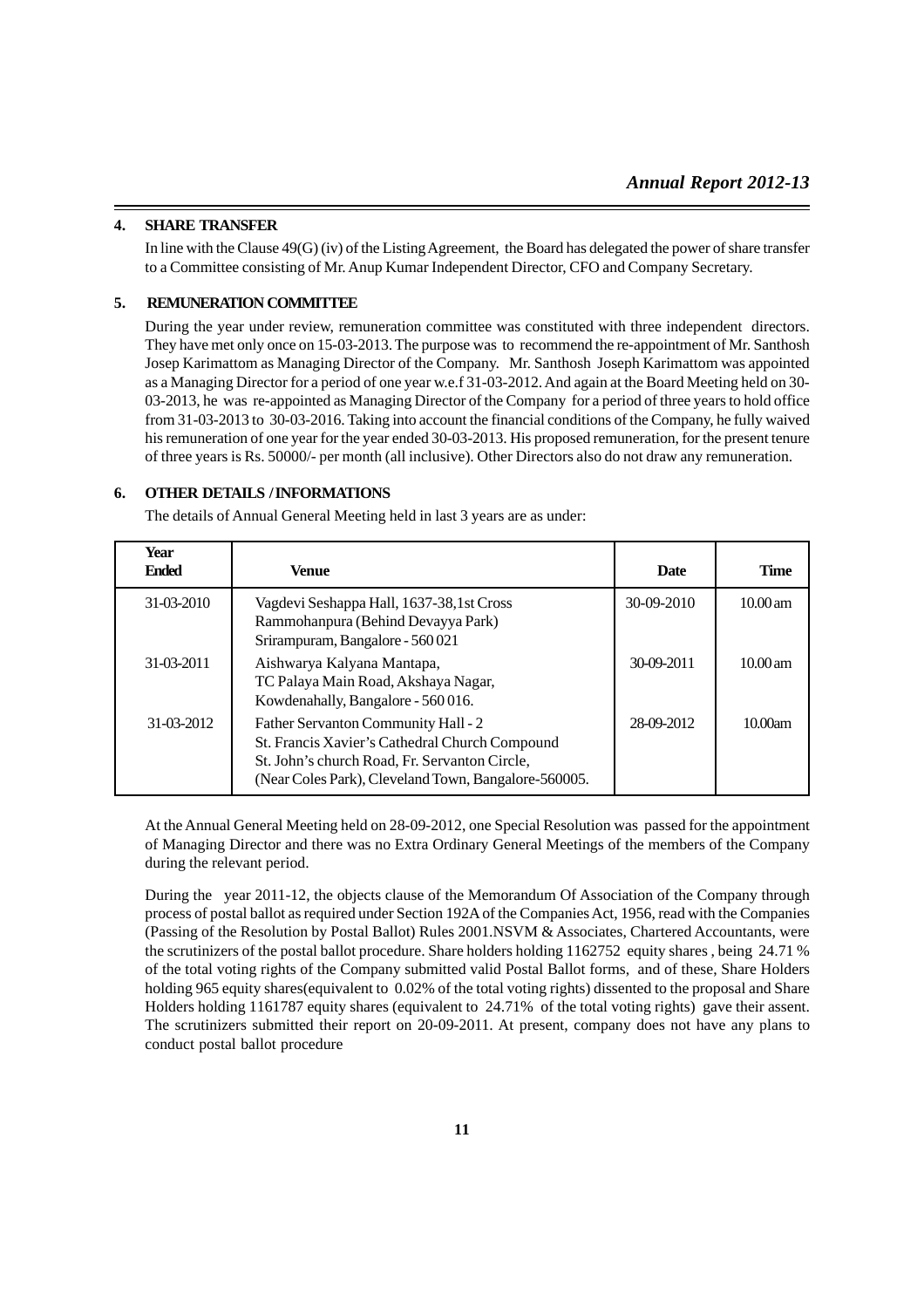# City-man<sup>®</sup>

## **Means of communication:**

The Company submits all the quarterly/half yearly/annual results of the company with the Stock Exchanges and press releases are made in English (Financial Express) and in one Kannada news paper (Sanjevani)as stipulated in the Listing Agreement. The Company has a web site, which is periodically updated. It also has not displayed in official news releases and no presentations were made to institutional investors or to the analysts. Company do not send half yearly financial reports to the share holders. The management Discussion and Analysis is a part of the Annual Report.

• Compliance of Insider Trading Norms:

Company has adopted the code of internal procedures commensurate with the activities and thus complies with the insider trading norms.

## <sup>N</sup> **General shareholder's information**

a) AGM Date and Venue

| Venue                                          | Date       | Time               |
|------------------------------------------------|------------|--------------------|
| Father Servanton Community Hall-2              | 27-09-2013 | $10.00 \text{ am}$ |
| St. Francis Xavier's Cathedral Church Compound |            |                    |
| St.John's Church Road, Fr.Servanton Circle,    |            |                    |
| (Near Coles Park), Cleveland Town,             |            |                    |
| Bangalore-560005                               |            |                    |

- b) Financial year ending 31st March 2013
- c) Book closure date 19-09-2013 to 27-09-2013 (both days inclusive)
- d) Listing on stock exchanges. The shares are listed in Bangalore, Mumbai, Chennai, and Cochin Stock exchanges. All the dues regarding the Listing Fee have been paid
- e) Distribution schedule as on 31-03-2013

| Category        | Number of<br><b>Shareholders</b> | $\frac{6}{9}$<br>(percentage) | <b>Number of Shares</b><br><b>Held</b> | $\frac{6}{6}$<br>(percentage) |
|-----------------|----------------------------------|-------------------------------|----------------------------------------|-------------------------------|
| Upto $500$      | 7660                             | 90.79                         | 1403731                                | 12.00                         |
| $501 - 1000$    | 490                              | 5.81                          | 388089                                 | 3.32                          |
| $1001 - 2000$   | 155                              | 1.84                          | 231304                                 | 1.98                          |
| $2001 - 3000$   | 44                               | 0.52                          | 110455                                 | 0.94                          |
| $3001 - 4000$   | 16                               | 0.19                          | 57621                                  | 0.49                          |
| $4001 - 5000$   | 25                               | 0.30                          | 117050                                 | 1.00                          |
| $5001 - 10000$  | 26                               | 0.31                          | 195068                                 | 1.67                          |
| 10001 and above | 21                               | 0.24                          | 9197782                                | 78.60                         |
| <b>Total</b>    | 8437                             | 100.00                        | 11701100                               | 100.00                        |

f) Share price movements:

The details are available in the web site of BSE for the last financial year is given below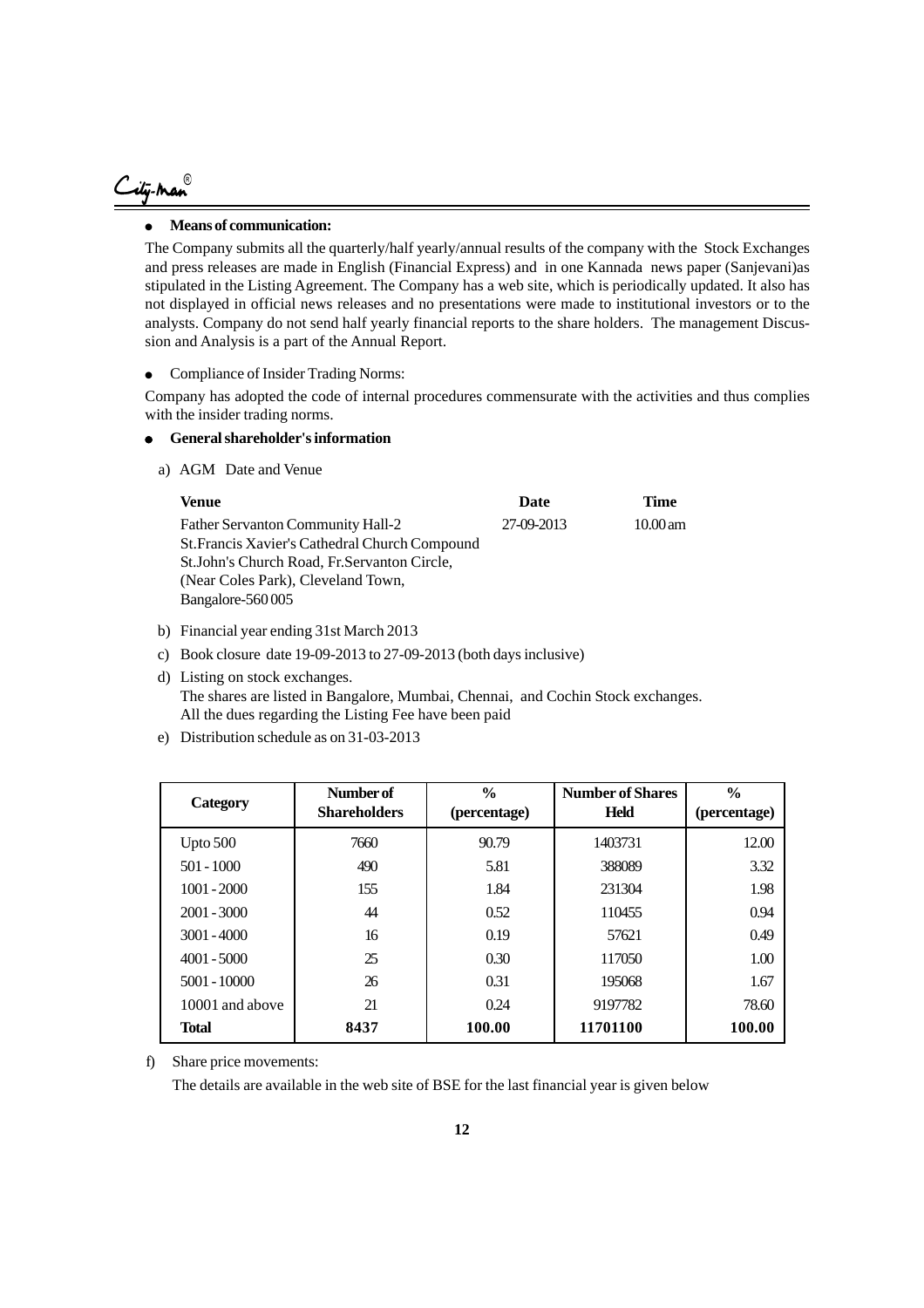| <b>Month</b>      | <b>Open</b><br><b>Price</b> | <b>High</b><br><b>Price</b> | Low<br><b>Price</b> | <b>Close</b><br><b>Price</b> | No. of<br><b>Shares</b> |
|-------------------|-----------------------------|-----------------------------|---------------------|------------------------------|-------------------------|
| Apr 12            | 11.80                       | 12.33                       | 10.65               | 10.82                        | 8,437                   |
| May 12            | 10.82                       | 14.01                       | 8.14                | 14.00                        | 41,265                  |
| Jun $12$          | 14.70                       | 20.58                       | 13.36               | 20.23                        | 1,30,416                |
| <b>Jul 12</b>     | 20.30                       | 20.75                       | 17.85               | 17.85                        | 67,451                  |
| Aug $12$          | 17.50                       | 17.50                       | 14.75               | 14.90                        | 3,150                   |
| Sep 12            | 15.19                       | 15.19                       | 9.75                | 10.03                        | 16,042                  |
| Oct 12            | 9.60                        | 11.02                       | 9.10                | 9.10                         | 10,911                  |
| Nov <sub>12</sub> | 8.65                        | 9.55                        | 8.14                | 8.15                         | 2,045                   |
| Dec 12            | 8.15                        | 11.02                       | 8.15                | 10.15                        | 3,033                   |
| Jan $13$          | 9.65                        | 9.65                        | 6.81                | 7.05                         | 6,286                   |
| Feb 13            | 6.70                        | 7.87                        | 6.66                | 6.66                         | 5,073                   |
| Mar $13$          | 6.34                        | 7.68                        | 5.75                | 7.50                         | 5,317                   |

*Annual Report 2012-13*

g) Share holding Pattern as on 31-03-2013

| <b>Category</b>                          | No of<br>shares | $\frac{0}{0}$<br>of Equity |
|------------------------------------------|-----------------|----------------------------|
| Promoters $\&$<br>Relatives of promoters | 8,402,132       | 71.81                      |
| <b>Resident Body Corporate</b>           | 369,103         | 3.15                       |
| Banks / FI / FII / MF / Trust            | Nil             | Nil                        |
| NRI/OCB/FFI                              | 364,273         | 3.11                       |
| Resident Individuals                     | 2,565,592       | 21.93                      |
| Total                                    | 11,701,100      | 100.00                     |

| Shares held by independent Directors |                |
|--------------------------------------|----------------|
| Rajendra Patil                       | $400(0.009\%)$ |
| Kandumpully Rajesh                   | NII.           |
| Anup Kumar                           | NII.           |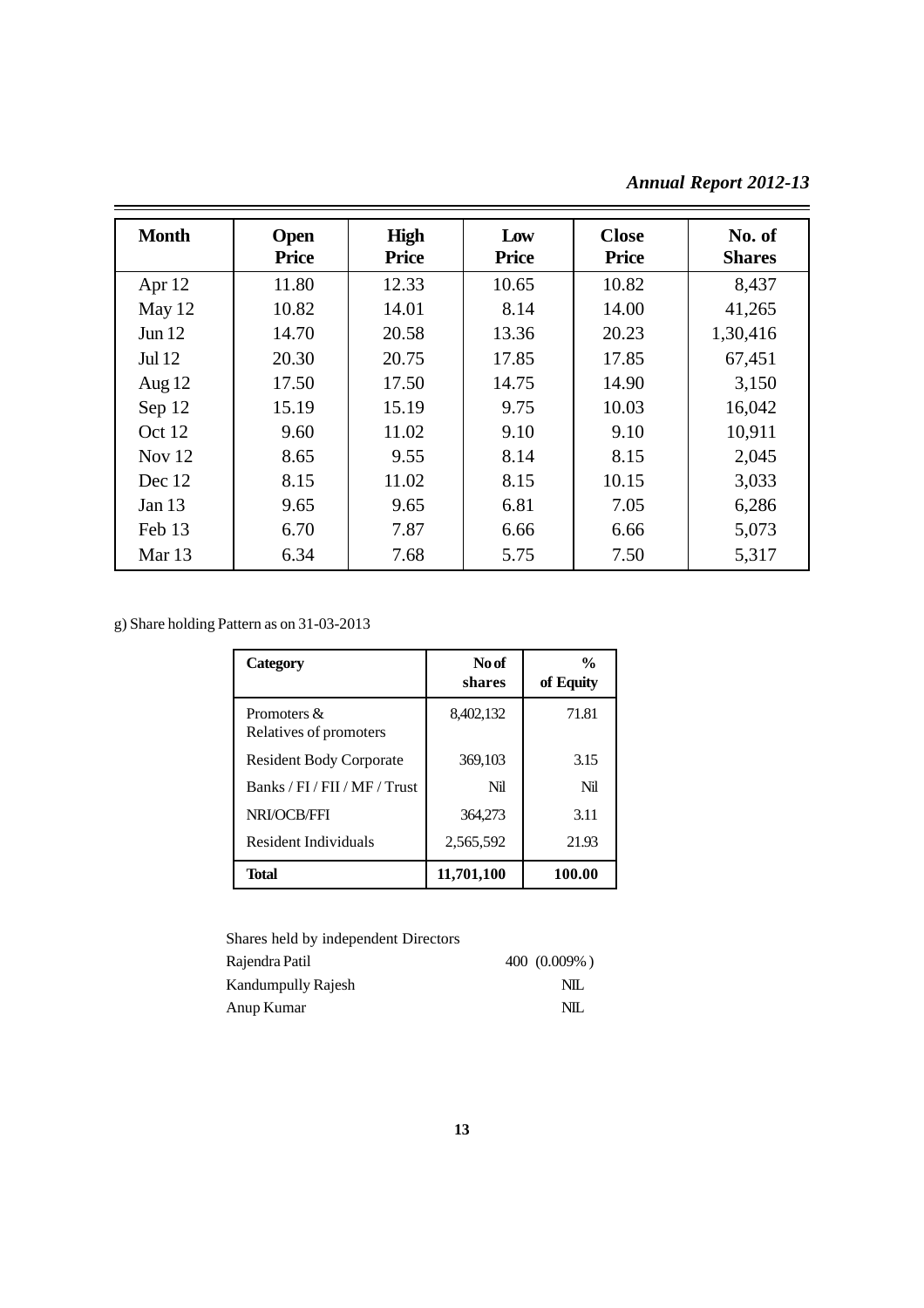City-Man<sup>®</sup>

h) Additional information :

i) Director retiring by rotation :

Mr. Rajendra Patil who retires by rotation and being eligible offers himself for reappointment. He is an Engineering graduate and has more than two decades of experience in the different fields of management. He will be an independent Director. As on date, he is not a Director in any other public company.

ii) Approval of re-appointment Managing Director

Santhosh Joseph Karimattom is the Chief promoter of the Company. He has about 3 decades of experience in all the facets of organization and management. He has been instrumental in the successful completion of many projects. He is a Non- resident Indian. He was appointed as a Managing Director for a period of one year w.e.f 31-03-2012. And again at the Board Meeting held on 30-03-2013, he was re-appointed as Managing Director of the Company for a period of three years to hold office from 31-03-2013 to 30-03-2016. This appointment will be subject to the approval of the members at the Annual General Meeting and also subject to the approval of the Central Government

- iii) Insider Trading: The Company has adopted measures for prevention of Insider Trading. The same prohibits purchase/sale of shares of the Company by Insiders while in possession of unpublished price sensitive information.
- iv) The ISIN for the dematerialized share of the company is INE 117CO1010
- v) Share transfer system:

Both D'mat and physical form. Integrated Enterprises (India) Limited having registered office at No.30, Ramana Residency, 4th Cross, Sampige Road, Malleswaram, Bangalore -560003 is the Company's R&T Agents. Company receives periodical reports from them and necessary delegations have been made for proper execution of all the related work.

- vi) The Company has not proposed / declared any dividend during the year.
- vii) There were no related party transactions during the year
- viii) The Company does not have any subsidiaries
- ix) The Company has not made any public issues, rights issues, preferential issues etc during the year .
- x) Financial Calendar: April to March

For the current financial year, following is the calendar (tentative and subject to change) Financial reporting for:2013-2014

- $\bullet$  1<sup>st</sup> Ouarter -29-07-2013
- 2<sup>nd</sup> Quarter-31-10-2013
- 3rd Quarter-31-01-2014
- $\bullet$  Financial year closing : 31-03-2014
- 4<sup>th</sup> Quarter- 25-04-2014

xi) Plant Location (as on 31-03-2013) B-3, Sattar Sahabe Dinne, Koppa Gate, Bukkasagara Village. Jigani Hobli, Anekal Taluk, Bangalore - 560 083

xii) Address for correspondence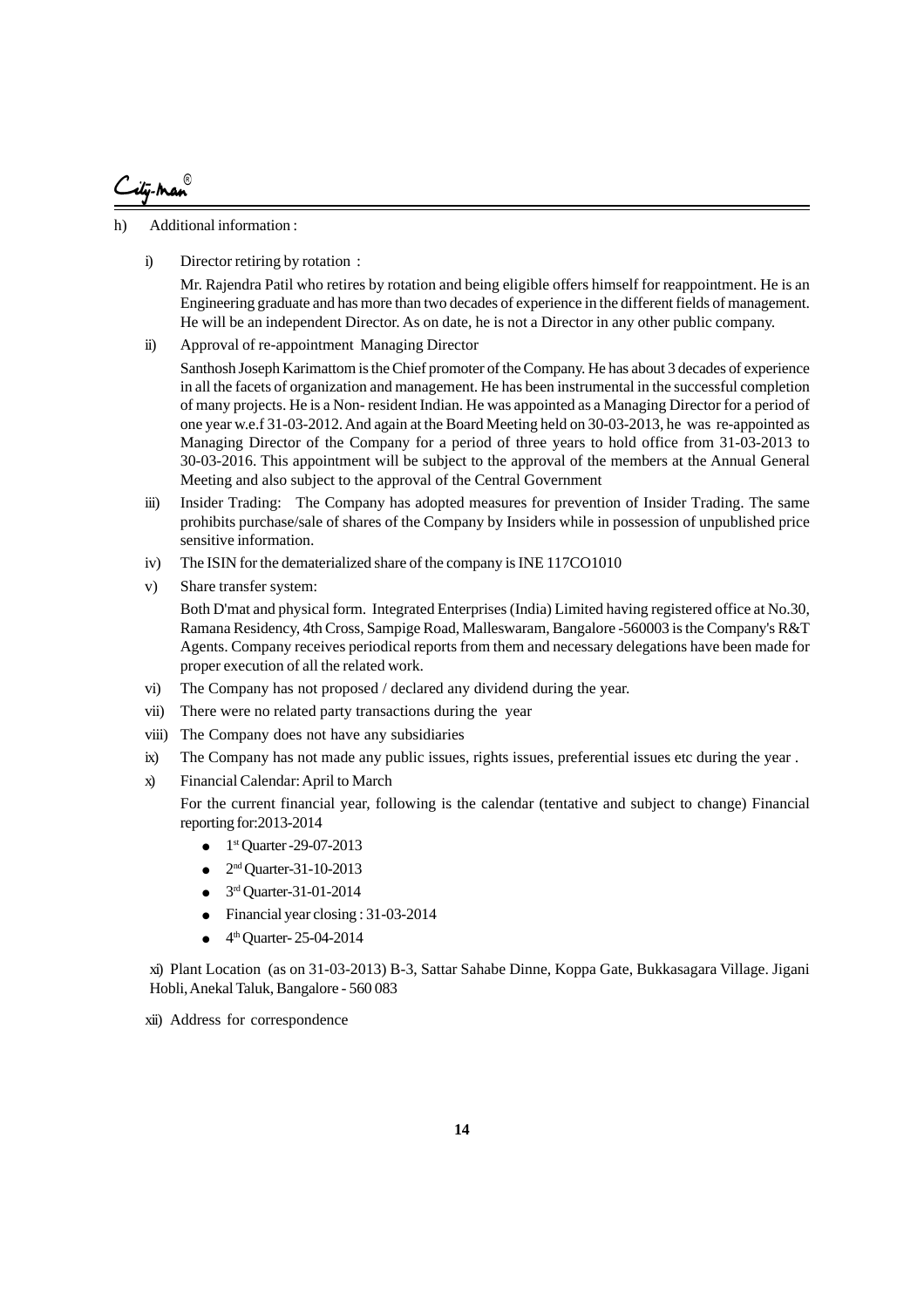#### **Regd Office:**

2nd Floor, No.153 (Old No.43/35), 2nd Cross, Promenade Road, Frazer Town Bangalore - 560 005 E-mail id of the Company: info@cityman.co.in, cityman97@rediffmail.com

- $\bullet$  Website : www.cityman.co.in
- Email id of the compliance officer: dechandrasekaran@cityman.co.in
- Telephone No: 080-25540183
- $\bullet$  Fax : 080-25540193

## **Share Transfer Agents:**

Integrated Enterprises (India) Limited No.30, Ramana Residency, 4th Cross, Sampige Road, Malleswaram, Bangalore -560 003

- xiii) Stock Code 521210 / Cityman (Bombay Stock Exchange Limited) Bangalore Stock exchange - CMCL Cochin Stock exchange - CTM Madras Stock exchange - CMG
- xiv) Dematerialization of shares & liquidity as on 31-03-2013

| Sl.No. | <b>Particulars</b>       | No.of share<br>holders | No. of<br>shares | $\frac{0}{0}$ |
|--------|--------------------------|------------------------|------------------|---------------|
|        | <b>Physical Shares</b>   | 6,991                  | 2,577,600        | 22.03         |
| 2      | <b>Electronic Shares</b> | 1,446                  | 9,123,500        | 77.97         |
|        | <b>Total</b>             | 8,437                  | 11,701,100       | 100.00        |

- xv) Outstanding GDRs/ADRs/Warrants or any Convertible instruments, Conversion date and likely impact on equity NIL
- xvi) SEBI guidelines on Corporate Governance : The Company has fully complied the said guidelines
- xvii) Conversion date and likely impact on Equity Shares: No such warrants/ instruments have so far been issued by the Company.
- xviii)Penalties or strictures have been imposed on the Company by Stock Exchange or SEBI or any statutory authority on any matter related to capital markets during the period under review:

There were no penalty or strictures imposed on the Company by Stock Exchange or SEBI or any statutory authority on any matter during the year under review. But for the non compliance of Listing Agreement in the earlier years, Company had submitted Consent Application to the SEBI, which was finally disposed off by the SEBI, vide their letter dated 05-04-2013

xix) Performance in comparison to broad-based indices such as BSE Sensex, CRISIL index etc. Performance report –in comparison – is not given because of the following: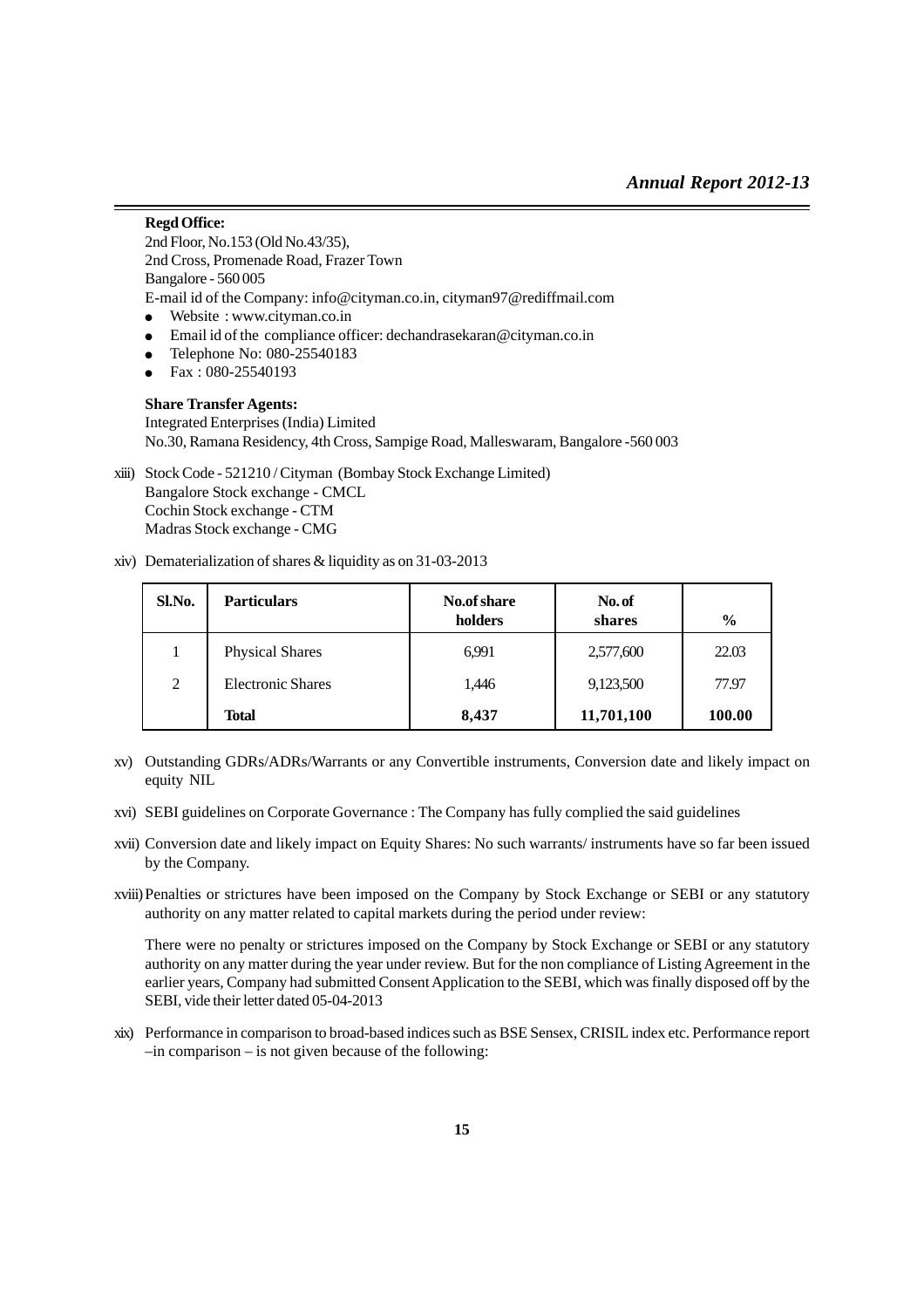.<br>ily-Man<sup>®</sup>

- a) The volume of transactions has been very minimum and negligible.
- b) CRISIL rating was not done during the year under.

Whistle Blower policy : The Company is yet to implement fully such a system due to the low level of operations. No personal had been denied access to the audit committee.

- xx) Training of Board Members: Company is yet to commence such a programme. shortage of fund was one of the reasons.
- xxi) Mechanism for evaluating non-executive Board Members: At present company does not have any such mechanism, because the activities of the company are still in a minimum scale which does not call for such an evaluation.
- xxii) The SEBI vide its circular Nos MRD/DOP//Cir- 05/2009 dated 20th May, 2009 and SEBI /MRD / DOP /SE RTA /cir -03/2010 dated 7th January, 2010 has made it mandatory to furnish a copy of income Tax PAN Card to the Company / the Registrar and share Transfer Agent for Transfer / Transmission / deletion / transposition of securities held in physical Form.
- xxiii) SEBI vide its circular No CIR/CFD/DIL/10/2010 dated 16th December 2010 has amended clause 5A of the listing agreement by laying down a uniform procedure for dealing with unclaimed share in physical mode and getting the same dematerlized after completing the said procedure. The Company's Registrar & Share Transfer Agent is in the process of complying with said amendment.
- xxiv) The members are requested to register email address by a written communication with the depository participant/ the registrar and share transfer agent of the company as the case may be, for communication through electronics mode to receive documents such as, notice calling annual general meeting, annual report comprising of the balance sheet, Profit and loss Statement, cash flow statement, directors' report , auditors' report or to receive any other documents prescribed under law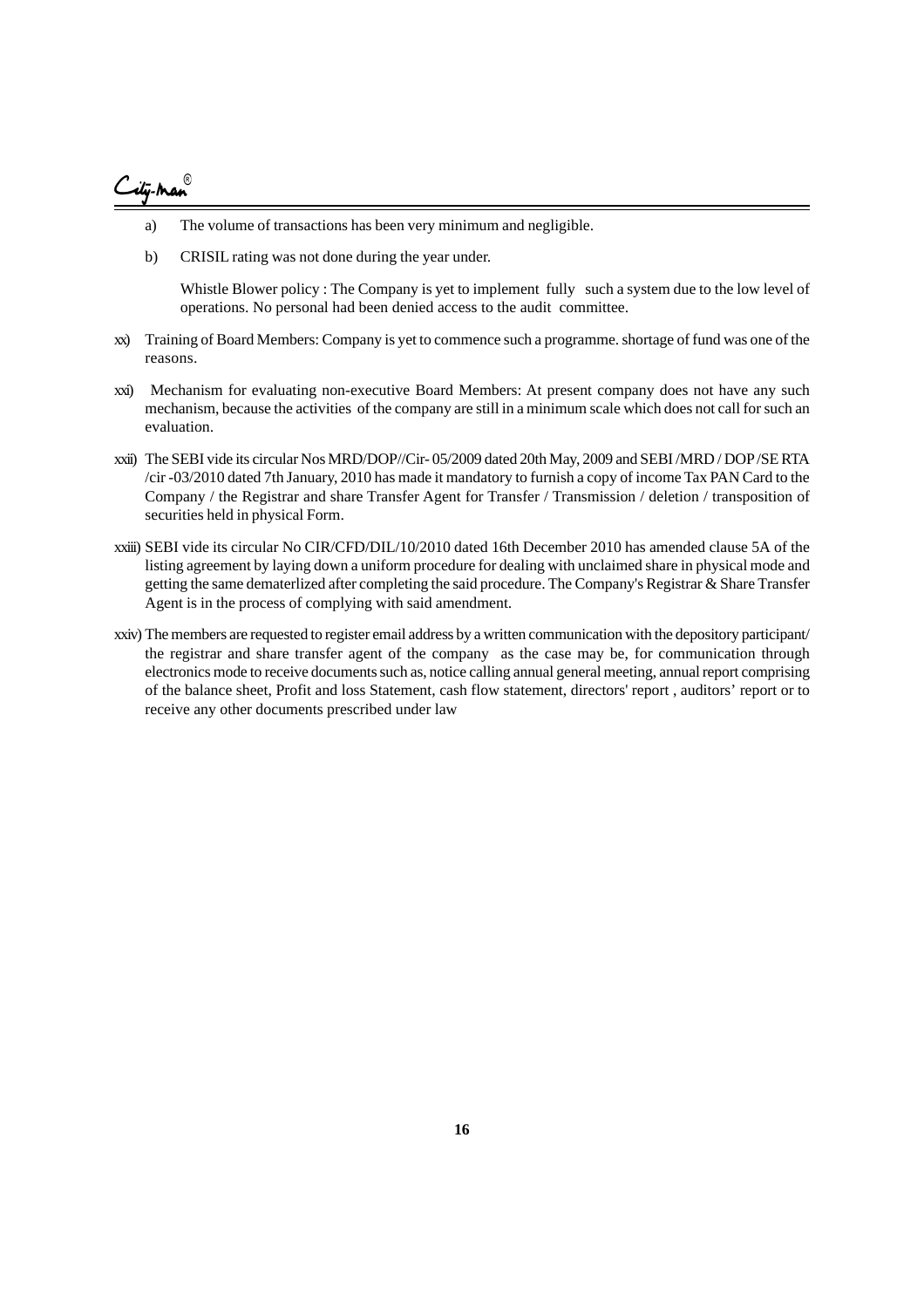## **INDEPENDENT AUDITORS' CERTIFICATE ON CORPORATE GOVERNANANCE**

To, The Members Cityman Limited Bangalore - 560 005

We have examined the compliance of the conditions of Corporate Governance by City Man Limited, (The Company) Bangalore for the year March 31, 2013 as stipulated in clause 49 of the Listing Agreement with the Stock Exchanges.

The Compliance of the conditions of Corporate Governance is the responsibility of the Company's management. Our examination was limited to procedures and implementation thereof, adopted by the Company for ensuring the Compliance of the conditions of Corporate Governance .It is neither an audit nor an expression of opinion on the financial statements of the Company.

In our opinion and to the best of our information, and according to the explanations given to us, we certify, that the Company has complied with all the mandatory conditions of Corporate Governance as stipulated in the above mentioned listing agreement.

We further state that such compliance is neither an assurance as to the future viability of the Company nor the efficiency or effectiveness with which the management has conducted the affairs of the Company

> For CHANDY & ZACHERIA Chartered Accountants FRN NO. 000664S

Thankachan Zacherias LLB, FCA, CISA, DISA Camp : Bangalore Partner Date : 12.08.2013 M. No. 023421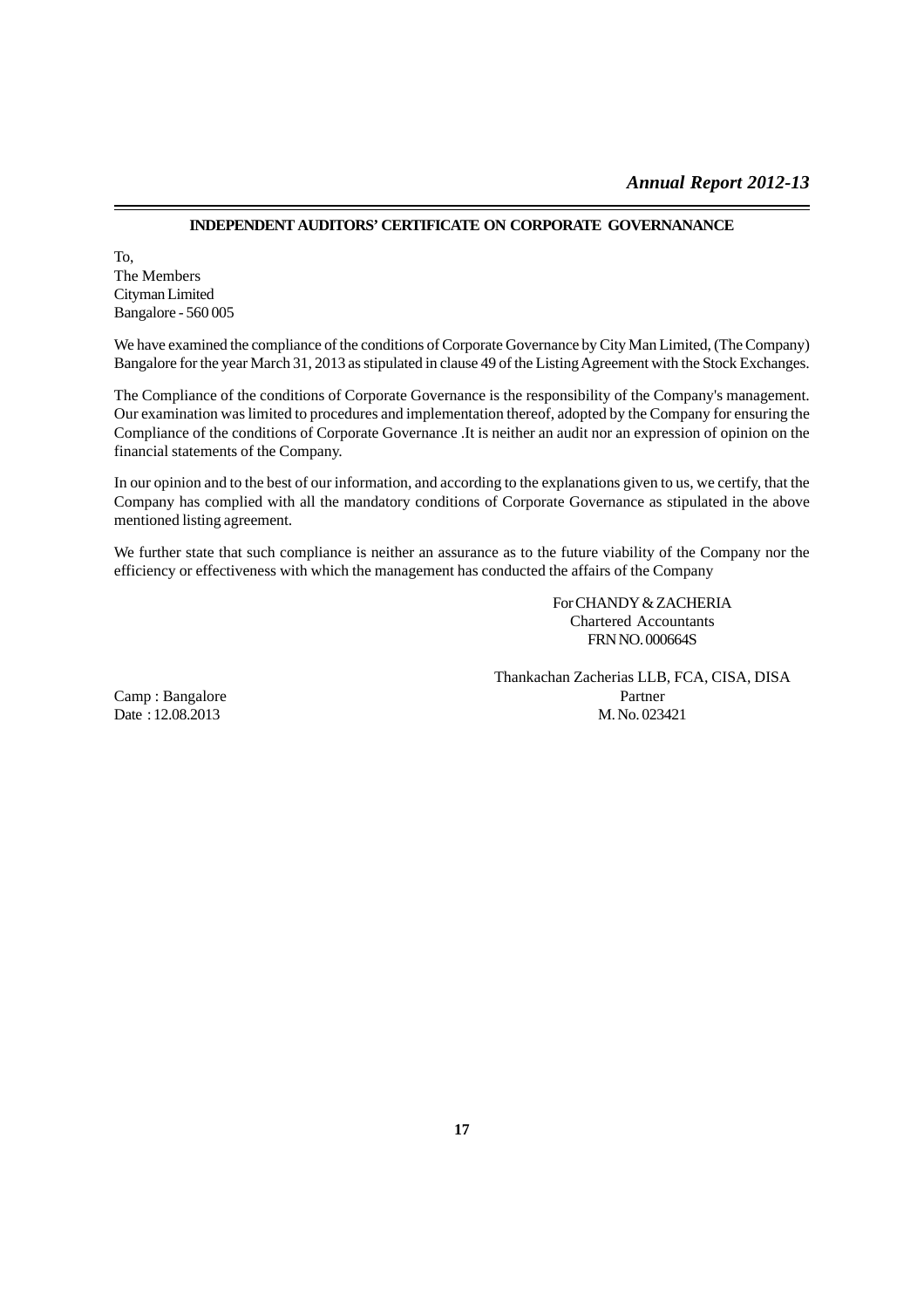.<br>ity-Man ®

## **Management Discussion And Analysis**

Annexure - B

#### **Overall review, industry Structure and Developments:**

The Company is in the process of rebuilding its businesses. At this juncture, a comparison of industrial structure and review of Global industry scenario will be premature and will not serve the desired purpose. So an attempt towards that is not made.

## **Opportunities and Threat**

The Company is at present just starting to scale up operations and is in the process of looking at options. Therefore an attempt is not made here to evaluate the opportunities and threats.

#### **Segment wise Performance**

The Company does not have multiple products/segments

#### **Out look**

The Board is positive on the future outlook of the company and is examining various business options.

As a first step, the Company has acquired a property in Cochin and is contemplating developing the property as a Joint Venture into Villas/Apartments.

A clearer road map would emerge in the next year 2014-15 when the Company targets to commence its first project.

#### **Internal control System**

Company at present has internal control procedures, which are commensurate with the present requirements. Internal controls are being monitored, reviewed and upgraded on an ongoing basis

## **Human relations**

At present , the Company does not have a full fledged HR Department due to low level of activity. The Board is keen to have a fully equipped HR Department, once the activity is started in a big way.

Financial performance with respect to operational performance

(Amount in Rs)

| <b>Particulars</b>               | 31-03-2013      | 31-03-2012    |
|----------------------------------|-----------------|---------------|
| <b>Sales</b>                     | 6.984           | 13,760        |
| Profit(Loss) before Tax          | (4,104,204)     | (4,255,753)   |
| Provision for Tax                | NIL.            | NIL.          |
| Profit (loss) after Tax          | (4,104,204)     | (4,255,753)   |
| Balance brought forward          | (230,082,553)   | (225,826,800) |
| Balance carried to Balance Sheet | (234, 186, 757) | (230,082,553) |

**Caution:**

The actual performance of the company may vary due to economic fluctuations, both national and international, government regulations, tax laws and other unforeseen factors which are beyond the control of the Company.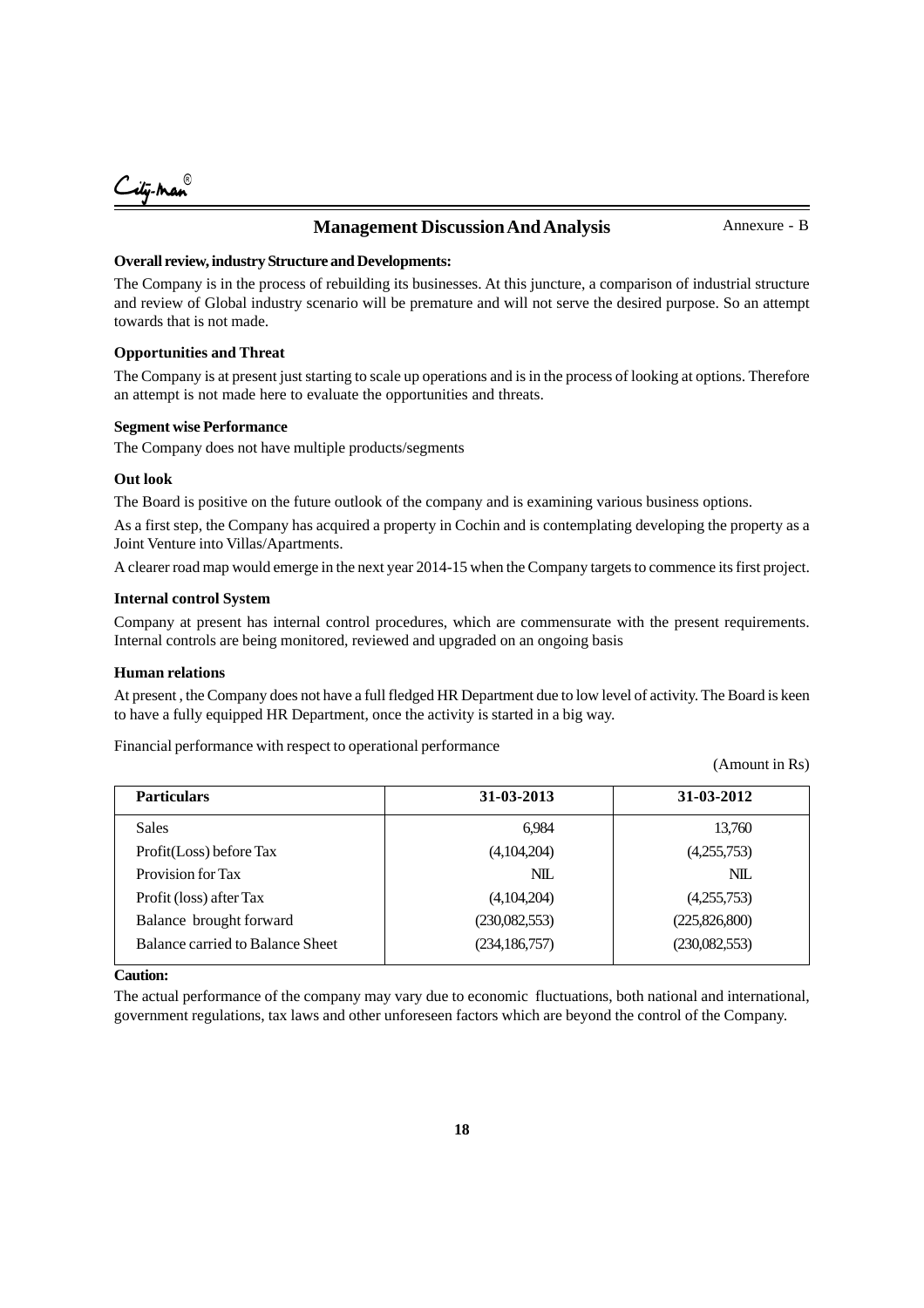#### **CEO & CFO CERTIFICATION**

The Board of Directors Cityman Limited Bangalore - 560 005

Re-financial Statements for the year 2012-2013 - Certification

We, Santhosh Joseph Karimattom, Chairman & Managing Director and T. N. Sajeevan, CFO, on the basis of the review of the financial statements and the cash flow statement for the financial year ending March 31, 2013 and to the best of our knowledge and belief, thereby certify that:-

- 1. These statements do not contain any materially untrue statements or omit any material fact or contains statements that might be misleading.
- 2. These statements together present a true and fair view of the Company's affairs and are in compliance with existing accounting standards, applicable laws and regulations.
- 3. There are to the best of our knowledge and belief, no transactions entered into by the company during the year ended March 31, 2013 which are fraudulent, illegal or violative of the Company's code of conduct.
- 4. We accept responsibility for establishing and maintaining internal controls for financial reporting, we have evaluated the effectiveness of the internal control systems of the Company pertaining to financial reporting and we have disclosed to the auditors and the Audit Committee those deficiencies, of which we are aware, in the design or operation of the internal control systems and that we have taken the required steps to rectify these deficiencies.
- 5. We further certify that:
	- (a) there have been no significant changes in the internal control over financial reporting during this year.
	- (b) there have been no significant changes in accounting policies during this year and that the same have been disclosed in the notes to the financial statements.
	- (c) there have been no instances of significant fraud of which we have become aware and the involvement therein, of management or an employee having significant role in the Company's internal control systems over financial reporting.

Santhosh Joseph Karimattom T.N. Sajeevan Chairman & Managing Director CFO

Place : Bangalore Date : 30.08.2013

## **DECLARATION – COMPLIANCE WITH THE CODE OF CONDUCT**

In accordance with clause 49 of the Listing Agreement with the Stock Exchanges, I Santhosh Joseph Karimattom, Chairman & Managing Director of the Company, hereby declare that the Board Members and Senior Management Personnel have affirmed compliance with the said Code of Conduct, as mentioned in this report, for the year ended March 31, 2013.

For Cityman Limited

Place Bangalore Santhosh Joseph Karimattom<br>
Date : 30.08.2013 Chairman & Managing Director Chairman & Managing Director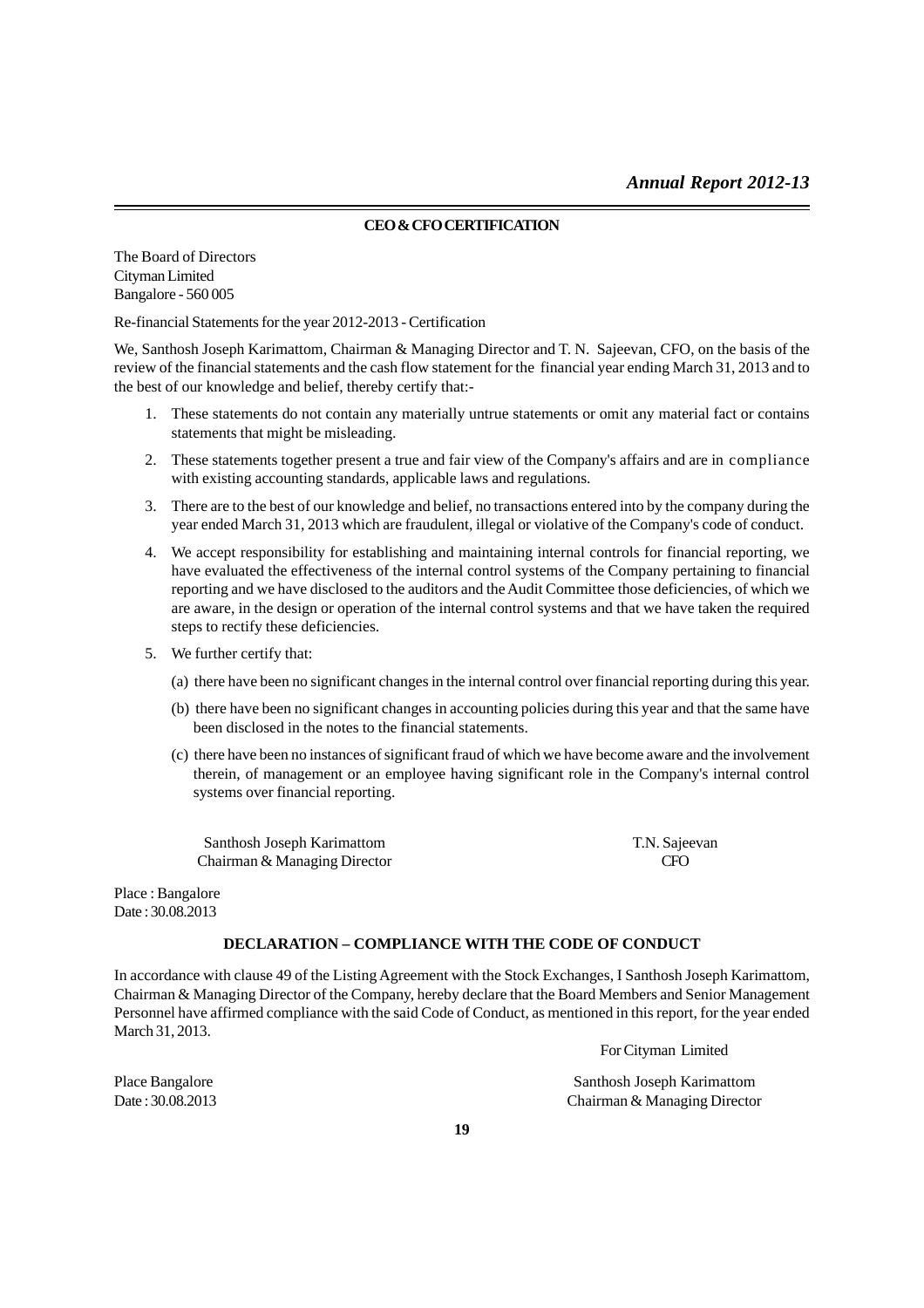$\mathcal{L}$ ily-Man $^\circ$ 

#### **SECRETARIAL AUDIT REPORT**

To, The Board of Directors Cityman Limited Bangalore - 560 005

I have examined the registers, records and documents of Cityman Limited ("the Company") for the financial year ended March 31, 2013 according to the provisions of:-

- The Companies Act, 1956 and the Rules made under that Act;
- The Depositories Act, 1996 and the Regulations and Bye-laws framed under that Act;
- <sup>N</sup> The Following Regulations and Guidelines prescribed under the Securities and Exchange Board of India Act, 1992('SEBI Act') as amended from time to time
- <sup>N</sup> The Securities and Exchange Board of India (Substantial Acquisition of Shares and Takeovers) Regulations, 1997; and 2011
- <sup>N</sup> The Securities and Exchange Board of India (Prohibition of Insider Trading) Regulations, 1992;
- <sup>N</sup> The Securities and Exchange Board of India (Issue of Capital and Disclosure Requirements) Regulations, 2011;
- <sup>N</sup> The Securities and Exchange Board of India (Employee Stock Option Scheme and Employee Stock Purchase Scheme) Guidelines, 1999;
- The Securities Contracts (Regulation) Act, 1956 ('SCRA'), the Rules made under that Act; and
- <sup>N</sup> The Securities and Exchange Board of India (Issue and Listing of Debt Securities) Regulations, 2008;
- 1. Based on my examination and verification of the registers, records and documents produced to me and according to the information and explanations given to be by the Company, I report that the Company has, in my opinion, complied with the provisions of the Companies act, 1956("the Act") and the Rules made under the Act and the Memorandum and Articles of Association of the Company, with regard to:
	- (a) Maintenance of various statutory registers and documents and making necessary entries therein;
	- (b) Closure of the Register of Members/ Debenture holders;
	- (c) Forms, returns, documents and resolutions required to be filed with the Registrar of Companies and Central Government;
	- (d) Service of documents by the Company on its Members
	- (e) Notice of Board meetings and Committee meetings of Directors;
	- (f) The meetings of Directors and Committees of Directors including passing of resolutions by circulation;
	- (g) 20th Annual General Meeting held on 28-09-2012;
	- (h) Minutes of proceedings of General Meetings and of Board and its Committee meetings;
	- (i) Approvals of the Members, the Board of Directors, the Committees of Directors and government authorities, wherever required;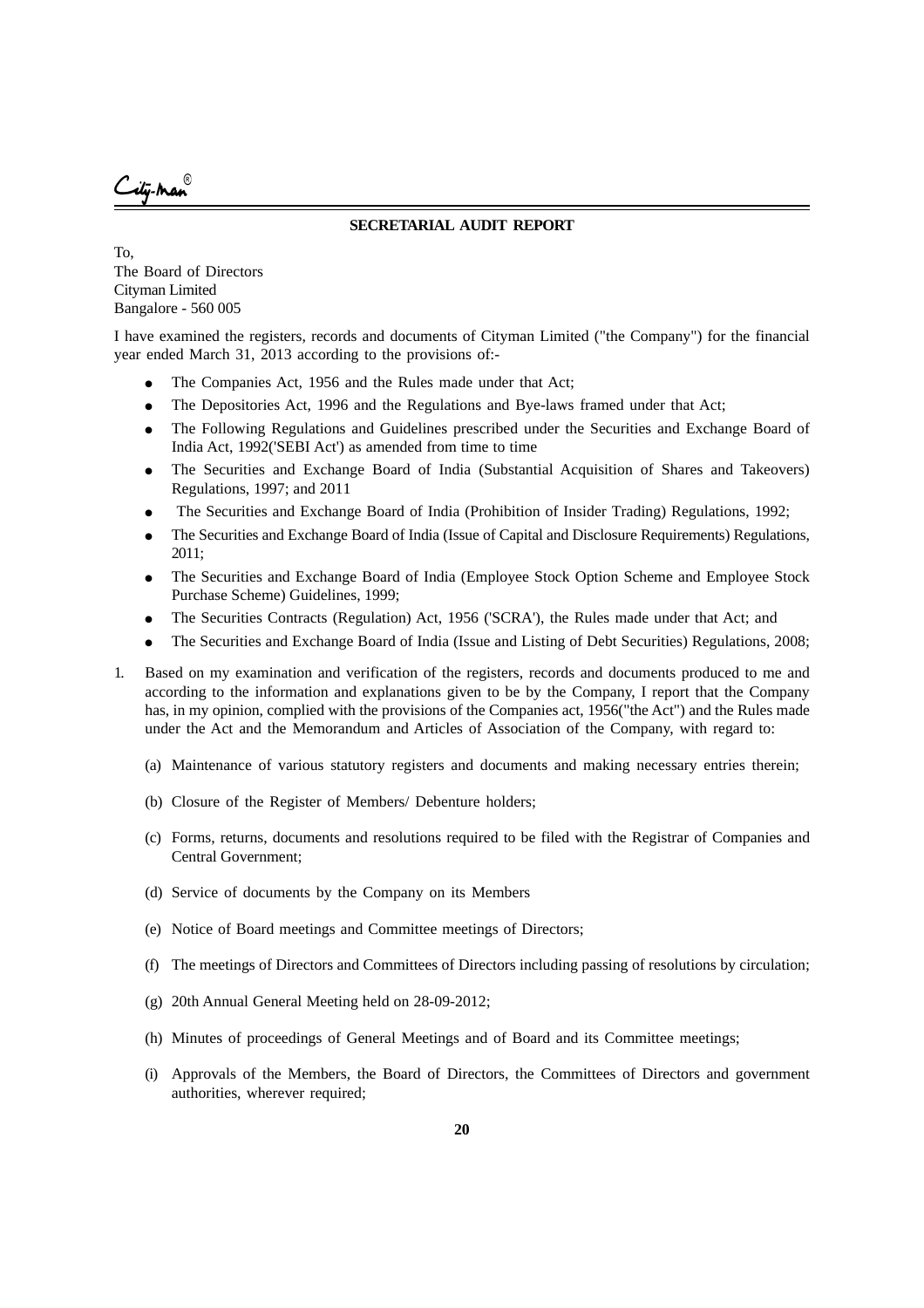- (j) Constitution of the Board of Directors/ Committee(s) of Directors and appointment, retirement and re-appointment of Directors including the Managing Director and Whole-time Directors;
- (k) Appointment and remuneration of Auditors;
- (l) Transfers and transmissions of the Company's shares and debentures, issue and allotment of shares and debentures and issue and delivery of original and duplicate certificates of shares and debentures;
- (m) Investment of the Company's funds including inter corporate loans and investments and loans to others;
- (n) Form of Balance Sheet as prescribed under Part I of Schedule VI to the Act and requirements as to Profit and Loss Account as per Part II of the said Schedule;
- (o) Board's report;
- (p) Contracts, common seal, registered office and publication of name of the Company; and I further report that:
	- (a) The directors have complied with the requirements as to disclosure of interests and concerns in contracts and arrangements, shareholdings/ debenture holdings and directorships in other companies and interests in other entities;
	- (b) The Directors have complied with the disclosure requirements in respects of their eligibility of appointment, their being independent and compliance with the code of Business Conduct  $\&$  Ethics for Directors and Management Personnel. During the year Mr. Santhosh Joseph Karimattom was re-appointed as Managing Director for a period of three years. Since his appointment was not as per Sch. XIII to the Companies Act, 1956, it will be subject to Central Government approval. The management has confirmed that proper enabling resolutions will be passed at the ensuing Annual General Meeting of the Company to obtain members approval for the said appointment.
	- (c) The Company has obtained all necessary approvals under the various provisions of the Act; and
	- (d) There was no prosecution initiated and no fines or penalties were imposed during the year under review under the Companies Act, SEBI Act, SCRA, Depositories Act, Listing Agreement and Rules, Regulations and Guidelines framed under these Acts against/ on the Company, its Directors and Officers.
	- (e) The Company has not made any investments; or given guarantees or provided securities to other business entities during the year under review.
	- (f) The Company has not defaulted in the repayment of public deposits, unsecured loans, debentures, facilities granted by  $bank(s)$  / financial institution(s) and non-banking financial companies
	- (g) The Company has not created, modified or satisfied any charges on the assets of the company
	- (h) The Company has not declared dividend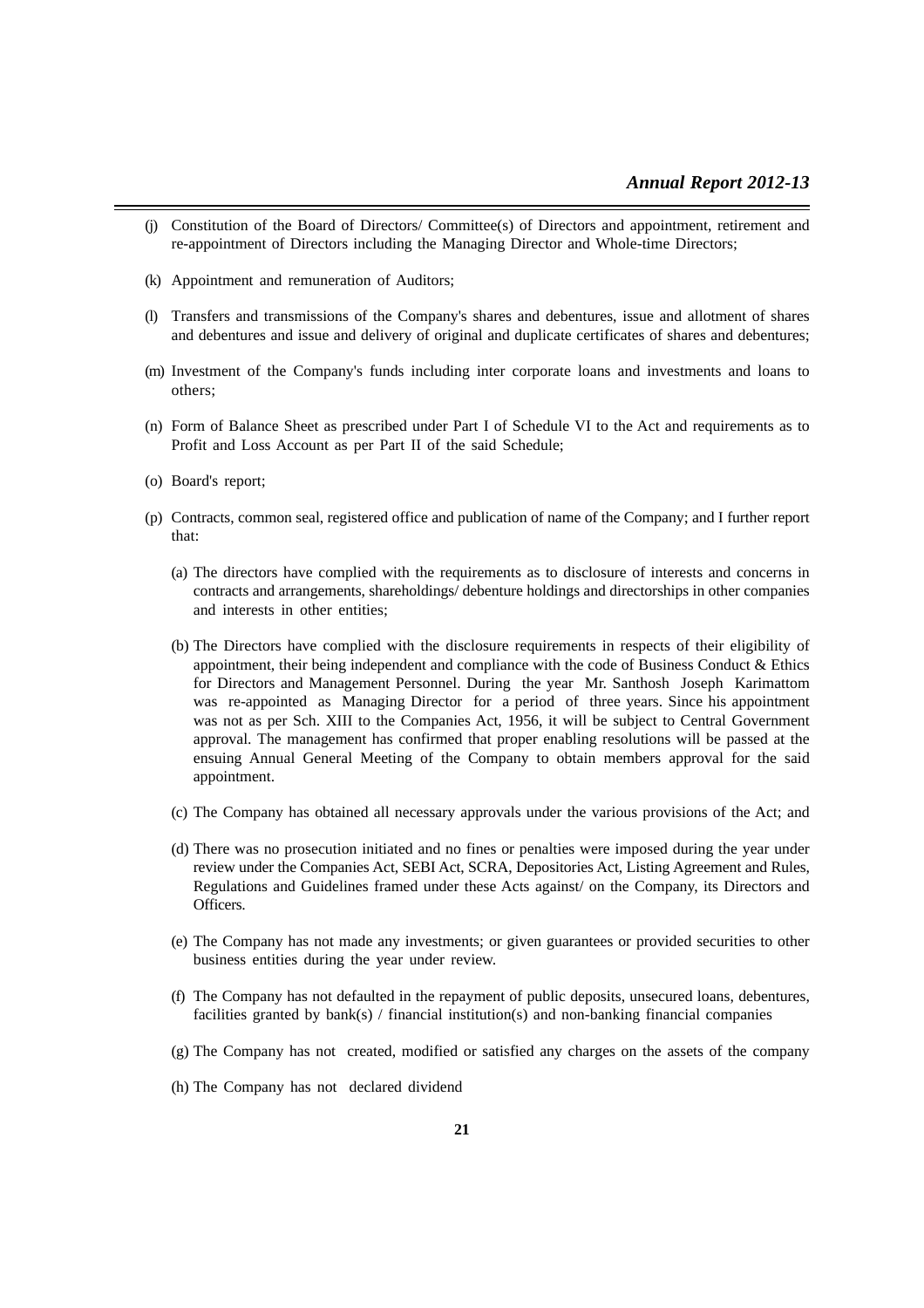

(i) The Company was not required to pay any amount to the Investor Education and Protection Fund

- 2. I further report that:
	- (a) The Company has complied with the requirements under the Equity Listing Agreements entered into with the Stock Exchange.
	- (b) During the year, Company has not allotted any securities.
	- (c) The Company has complied with the provisions of the Securities and Exchange Board of India (Prohibition of Insider Trading) Regulations, 1992 including the provisions with regard to disclosures and maintenance of records required under the Regulations;
	- (d) Since there was no employee stock option scheme, the Company was not required to comply with the provisions of the Securities and Exchange Board of India (Employee Stock Option Scheme and Employee Stock Purchase Scheme) Guidelines, 1999 with regard to implementation of Employee Stock Option Scheme, grant of Options and other aspects; and
	- (e) Since the Company has not issued any debt securities, the Company was not required to comply with the provisions of the Securities and Exchange Board of India (Issue and Listing of Debt Securities) Regulations,

**Mr. K.JAYARAJ** Practicing Company Secretary CP No:4410

Place : Bangalore Dated : 12-08-2013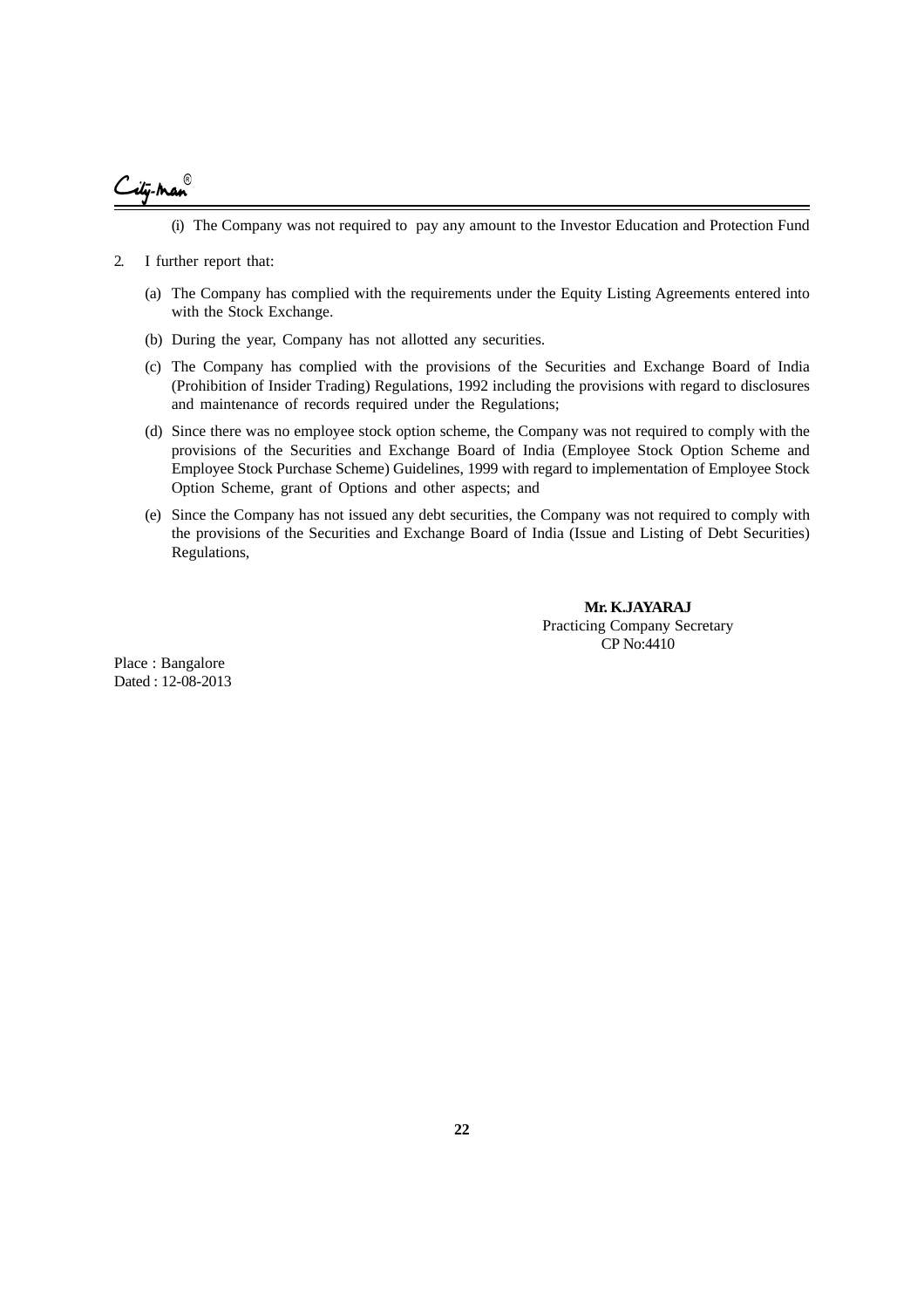# **INDEPENDENT AUDITOR'S REPORT**

To,

The Members, Cityman Limited. Bangalore - 560 005.

#### **REPORT ON THE FINANCIAL STATEMENTS**

We have audited the accompanying financial statements of Cityman Limited ("the Company") which comprise the Balance Sheet as at March 31, 2013, and the Profit and Loss statement and the Cash Flow Statement for the year ended on that date and a summary of significant accounting policies and other explanatory information.

#### **MANAGEMENT'S RESPONSIBILITY FOR THE FINANCIAL STATEMENTS**

Management is responsible for the preparation of these financial statements that give a true and fair view of the financial position, financial performance and cash flows of the company in accordance with accounting principles generally accepted in India, including the Accounting Standards referred to in sub-section (3C) of section 211 of the Companies Act, 1956 ("the Act"). This responsibility includes the design, implementation and maintenance of internal control relevant to the preparation and presentation of the financial statements that give a true and fair view and are free from material misstatement, whether due to fraud or error.

#### **AUDITOR'S RESPONSIBILITY**

Our responsibility is to express an opinion on these financial statements based on our audit. We conducted our audit in accordance with the Standards on Auditing issued by the Institute of Chartered Accountants of India. Those standards require that we comply with ethical requirements and plan and perform the audit to obtain reasonable assurance about whether the financial statements are free from material misstatement.

An audit involves performing procedures to obtain audit evidence about the amounts and disclosures in the financial statement. The procedures selected depend on the auditor's judgment, including the assessment of the risks of material misstatement of the financial statements, whether due to fraud or error. In making those risk assessments, the auditor considers internal control relevant to the company's preparation and fair presentation of the financial statements in order to design audit procedures that are appropriate in the circumstances. An audit also includes evaluating the appropriateness of accounting policies used and the reasonableness of the accounting estimates made by management, as well as evaluating the overall presentation of the financial statements. We believe that the audit evidence we have obtained is sufficient and appropriate to provide a basis for our audit opinion.

## **OPINION**

In our opinion and to the best of our information and according to the explanations given to us, the financial statements give the information required by the Act in the manner so required and give a true and fair view in conformity with the accounting principles generally accepted in India:

- (a) in the case of the Balance Sheet of the state of affairs of the Company as at March 31, 2013;
- (b) in the case of the profit and Loss statement, of the Loss for the year ended on that date: and
- (c) in the case of the Cash Flow Statement, of the cash flows for the year ended on that date.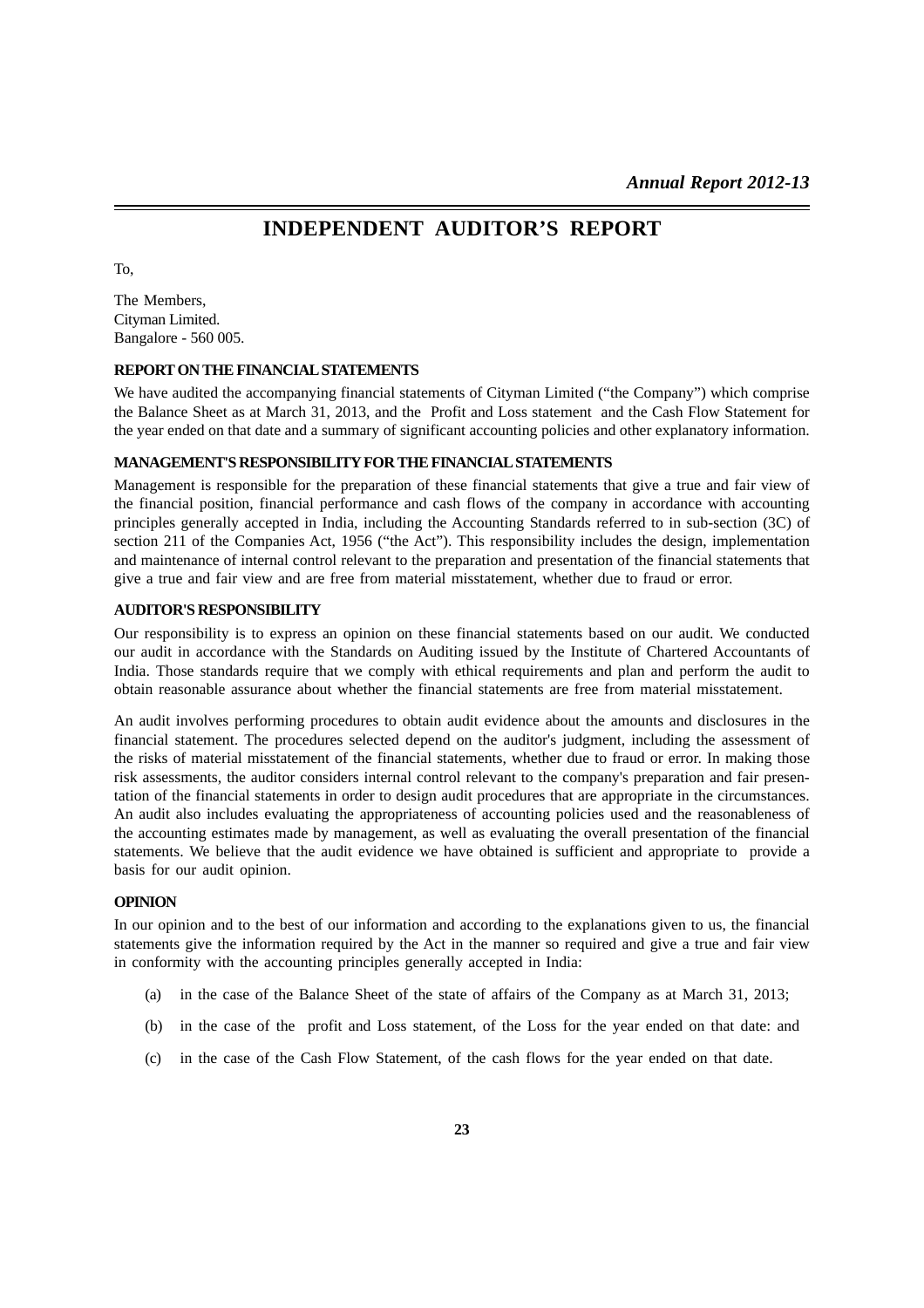# City-Man

#### **Report on other Legal and Regularity Requirements**

- 1. As required by the Companies (Auditor's Report) Order, 2003 ("the Order") issued by the Central Government of India in terms of sub-section (4A) of section 227 of the Act, we give in the Annexure a statement on the matters specified in paragraphs 4 and 5 of the order.
- 2. As required by section 227(3) of the Act, we report that:
	- (a) We have obtained all the information and explanations which to the best of our knowledge and belief were necessary for the purpose of our audit;
	- (b) In our opinion proper books of account as required by law have been kept by the company so far as appears from our examination of those books;
	- (c) The Balance Sheet, Profit and Loss statement and Cash Flow Statement dealt with by this report are in agreement with the books of account;
	- (d) In our opinion, the Balance Sheet, Profit and Loss statement and Cash Flow Statement comply with the Accounting Standards referred to in subsection (3C) of section 211 of the Companies Act, 1956;
	- (e) On the basis of written representations received from the director as on March 31, 2013, and taken on record by the Board of Directors, none of the directors is disqualified as on March 31, 2013, from being appointed as a director in terms of clause (g) of sub-section (1) of section 274 of the Companies Act 1956.

For CHANDY & ZACHERIA Chartered Accountants FRN.NO. 000664S

(Thankachan Zacherias, LLB, FCA, CISA, DISA) Camp: Bangalore Partner Date: 12.08.2013 M. No. 023421

## **ANNEXURE TO THE INDEPENDENTAUDITOR'S REPORT**

Referred to in paragraph 1 of our report of even date on the accounts of CITYMAN LIMITED, Bangalore, for the year ended March 31, 2013.

In terms of Companies ( Auditor's Report) Order 2003,issued by the Government of India, in terms of section 227(4A) of Companies Act,1956, we further report, on the matters specified in paragraph 4 and 5 of the said order, to the extent applicable to the Company, that :

- 1. We are informed that detailed records showing quantitative particulars and situation of fixed assets are being updated. We are also informed that physical verification was conducted of plant and machinery, furniture and fittings and other major assets by the management during the year and no material discrepancies were noticed on such verification.
- 2. None of the fixed assets have been revalued during the year.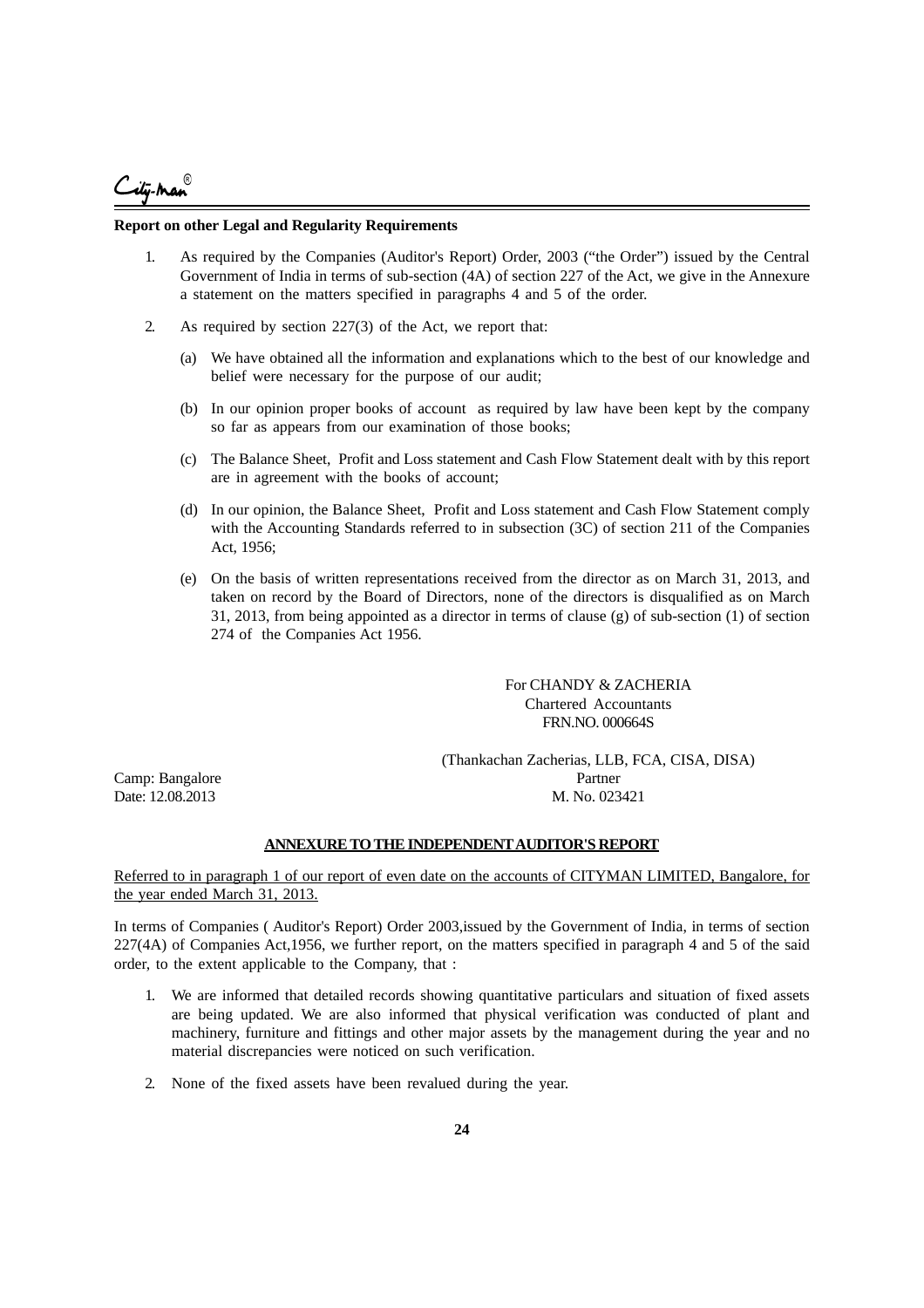- 3. The company has not disposed off any fixed assets during the year.
- 4. The company is maintaining proper records of inventory.
- 5. We are informed that physical verification of inventory was conducted at reasonable intervals by the management during the year.
- 6. According to the information and explanations given to us and in our opinion, the procedure for physical verification of stock followed by the management are reasonable and adequate in relation to the size of the company and nature of its business.
- 7. The discrepancies noticed on verification between the physical stock and records were not material having regard to the size of the company and operations of business of the company.
- 8. In our opinion and on the basis of our examination of the stock records and having regard to the information and explanations given to us, the valuation of stock is fair and proper and is in accordance with the normally accepted accounting principles and is on the same basis as in the previous year.
- 9. (a) We are informed that the company has not taken or granted any loans, secured or unsecured from/ to companies, firms or other parties listed in the register maintained under section 301 of the Companies Act, 1956 except those mentioned in (b) and (c) below and trade advances in the course of regular trade as per commercial expediency and the terms and conditions of which are in our opinion, not prima facie prejudicial to the interest of the company
	- (b) The company has given Rs. 12 lakhs as interest free refundable deposit to a partnership firm in which the Managing Director is a partner for using the brand name owned by them for a period of 99 years in addition to royalty payment of 1 % of the turnover of the company under the brand name to the above firm for using its brand name.
	- (c) The company has taken an interest free long term borrowing of Rs.1475.50 lakhs from the Managing Director, which is to be either repaid in the next five years or converted into equity as per relevant and applicable SEBI and other guidelines.
	- (d) The above payment mentioned in (b) and loan mentioned in (c) have been approved by the shareholders of the company.
- 10. In respect of loans and advances in the nature of loans given/taken by the company, the company/ parties are generally repaying the principal amounts and interest as per terms of granting/receiving the same.
- 11. There is no overdue repayable advance amount of Rupees One Lakh or more due from any party listed in the register maintained under section 301 of the Companies Act, 1956.
- 12. In our opinion and according to the information and explanations given to us, there are adequate internal control procedure commensurate with the size of the company and the nature of it's business with regard to purchase of inventory, fixed assets and with regard to the sale of goods. During the course of our audit, we have not observed any continuing failure to correct major weakness in internal controls.
- 13. The company has neither purchased nor sold any goods and materials or services in pursuance of contracts or arrangement entered in the register maintained under section 301 of the Companies Act, 1956 during the year under reference.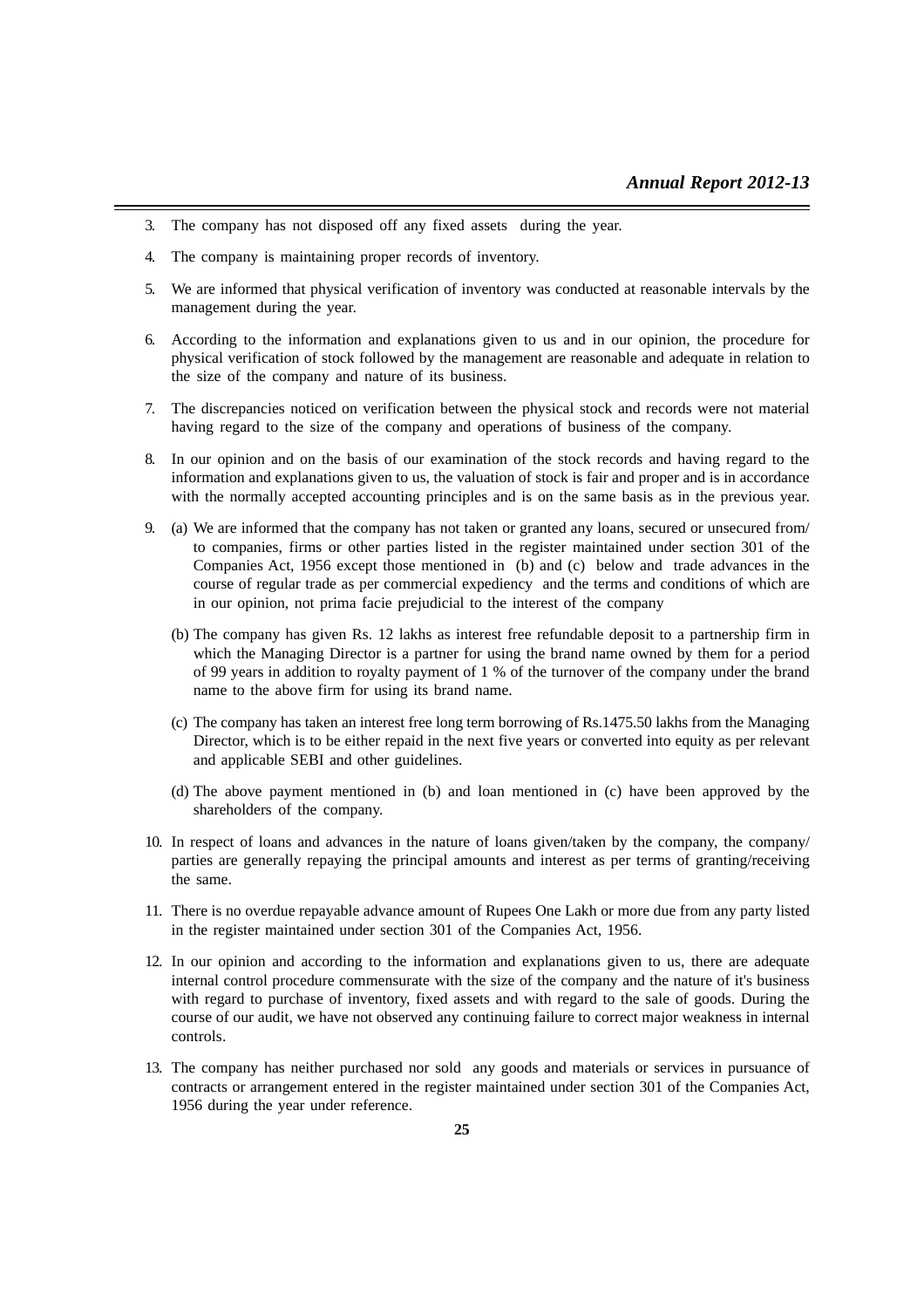City-Man®

- 14. As explained to us unserviceable or damaged stores, raw materials and finished goods are determined by the management and provisions have been made in the accounts for the loss so determined.
- 15. We are informed that the company has not accepted any deposits from public during the year.
- 16. We are informed that the company has no realizable scrap which is material. There are no by-products.
- 17. In our opinion, the company has an adequate internal audit system commensurate with the size of the company and nature of its business.
- 18. According to the information and explanations given to us and as per the records of the company and on the basis of test checks conducted by us, no personal expenses have been charged to revenue account, other than those payable under contractual obligations or in accordance with generally accepted business practices.
- 19. The company is not a sick industrial unit within the meaning of clause (o) of sub section 1 of section 3 of the sick industrial companies (special provisions) Act, 1985.
- 20. As per the records, the company has a reasonable system of recording the receipts, issues and consumption of materials and stores and allocating materials consumed to relative jobs, commensurate with the size of the company and nature of its business.
- 21. We have been informed that the Central Government has not prescribed maintenance of cost records under section 209 (1) (d) of the Companies Act, 1956, for the year under reference.
- 22. According to the information and explanations given to us, employees coming within the purview of ESI and EPF Acts are not presently employed with the company.
- 23. (a) According to the records of the company, the company is regular in depositing with appropriate authorities undisputed statutory dues including provident fund and employees state insurance, investor education and protection fund, sales tax, income tax and other statutory dues applicable to it.
	- (b) According to the information and explanations given to us, there are no undisputed amounts payable in respect of income tax, wealth tax, sales tax, customs duty and excise duty which have remained outstanding as at March 31, 2013 for a period of more than six months from the date they become payable.
	- (c) There is no disputed dues of sales tax, income tax, customs duty, wealth tax, excise duty and cess, which have not been deposited by the company except income tax demand of Rs.20,96,325/-.
- 24. The company has an accumulated loss of Rs.23,41,86,757/- as at the end of the financial year and has incurred a cash loss of Rs.40,68,164/- during the financial year and has incurred cash loss of Rs. 42,68,363/- during the immediately preceding financial year. The accumulated loss of the company is more than 50% of its net worth amounting to Rs.11,79,69,000/-
- 25. The company has not taken any term loan from financial institutions or banks, nor has issued any debentures during the year under reference. There are no dues from the company to any bank or financial institution as at March 31, 2013.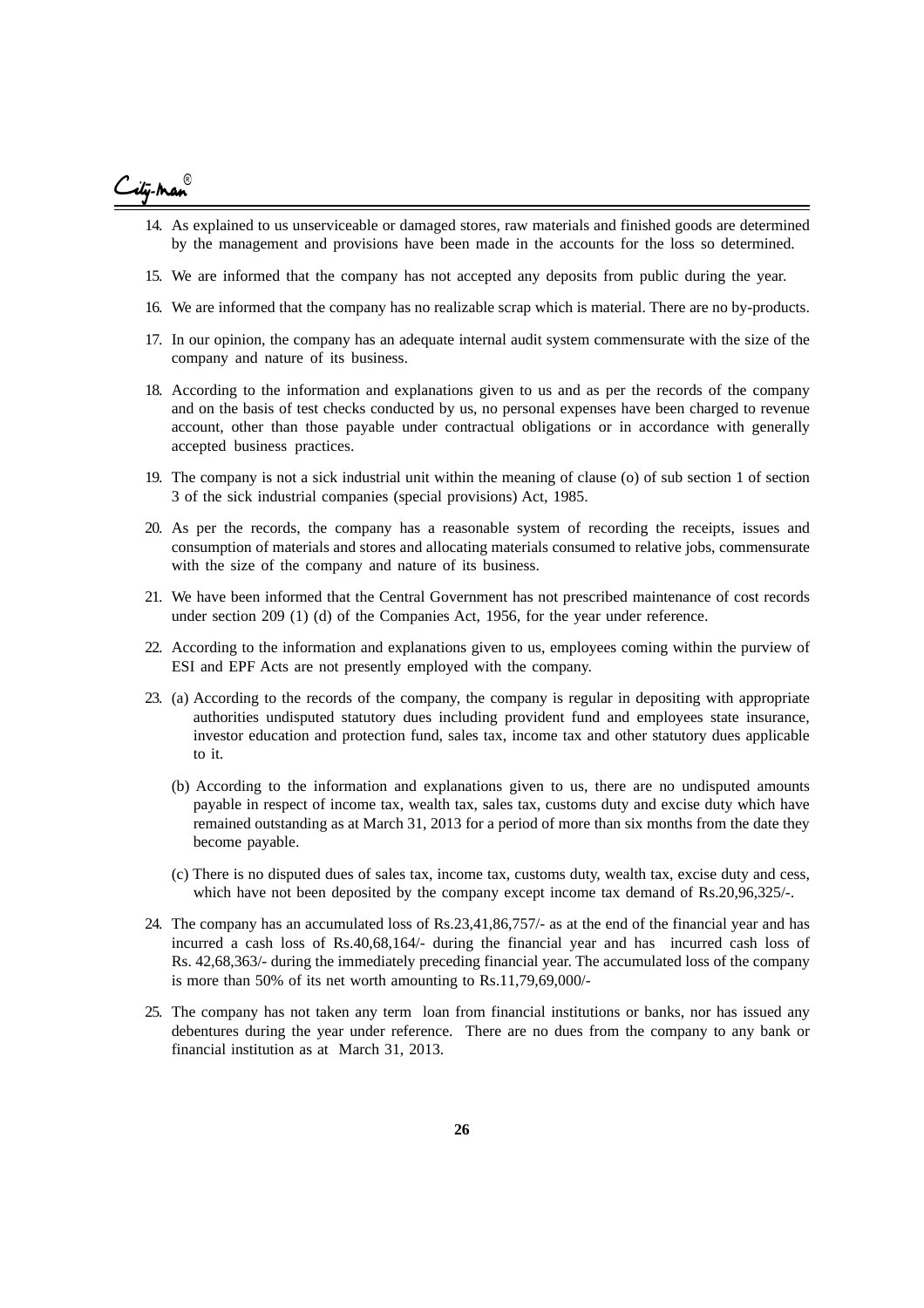- 26. The company has not granted any loans and advances on the basis of security by way of pledge of shares, debentures and other securities and hence we have no comments to offer in respect of clause 4 (xii) of the Companies (auditor's report) Order, 2003.
- 27. In our opinion, the company is not a chit fund or a nidhi/mutual benefit fund/society. Therefore, the provisions of clause 4 (xiii) of the Companies (auditor's report) Order, 2003 are not applicable to the company.
- 28. In our opinion, the company is not dealing in or trading in shares, securities, debentures and other investments. Accordingly, the provisions of clause 4 (xiv) of the Companies (auditor's report) Order, 2003 are not applicable to the company.
- 29. In our opinion and according to the information and explanations given to us, the company has not given any guarantees for loans taken by others from banks or financial institutions and hence we have no comments to offer in respect of clause 4 (xv) of the Companies (auditor's report) Order, 2003.
- 30. The company has not obtained any term loans. Accordingly the question of reporting on its application does not arise.
- 31. According to the information and explanations given to us and on an overall examination of the balance sheet of the company as at March 31, 2013, we report that no funds raised on short-term basis have been used for long-term investment and also that no long-term funds have been used to finance short-term assets except working capital.
- 32. The Company has not raised any money through public issue during the year and accordingly clause (xx) of the Companies (Auditor's Report ) Order 2003,as amended is not applicable for the Current year.
- 33. The company has neither issued any debentures during the year nor there is any outstanding debentures as on March 31,2013 and hence we have no comments to offer in respect of clause 4 (xix) of the Companies (auditor's report) Order, 2003.
- 34. According to the information and explanations given to us, no fraud on or by the company has been noticed or reported during the course of our audit.

For CHANDY & ZACHERIA Chartered Accountants FRN.NO. 000664S

Thankachan Zacherias, LLB, FCA, CISA, DISA Camp: Bangalore Partner Date:12.08.2013 M. No. 023421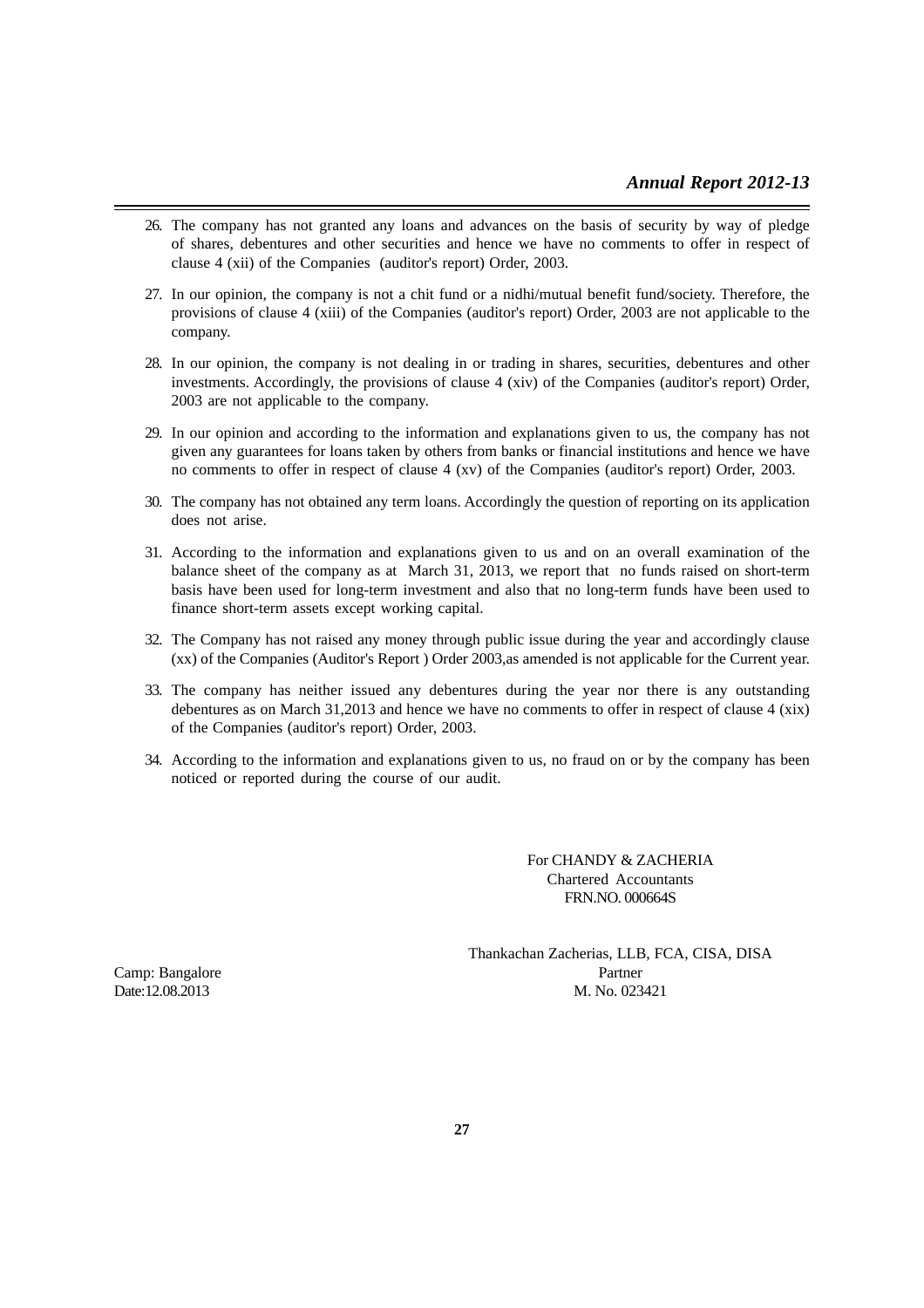City-Man

|    |                                               |                    |                            | (Amount in Rupees)                                                        |
|----|-----------------------------------------------|--------------------|----------------------------|---------------------------------------------------------------------------|
|    | <b>PARTICULARS</b>                            | <b>Note</b><br>No. | Period as on<br>31.03.2013 | <b>Current Reporting Previous Reporting</b><br>Period as on<br>31.03.2012 |
| I. | <b>EQUITY AND LIABILITIES</b>                 |                    |                            |                                                                           |
|    | 1. Shareholder's funds                        |                    |                            |                                                                           |
|    | (a) Share Capital                             | 2.1                | 117,011,000                | 117,011,000                                                               |
|    | (b) Reserves and Surplus                      | 2.2                | (176, 290, 228)            | (172, 186, 024)                                                           |
|    | (c) Money received against share warrants     |                    |                            |                                                                           |
|    | 2. Share application money pending allotment  |                    |                            |                                                                           |
|    | 3. Non-Current Liabilities                    |                    |                            |                                                                           |
|    | (a) Long-term borrowings                      | 2.3                | 147,550,000                | 127,500,000                                                               |
|    | (b) Deferred Tax liabilities (Net)            |                    |                            |                                                                           |
|    | (c) Other Long term liabilities               | 2.4                |                            |                                                                           |
|    | (d) Long term provisions                      | 2.5                | 429,569                    | 429,569                                                                   |
|    | 4. Current Liabilities                        |                    |                            |                                                                           |
|    | (a) Short-term borrowings                     | 2.6                |                            |                                                                           |
|    | (b) Trade payables                            |                    |                            |                                                                           |
|    | (c) Other current liabilities                 | 2.7                | 881,218                    | 898,752                                                                   |
|    | (d) Short term provisions                     | 2.8                |                            |                                                                           |
|    | <b>TOTAL</b>                                  |                    | 89,581,559                 | 73,653,297                                                                |
|    | II. ASSETS                                    |                    |                            |                                                                           |
|    | 1. Non-Current Assets                         |                    |                            |                                                                           |
|    | (a) Fixed Assets                              |                    |                            |                                                                           |
|    | (i) Tangible assets                           | 2.9                | 161,315                    | 197,355                                                                   |
|    | (ii) Intangible assets                        |                    |                            |                                                                           |
|    | (iii) Capital work in progress                |                    |                            |                                                                           |
|    | (iv) Intangible assets under development      |                    |                            |                                                                           |
|    | (b) Non-Current Investments                   | 2.10               |                            |                                                                           |
|    | (c) Deferred tax assets (Net)                 |                    |                            |                                                                           |
|    | (d) Long-term Loans and Advances              | 2.11               | 1,200,000                  | 1,200,000                                                                 |
|    | (e) Other non-current assets                  | 2.12               | 543,203                    | 548,681                                                                   |
|    | <b>Current Assets</b><br>2.                   |                    |                            |                                                                           |
|    | (a) Current Investements                      | 2.13               |                            |                                                                           |
|    | (b) Inventories                               | 2.14               | 72,625,177                 | 71,508,286                                                                |
|    | (c) Trade receivables                         | 2.15               | 6,984                      | 13,760                                                                    |
|    | (d) Cash and cash equivalents                 | 2.16               | 44,880                     | 185,215                                                                   |
|    | (e) Short-term Loans and advances             | 2.17               | 15,000,000                 |                                                                           |
|    | (f) Other Current assets                      | 2.18               |                            |                                                                           |
|    | <b>TOTAL</b>                                  |                    | 89,581,559                 | 73,653,297                                                                |
|    | <b>Contingent Liabilities and Commitments</b> | 2.19               |                            |                                                                           |
|    | Proposed Dividends                            | 2.20               |                            |                                                                           |
|    |                                               |                    |                            |                                                                           |

For and on behalf of the Board of Directors As per our report of even date attached

Santhosh Joseph Karimattam Anup Kumar For CHANDY & ZACHERIA<br>Managing Director Director Chartered Accountants

Chartered Accountants FRN NO. 000664S

D.E. Chandrasekaran Thankachan Zacherias LLB, FCA, CISA, DISA Company Secretary Parnter, M. No. 023421 Place : Bangalore Camp : Bangalore Camp : Bangalore Camp : Bangalore Camp : Bangalore Camp : Bangalore Camp : Camp : Bangalore Camp : Camp : Bangalore Camp : Camp : Bangalore Camp : Camp : Bangalore Camp : Camp : Camp : Ca Date : 12-07-2013 Date : 12-08-2013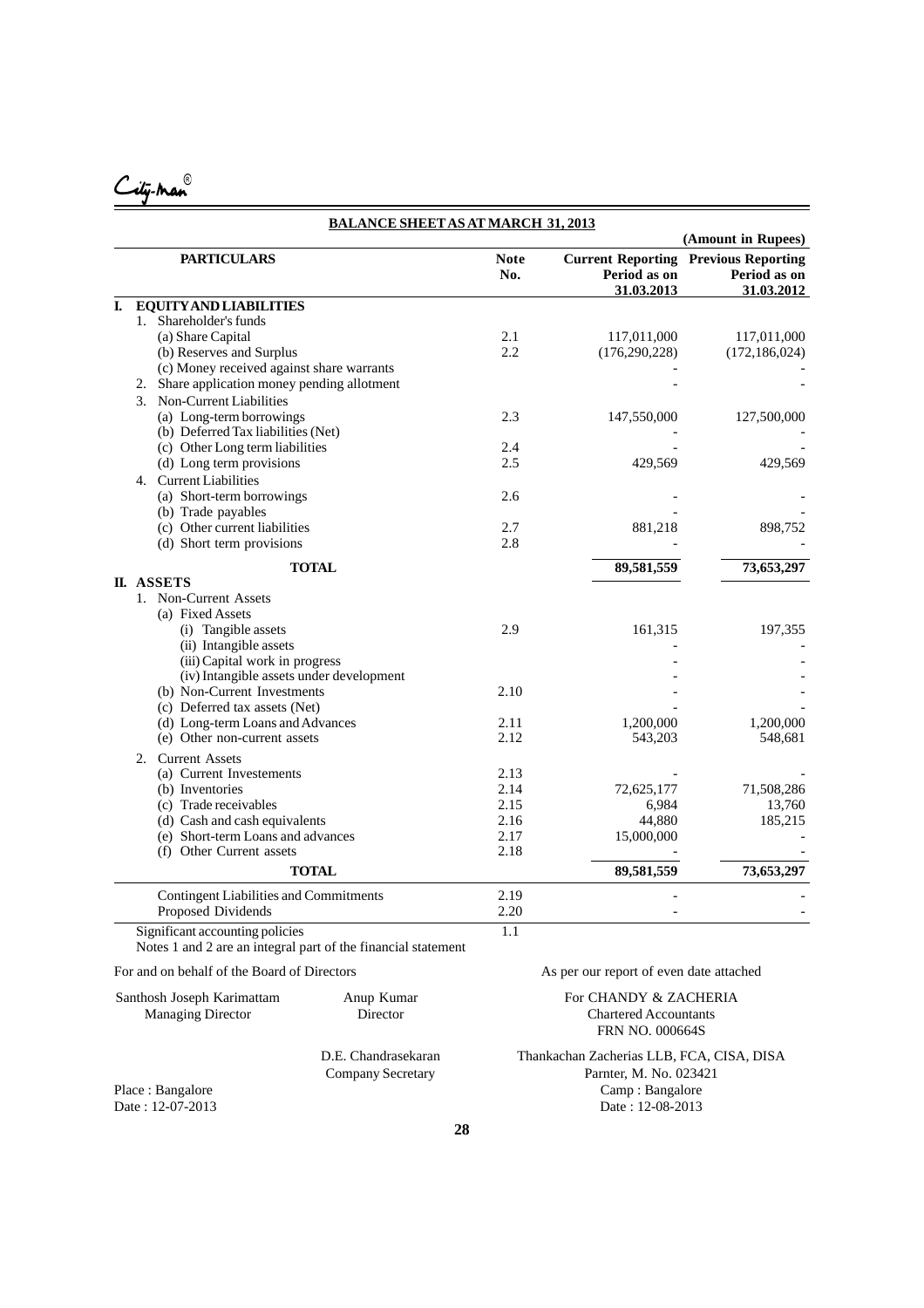# *Annual Report 2012-13*

| (Amount in Rupees)<br><b>PARTICULARS</b><br><b>Current Reporting Previous Reporting</b><br><b>Note</b><br>No.<br>Period as on<br>Period as on<br>31.03.2013<br>31.03.2012<br>I.<br><b>Revenue from operations</b><br>(a) Sales<br>2.21<br>6,984<br>13,760<br>(b) Less: Excise Duty<br>Nil<br>Nil<br>(c) Net Revenue from operations<br>6,984<br>13,760<br>2.22<br>(d) Other Income<br><b>TOTAL</b><br>6,984<br>13,760<br>П.<br><b>EXPENSES</b><br>(a) Cost of materials consumed<br>2.23<br>(b) Purchases of Stock-in-Trade<br>(c) Changes in inventories of finished goods,<br>WIP and Stock-in-Trade<br>2.24<br>12,040<br>6,790<br>2.25<br>(d) Employee benefit expenses<br>1,038,550<br>982,770<br>(e) Finance costs<br>2.26<br>(f) Depreciation and Amortization expenses<br>36,040<br>37,390<br>Other expenses<br>2.27<br>3,029,808<br>2,472,197<br>(g)<br><b>TOTAL</b><br>3,504,397<br>4,111,188<br>Profit before exceptional and extraordinary<br>Ш.<br>items (I-II)<br>(4,104,204)<br>(3,490,637)<br>Exceptional items<br>2.28<br>815,116<br>IV.<br>V.<br>Profit before extraordinary items and tax (III-IV)<br>(4,104,204)<br>(4,305,753)<br>VI. Extraordinary items<br>VII. Profit before tax (V-VI)<br>(4,104,204)<br>(4,305,753)<br>VIII. Tax expense:<br>(a) Current Tax (Regular or MAT)<br>Less: Mat credit entitlement<br>Net Current Tax<br>(b) Deferred Tax<br>(c) Excess Tax provision written back<br>50,000<br><b>TOTAL TAX EXPENSES</b><br>50,000<br>IX. Profit (Loss) for the period from continuing operations (VII-VIII)<br>(4,104,204)<br>(4,255,753)<br>Profit (Loss) from discontinuing operations<br>X.<br>Tax expense of discontinuing operations<br>XI.<br>XII. Profit / (Loss) for the period<br>(4,104,204)<br>(4,255,753)<br>XIII. Earnings Per Share:<br>(a) Basic<br>(0.36)<br>(0.35)<br>(b) Diluted<br>(0.35)<br>(0.36) | <b>PROFIT AND LOSS STATEMENT FOR THE PERIOD ENDED MARCH 31, 2013</b> |  |  |
|--------------------------------------------------------------------------------------------------------------------------------------------------------------------------------------------------------------------------------------------------------------------------------------------------------------------------------------------------------------------------------------------------------------------------------------------------------------------------------------------------------------------------------------------------------------------------------------------------------------------------------------------------------------------------------------------------------------------------------------------------------------------------------------------------------------------------------------------------------------------------------------------------------------------------------------------------------------------------------------------------------------------------------------------------------------------------------------------------------------------------------------------------------------------------------------------------------------------------------------------------------------------------------------------------------------------------------------------------------------------------------------------------------------------------------------------------------------------------------------------------------------------------------------------------------------------------------------------------------------------------------------------------------------------------------------------------------------------------------------------------------------------------------------------------------------------------------------------------------------|----------------------------------------------------------------------|--|--|
|                                                                                                                                                                                                                                                                                                                                                                                                                                                                                                                                                                                                                                                                                                                                                                                                                                                                                                                                                                                                                                                                                                                                                                                                                                                                                                                                                                                                                                                                                                                                                                                                                                                                                                                                                                                                                                                              |                                                                      |  |  |
|                                                                                                                                                                                                                                                                                                                                                                                                                                                                                                                                                                                                                                                                                                                                                                                                                                                                                                                                                                                                                                                                                                                                                                                                                                                                                                                                                                                                                                                                                                                                                                                                                                                                                                                                                                                                                                                              |                                                                      |  |  |
|                                                                                                                                                                                                                                                                                                                                                                                                                                                                                                                                                                                                                                                                                                                                                                                                                                                                                                                                                                                                                                                                                                                                                                                                                                                                                                                                                                                                                                                                                                                                                                                                                                                                                                                                                                                                                                                              |                                                                      |  |  |
|                                                                                                                                                                                                                                                                                                                                                                                                                                                                                                                                                                                                                                                                                                                                                                                                                                                                                                                                                                                                                                                                                                                                                                                                                                                                                                                                                                                                                                                                                                                                                                                                                                                                                                                                                                                                                                                              |                                                                      |  |  |
|                                                                                                                                                                                                                                                                                                                                                                                                                                                                                                                                                                                                                                                                                                                                                                                                                                                                                                                                                                                                                                                                                                                                                                                                                                                                                                                                                                                                                                                                                                                                                                                                                                                                                                                                                                                                                                                              |                                                                      |  |  |
|                                                                                                                                                                                                                                                                                                                                                                                                                                                                                                                                                                                                                                                                                                                                                                                                                                                                                                                                                                                                                                                                                                                                                                                                                                                                                                                                                                                                                                                                                                                                                                                                                                                                                                                                                                                                                                                              |                                                                      |  |  |
|                                                                                                                                                                                                                                                                                                                                                                                                                                                                                                                                                                                                                                                                                                                                                                                                                                                                                                                                                                                                                                                                                                                                                                                                                                                                                                                                                                                                                                                                                                                                                                                                                                                                                                                                                                                                                                                              |                                                                      |  |  |
|                                                                                                                                                                                                                                                                                                                                                                                                                                                                                                                                                                                                                                                                                                                                                                                                                                                                                                                                                                                                                                                                                                                                                                                                                                                                                                                                                                                                                                                                                                                                                                                                                                                                                                                                                                                                                                                              |                                                                      |  |  |
|                                                                                                                                                                                                                                                                                                                                                                                                                                                                                                                                                                                                                                                                                                                                                                                                                                                                                                                                                                                                                                                                                                                                                                                                                                                                                                                                                                                                                                                                                                                                                                                                                                                                                                                                                                                                                                                              |                                                                      |  |  |
|                                                                                                                                                                                                                                                                                                                                                                                                                                                                                                                                                                                                                                                                                                                                                                                                                                                                                                                                                                                                                                                                                                                                                                                                                                                                                                                                                                                                                                                                                                                                                                                                                                                                                                                                                                                                                                                              |                                                                      |  |  |
|                                                                                                                                                                                                                                                                                                                                                                                                                                                                                                                                                                                                                                                                                                                                                                                                                                                                                                                                                                                                                                                                                                                                                                                                                                                                                                                                                                                                                                                                                                                                                                                                                                                                                                                                                                                                                                                              |                                                                      |  |  |
|                                                                                                                                                                                                                                                                                                                                                                                                                                                                                                                                                                                                                                                                                                                                                                                                                                                                                                                                                                                                                                                                                                                                                                                                                                                                                                                                                                                                                                                                                                                                                                                                                                                                                                                                                                                                                                                              |                                                                      |  |  |
|                                                                                                                                                                                                                                                                                                                                                                                                                                                                                                                                                                                                                                                                                                                                                                                                                                                                                                                                                                                                                                                                                                                                                                                                                                                                                                                                                                                                                                                                                                                                                                                                                                                                                                                                                                                                                                                              |                                                                      |  |  |
|                                                                                                                                                                                                                                                                                                                                                                                                                                                                                                                                                                                                                                                                                                                                                                                                                                                                                                                                                                                                                                                                                                                                                                                                                                                                                                                                                                                                                                                                                                                                                                                                                                                                                                                                                                                                                                                              |                                                                      |  |  |
|                                                                                                                                                                                                                                                                                                                                                                                                                                                                                                                                                                                                                                                                                                                                                                                                                                                                                                                                                                                                                                                                                                                                                                                                                                                                                                                                                                                                                                                                                                                                                                                                                                                                                                                                                                                                                                                              |                                                                      |  |  |
|                                                                                                                                                                                                                                                                                                                                                                                                                                                                                                                                                                                                                                                                                                                                                                                                                                                                                                                                                                                                                                                                                                                                                                                                                                                                                                                                                                                                                                                                                                                                                                                                                                                                                                                                                                                                                                                              |                                                                      |  |  |
|                                                                                                                                                                                                                                                                                                                                                                                                                                                                                                                                                                                                                                                                                                                                                                                                                                                                                                                                                                                                                                                                                                                                                                                                                                                                                                                                                                                                                                                                                                                                                                                                                                                                                                                                                                                                                                                              |                                                                      |  |  |
|                                                                                                                                                                                                                                                                                                                                                                                                                                                                                                                                                                                                                                                                                                                                                                                                                                                                                                                                                                                                                                                                                                                                                                                                                                                                                                                                                                                                                                                                                                                                                                                                                                                                                                                                                                                                                                                              |                                                                      |  |  |
|                                                                                                                                                                                                                                                                                                                                                                                                                                                                                                                                                                                                                                                                                                                                                                                                                                                                                                                                                                                                                                                                                                                                                                                                                                                                                                                                                                                                                                                                                                                                                                                                                                                                                                                                                                                                                                                              |                                                                      |  |  |
|                                                                                                                                                                                                                                                                                                                                                                                                                                                                                                                                                                                                                                                                                                                                                                                                                                                                                                                                                                                                                                                                                                                                                                                                                                                                                                                                                                                                                                                                                                                                                                                                                                                                                                                                                                                                                                                              |                                                                      |  |  |
|                                                                                                                                                                                                                                                                                                                                                                                                                                                                                                                                                                                                                                                                                                                                                                                                                                                                                                                                                                                                                                                                                                                                                                                                                                                                                                                                                                                                                                                                                                                                                                                                                                                                                                                                                                                                                                                              |                                                                      |  |  |
|                                                                                                                                                                                                                                                                                                                                                                                                                                                                                                                                                                                                                                                                                                                                                                                                                                                                                                                                                                                                                                                                                                                                                                                                                                                                                                                                                                                                                                                                                                                                                                                                                                                                                                                                                                                                                                                              |                                                                      |  |  |
|                                                                                                                                                                                                                                                                                                                                                                                                                                                                                                                                                                                                                                                                                                                                                                                                                                                                                                                                                                                                                                                                                                                                                                                                                                                                                                                                                                                                                                                                                                                                                                                                                                                                                                                                                                                                                                                              |                                                                      |  |  |
|                                                                                                                                                                                                                                                                                                                                                                                                                                                                                                                                                                                                                                                                                                                                                                                                                                                                                                                                                                                                                                                                                                                                                                                                                                                                                                                                                                                                                                                                                                                                                                                                                                                                                                                                                                                                                                                              |                                                                      |  |  |
|                                                                                                                                                                                                                                                                                                                                                                                                                                                                                                                                                                                                                                                                                                                                                                                                                                                                                                                                                                                                                                                                                                                                                                                                                                                                                                                                                                                                                                                                                                                                                                                                                                                                                                                                                                                                                                                              |                                                                      |  |  |
|                                                                                                                                                                                                                                                                                                                                                                                                                                                                                                                                                                                                                                                                                                                                                                                                                                                                                                                                                                                                                                                                                                                                                                                                                                                                                                                                                                                                                                                                                                                                                                                                                                                                                                                                                                                                                                                              |                                                                      |  |  |
|                                                                                                                                                                                                                                                                                                                                                                                                                                                                                                                                                                                                                                                                                                                                                                                                                                                                                                                                                                                                                                                                                                                                                                                                                                                                                                                                                                                                                                                                                                                                                                                                                                                                                                                                                                                                                                                              |                                                                      |  |  |
|                                                                                                                                                                                                                                                                                                                                                                                                                                                                                                                                                                                                                                                                                                                                                                                                                                                                                                                                                                                                                                                                                                                                                                                                                                                                                                                                                                                                                                                                                                                                                                                                                                                                                                                                                                                                                                                              |                                                                      |  |  |
|                                                                                                                                                                                                                                                                                                                                                                                                                                                                                                                                                                                                                                                                                                                                                                                                                                                                                                                                                                                                                                                                                                                                                                                                                                                                                                                                                                                                                                                                                                                                                                                                                                                                                                                                                                                                                                                              |                                                                      |  |  |
|                                                                                                                                                                                                                                                                                                                                                                                                                                                                                                                                                                                                                                                                                                                                                                                                                                                                                                                                                                                                                                                                                                                                                                                                                                                                                                                                                                                                                                                                                                                                                                                                                                                                                                                                                                                                                                                              |                                                                      |  |  |
|                                                                                                                                                                                                                                                                                                                                                                                                                                                                                                                                                                                                                                                                                                                                                                                                                                                                                                                                                                                                                                                                                                                                                                                                                                                                                                                                                                                                                                                                                                                                                                                                                                                                                                                                                                                                                                                              |                                                                      |  |  |
|                                                                                                                                                                                                                                                                                                                                                                                                                                                                                                                                                                                                                                                                                                                                                                                                                                                                                                                                                                                                                                                                                                                                                                                                                                                                                                                                                                                                                                                                                                                                                                                                                                                                                                                                                                                                                                                              |                                                                      |  |  |
|                                                                                                                                                                                                                                                                                                                                                                                                                                                                                                                                                                                                                                                                                                                                                                                                                                                                                                                                                                                                                                                                                                                                                                                                                                                                                                                                                                                                                                                                                                                                                                                                                                                                                                                                                                                                                                                              |                                                                      |  |  |
|                                                                                                                                                                                                                                                                                                                                                                                                                                                                                                                                                                                                                                                                                                                                                                                                                                                                                                                                                                                                                                                                                                                                                                                                                                                                                                                                                                                                                                                                                                                                                                                                                                                                                                                                                                                                                                                              |                                                                      |  |  |
|                                                                                                                                                                                                                                                                                                                                                                                                                                                                                                                                                                                                                                                                                                                                                                                                                                                                                                                                                                                                                                                                                                                                                                                                                                                                                                                                                                                                                                                                                                                                                                                                                                                                                                                                                                                                                                                              |                                                                      |  |  |
|                                                                                                                                                                                                                                                                                                                                                                                                                                                                                                                                                                                                                                                                                                                                                                                                                                                                                                                                                                                                                                                                                                                                                                                                                                                                                                                                                                                                                                                                                                                                                                                                                                                                                                                                                                                                                                                              |                                                                      |  |  |
|                                                                                                                                                                                                                                                                                                                                                                                                                                                                                                                                                                                                                                                                                                                                                                                                                                                                                                                                                                                                                                                                                                                                                                                                                                                                                                                                                                                                                                                                                                                                                                                                                                                                                                                                                                                                                                                              |                                                                      |  |  |

Significant accounting policies 1.1 Notes 1 and 2 are an integral part of the financial statement

For and on behalf of the Board of Directors As per our report of even date attached

Santhosh Joseph Karimattam Anup Kumar For CHANDY & ZACHERIA<br>Managing Director Director Chartered Accountants Chartered Accountants FRN NO. 000664S

D.E. Chandrasekaran Thankachan Zacherias LLB, FCA, CISA, DISA Company Secretary Parnter, M. No. 023421 Place : Bangalore Camp : Bangalore Camp : Bangalore Camp : Bangalore Camp : Bangalore Camp : Bangalore Camp : Camp : Bangalore Camp : Camp : Bangalore Camp : Camp : Bangalore Camp : Camp : Bangalore Camp : Camp : Camp : Ca Date : 12-07-2013 Date : 12-08-2013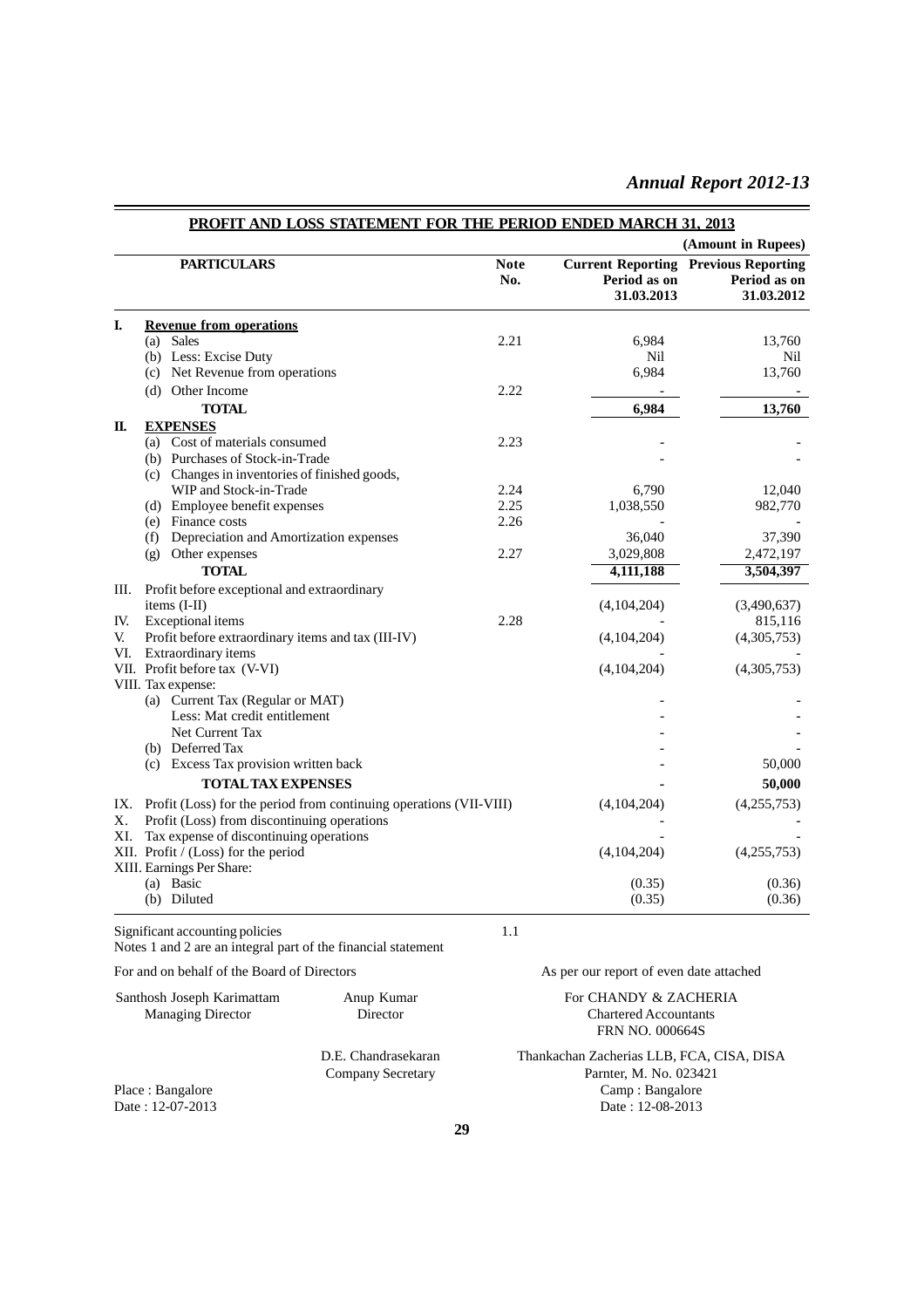

## **A. SIGNIFICANT ACCOUNTING POLICIES**

#### 1.1. BASIS OF PREPARATION OF FIANCIAL STATEMENT

The financial statements are prepared under the historical cost convention, under going concern basis and on an accrual basis of accounting and in accordance with the generally accepted accounting standards issued by the Institute of Charted Accountants of India (ICAI) and referred to in section 211 (3C) of the Companies Act, 1956 to the extent applicable. The accounting policies applied by the Company are consistent with those applied in the previous year.

#### 1.2. ACCOUNTING ESTIMATES

The preparation of financial statements in conformity with the generally accepted accounting principles often requires estimates and assumptions to be made that affect the reported amounts of assets and liabilities and disclosure of contingent liabilities on the date of financial statements and reported amount of revenues and expenses during the reporting period. Any difference between the actual results and estimates are recognized in the period in which the results are known / materialized.

## 1.3. FIXED ASSETS AND DEPRECIATION

Fixed assets are stated at cost of acquisition less accumulated depreciation and impairment losses if any. Cost comprises the purchase price and any attributable cost of bringing the assets to its working conditions for its intended use. Depreciation is provided on the Straight Line Method at old rates for assets acquired up to 30th November 1993 and at the new rates for assets acquired after that date. On additions and disposals, depreciation is provided for the period of use during the year. The rates of depreciation are determined on the basis of useful life of the assets as estimated by the management, which are rates specified in Schedule XIV to the Companies Act, 1956.

#### 1.4. IMPAIRMENT

- (a) The carrying amounts of assets are reviewed at each Balance sheet date, if there is any indication of impairment based on internal / external factors. An impairment loss is recognized, wherever the carrying amount of an asset exceeds its recoverable amount. The recoverable amount is the greater of the asset's net selling price and value in use. In assessing value in use, the estimated future cash flows are discounted to their present value at the weighted average cost of capital
- (b) Depreciation on impairment assets is provided on the revised carrying amount of the assets over its remaining useful life.
- (c) A previously recognized impairment loss is increased or reversed depending on changes in the circumstances. However, the carrying value after reversal is not increased beyond the carrying value that would have prevailed by charging usual depreciation, if there was no impairment.

#### 1.5. INVESTMENTS

Investments are stated at cost.

## 1.6. TRANSACTIONS IN FOREIGN CURRENCIES

Current assets and current liabilities are translated at year end exchange rates or on actual basis, where they are available at the time of finalization of accounts.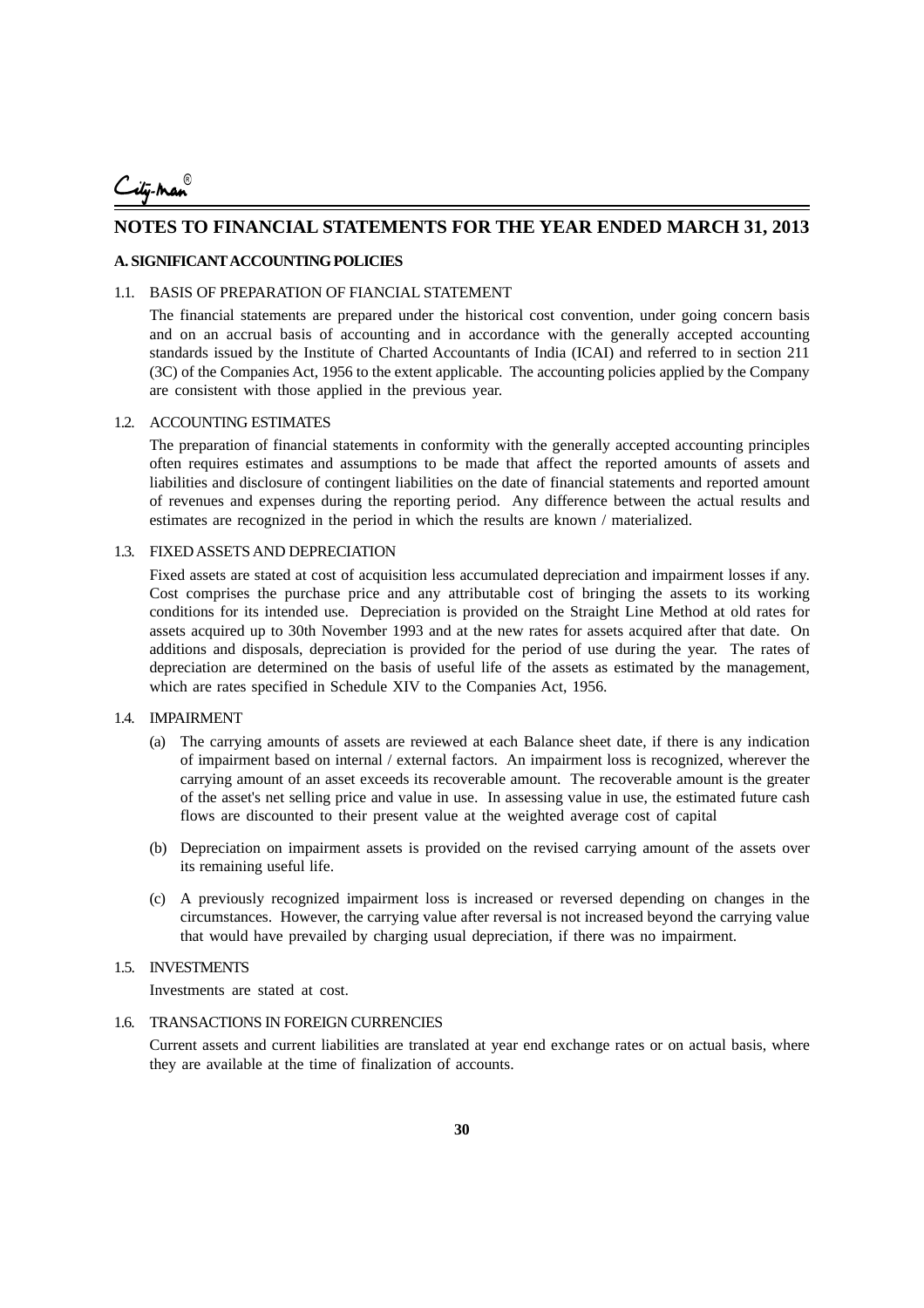#### 1.7. INVENTORIES

Inventories are valued at lower of cost or net realizable value. Finished goods are valued on full absorption cost and includes material, labour and overheads.

#### 1.8. MISCELLANEOUS EXPENDITURE

Preliminary expenses and public issue related expenses have been fully written off.

## 1.9. CONTINGENT LIABLITIES

Contingent liabilities not provided for, are reflected in the notes on accounts.

#### 1.10. SALES

Sales are inclusive of all charges, but net of normal trade discount and returns

#### 1.11. RETIREMENT AND OTHER EMPLOYEE BENEFITS

The Company has made appropriate provision for gratuity cum settlement benefit for all employees, who have completed eligible number of years of service under relevant acts.

## 1.12. CAPITAL SUBSIDY

Subsidy referable to specific fixed assets are deducted from cost of assets, while subsidies not referable to specific fixed assets are credited to Capital Reserve Account.

#### 1.13. TAXATION

Tax expenses comprises of current and deferred tax. Current income tax is measured at the amount expected to be paid to the tax authorities in accordance with the Indian Income Tax Act. Deferred income taxes reflects the impact of current year timing differences between taxable income and accounting income for the year and reversal of timing difference of earlier years.

## 1.14. PROVISIONS, CONTINGENT LIABLITIES AND CONTINGENT ASSETS

A provision is recognized when an enterprise has a present obligation as a result of past event. It is probable that an outflow of resources will be required to settle the obligation, in respect of which a reliable estimate can be made. Provisions are not discounted to its present value and determined based on best estimate required to settle the obligation at the Balance Sheet date. These are reviewed at each Balance Sheet date and adjusted to reflect the current best estimates.

Contingent liability is disclosed in case of

- (a) A present obligation arising from a past event, when it is not probable that an outflow of resources will be required to settle the obligation
- (b) A possible obligation, unless the probability of outflow of resources is remote.

Contingent assets are neither recognized nor disclosed. Contingent liabilities and contingent assets are reviewed at each Balance Sheet date.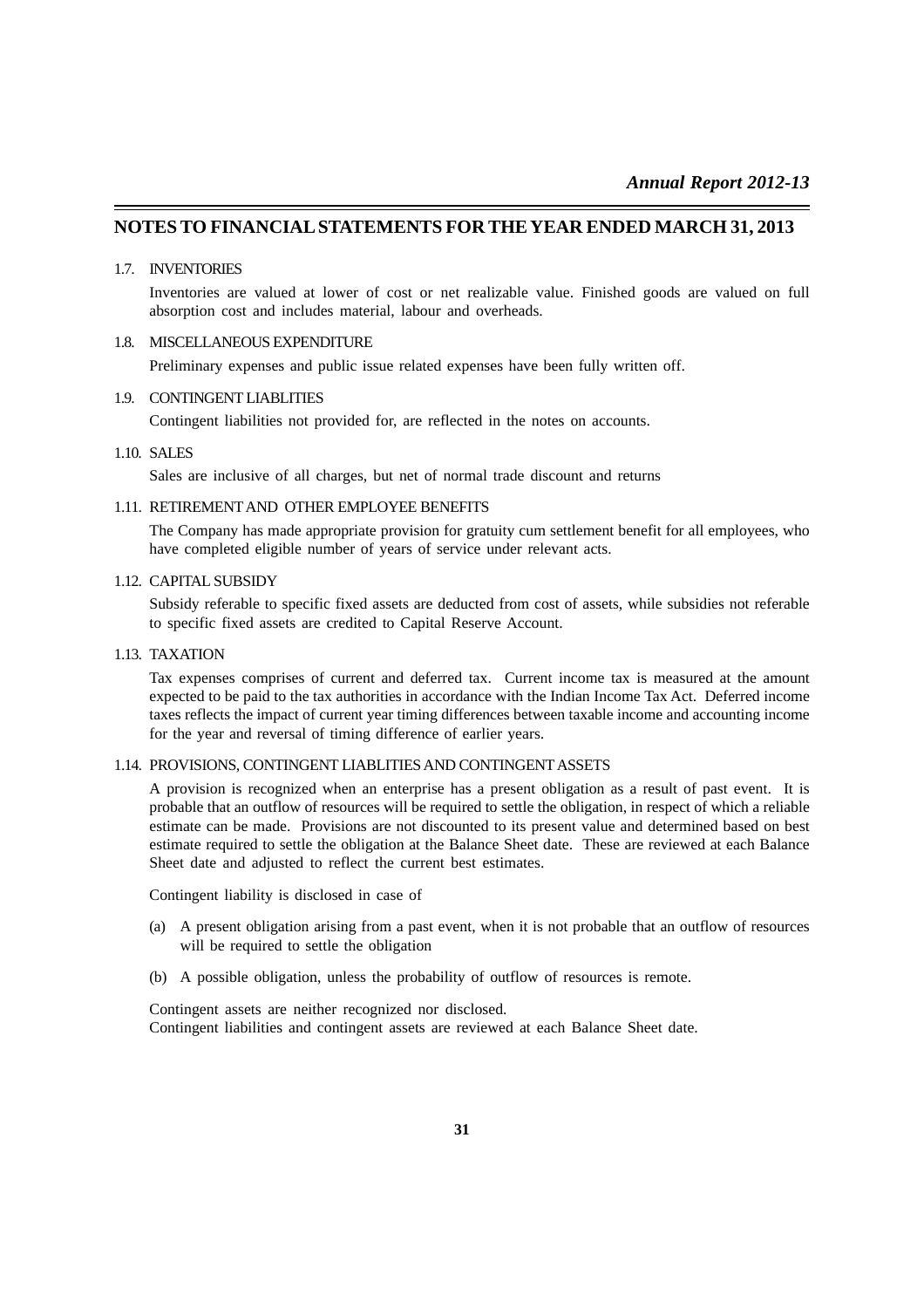

## 1.15. EARINIGS PER SHARE

Basic earnings per share is calculated by dividing the net profit or loss for the period attributable to equity shareholders by the weighted average number of equity shares outstanding during the period. Partly paid equity share are treated as a fraction of an equity share to the extent that they were entitled to participate in dividends relative to a fully paid equity share during the reporting period. The weighted average number of equity shares outstanding during the period is adjusted for events of bonus issue; bonus elements in a right issue to existing shareholder; share split; and reverse share split (consolidation of shares)

For the purposes of calculating diluted earnings per share, the net profit or loss for the period attributable to equity shareholders and the weighted average number of share outstanding during the period are adjusted for the effects of all dilative potential equity shares.

## 1.16. SEGMENT REPORTING

The company has only one business segment and geographical segment viz. manufacturing and selling of readymade garments, hence the enterprise accounts are representing the segmental accounts. The other business segment to which the company has just entered into is development of residential township and no major activity except acquisition of land and some minor development has been carried out in this segment and the same is put under the head inventories. No special reporting is required for the current year in this segment.

## 1.17. CASHFLOW STATEMENT

Cash flow statement has been prepared under the indirect method.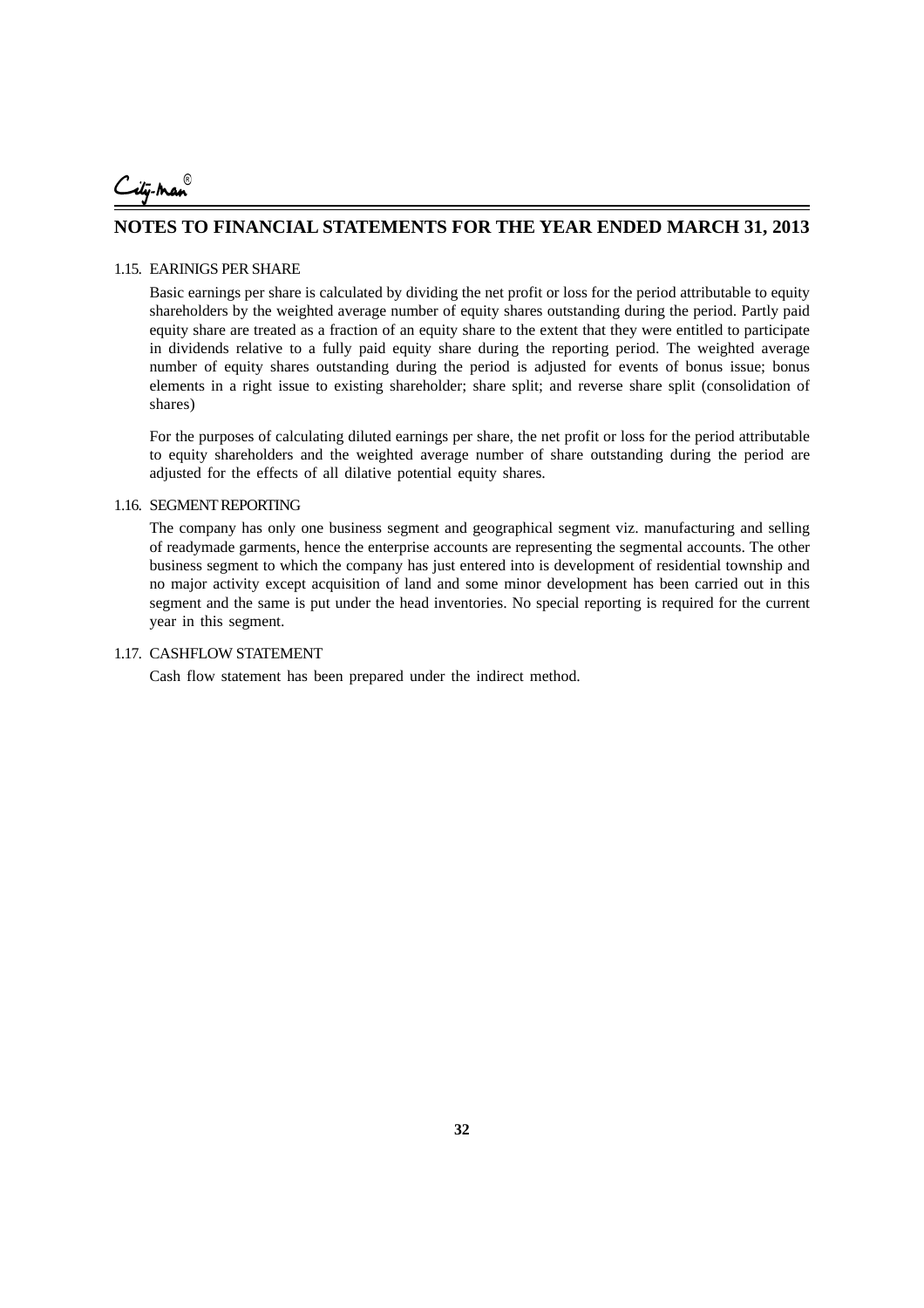| <b>B. NOTES TO FINANCIAL STATEMENTS FOR THE YEAR ENDED MARCH 31, 2013</b>              |                    |                                                                   |                                                                    |
|----------------------------------------------------------------------------------------|--------------------|-------------------------------------------------------------------|--------------------------------------------------------------------|
| <b>Particulars</b>                                                                     | <b>Note</b><br>No. | <b>Current</b><br><b>Reporting</b><br><b>Period</b><br>31-03-2013 | <b>Previous</b><br><b>Reporting</b><br><b>Period</b><br>31-03-2012 |
| 2.1.<br><b>Share Capital</b>                                                           |                    |                                                                   |                                                                    |
| <b>Authorized Share Capital</b><br>a)<br>$(25,000,000)$ Equity Shares of Rs. 10/-each) |                    | 250,000,000                                                       | 250,000,000                                                        |
| <b>Issued Share Capital</b><br>(11,701,100 Equity Shares of Rs. 10/-each)              | A                  | 117,011,000                                                       | 117,011,000                                                        |
| Subscribed and Fully paid up<br>$(11,701,100$ Equity Shares of Rs. $10/-$ each)        |                    | 117,011,000                                                       | 117,011,000                                                        |
| Subscribed and Not fully paid up<br>$(11,701,100$ Equity Shares of Rs. $10/-$ each)    |                    | NIL                                                               | NIL.                                                               |
| Less: Calls unpaid<br>Add: Forfeited Shares                                            |                    |                                                                   |                                                                    |
| <b>TOTAL</b>                                                                           |                    | 117,011,000                                                       | 117,011,000                                                        |
| A. Share Capital                                                                       |                    |                                                                   |                                                                    |
| (a) Reconciliation of number of shares outstanding at the                              | Outstanding        | Allotment/                                                        | Outstanding                                                        |
| beginning and end of the reporting period                                              | as at              | (Buy Back)                                                        | as at end                                                          |
|                                                                                        | beginning of       | during the                                                        | of the                                                             |
|                                                                                        | the                | period                                                            | Reporting                                                          |
|                                                                                        | Reporting          |                                                                   | period                                                             |
|                                                                                        | as at<br>31.3.2012 | ended<br>31.3.2013                                                | as at<br>31.3.2013                                                 |
|                                                                                        |                    |                                                                   |                                                                    |
| Equity Shares of Rs. 10/- each                                                         | 11,701,100         | <b>Nil</b>                                                        | 11,701,100                                                         |

- (b) Rights, preferences and restrictions attaching to each class of shares including restrictions on the distribution of dividends and the repayment of capital. The Company has only one class of Equity Shares having a par value of Rs. 10/- each. Each holder of Equity shares is entitled to one vote per share. The Company as and when declares dividend the same is paid in Indian Rupees. There are no restrictions on distribution of dividends or repayment of capital
- (c) Shares of each class held by its holding company or its ultimate holding company (including shares held by it or by subsidiaries or associates of the holding company or the ultimate holding company in aggregate) - NIL
- (d) Shares in Company held by each shareholder holding >5% shares specifying number of shares held by

| Name of the Shareholder       | No. of Shares | % of<br>shareholding |
|-------------------------------|---------------|----------------------|
| 1. Santhosh Joseph Karimattom | 7.720.312     | 65.98                |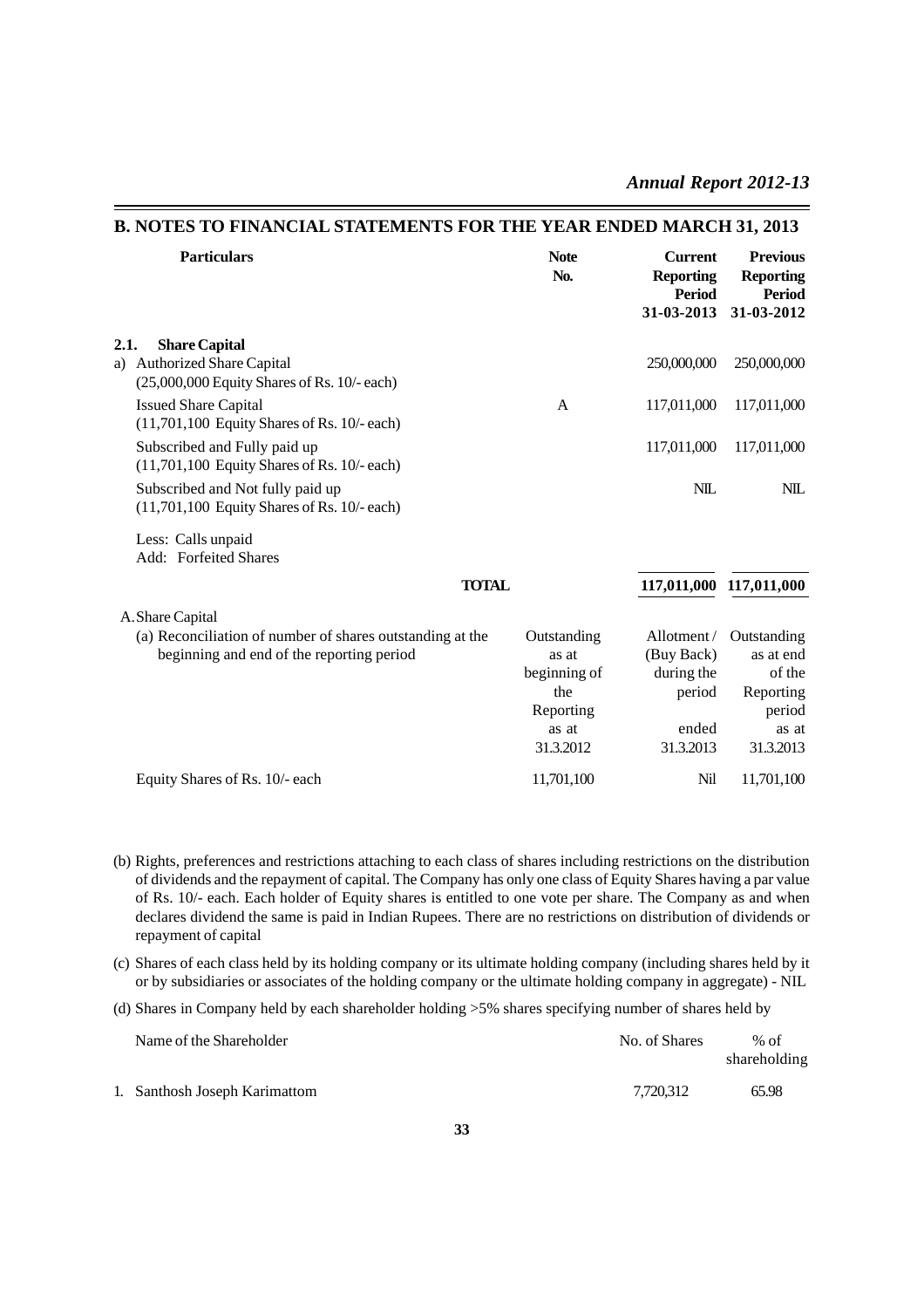# City-man<sup>®</sup>

## **NOTES TO FINANCIAL STATEMENTS FOR THE YEAR ENDED MARCH 31, 2013**

(e) Shares reserved for issue under options & contracts / commitments for sale of shares / disinvestment, including the terms and the amounts - NIL and Not applicable

- (f) For period of 5 years immediately preceeding the Balance sheet date disclose:
	- Aggregate number and class of shares
	- Allotted as fully paid up pursuant to contract(s) without payment being received in cash NIL
	- Allotted as fully paid up by way of bonus shares NIL
	- Bought back NIL
- (g) Terms of any securities convertible into equity / preference shares issued along with the earliest date of conversion in descending order starting from the farthest such date - NIL and Not Applicable

| <b>Particulars</b>                                 | <b>Current</b><br><b>Reporting</b><br>Period<br>31-03-2013 | <b>Previous</b><br><b>Reporting</b><br>Period<br>31-03-2012 |
|----------------------------------------------------|------------------------------------------------------------|-------------------------------------------------------------|
| <b>Reserves and Surplus</b><br>2.2.                |                                                            |                                                             |
| (a) Capital Reserve                                | 56,938,529                                                 | 56,938,529                                                  |
| (b) Capital Redemption Reserve                     |                                                            |                                                             |
| (c) Securities Premium Account                     |                                                            |                                                             |
| (d) Debenture Redemption Reserve                   |                                                            |                                                             |
| (e) Revaluation Reserve                            |                                                            |                                                             |
| (f) Share Options Outstanding Account              |                                                            |                                                             |
| (g) Other Reserves                                 | 958,000                                                    | 958,000                                                     |
| (i) Opening Balance<br>(h) Surplus:<br>Adjustments | (230,082,553)                                              | (225,826,800)                                               |
| (ii) Transferred during current reporting period   | (4,104,204)                                                | (4,255,753)                                                 |
| (iii) Balance at the end of the period             | (234, 186, 757)                                            | (230,082,553)                                               |
| TOTAL                                              | $(176,290,228)$ $(172,186,024)$                            |                                                             |

- 2.2 (a) Capital Reserve represents the Principal loan amount waived by consortium of banks and financial institutions i.e., Indus Ind Bank Limited, State Bank of India, UTI (AXIS) Bank Limited and Karnataka State Industrial Investment & Development Corporation Limited on one time settlement of dues to them and
- 2.2 (g) Other Reserve represents the subsidy received for the Project from the Department of Industries  $\&$ Commerce, Government of Karnataka.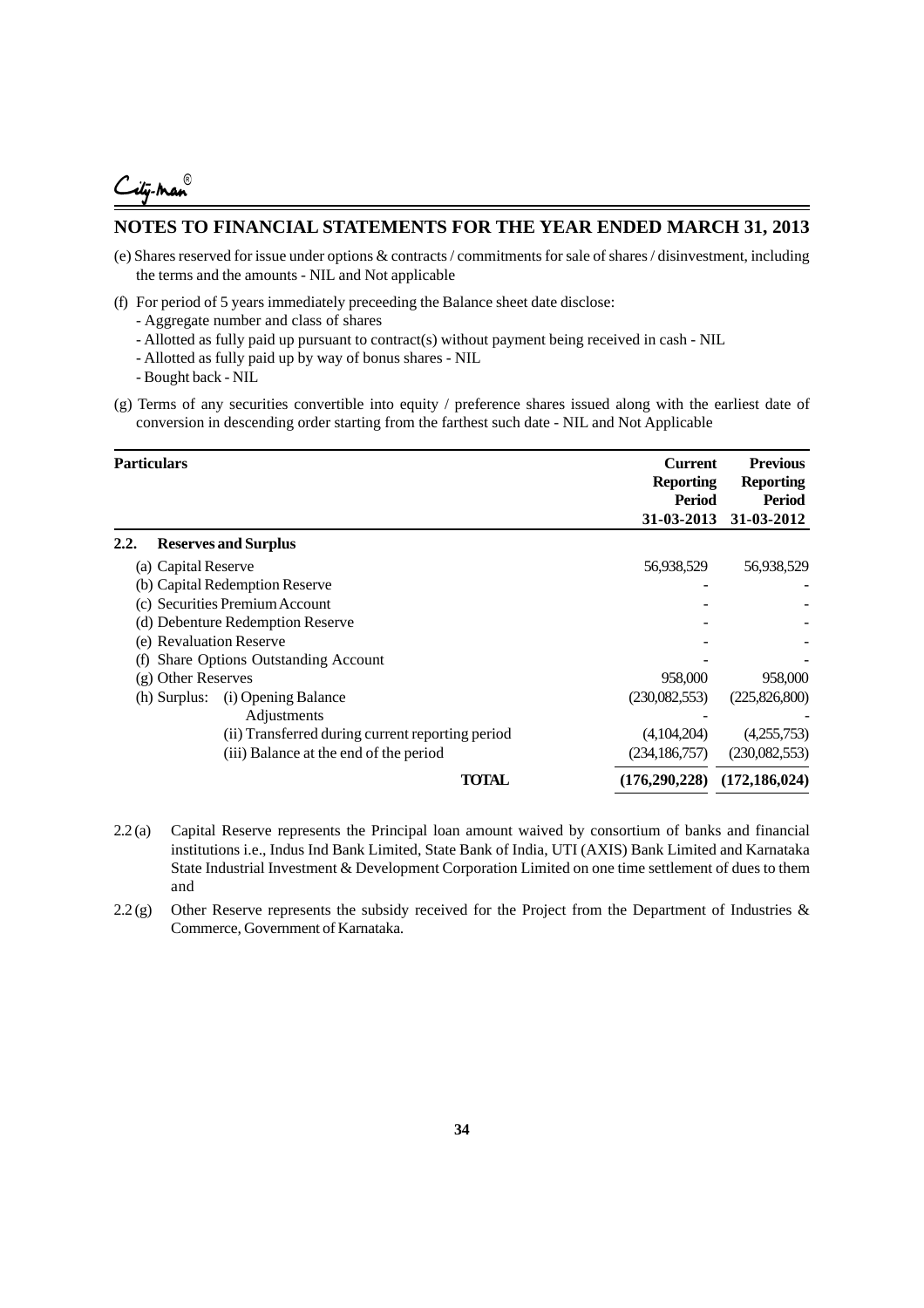| 2.3. | <b>Long - Term Borrowings</b>                                                                                                                                                                                  |              |             |             |
|------|----------------------------------------------------------------------------------------------------------------------------------------------------------------------------------------------------------------|--------------|-------------|-------------|
|      | (a) Bonds / Debentures                                                                                                                                                                                         |              |             |             |
|      | Secured                                                                                                                                                                                                        |              |             |             |
|      | Unsecured                                                                                                                                                                                                      |              |             |             |
|      | (b) Term Loan from                                                                                                                                                                                             |              |             |             |
|      | i) Banks                                                                                                                                                                                                       |              |             |             |
|      | Secured                                                                                                                                                                                                        |              |             |             |
|      | Unsecured                                                                                                                                                                                                      |              |             |             |
|      | (c) Deferred payment liabilities                                                                                                                                                                               |              |             |             |
|      | (d) Deposits                                                                                                                                                                                                   |              |             |             |
|      | (e) Loans and Advances from related parties                                                                                                                                                                    |              | 147,550,000 | 127,500,000 |
|      | (f) Long term maturities of finance lease obligations                                                                                                                                                          |              |             |             |
|      | (g) Other Loans and Advances                                                                                                                                                                                   |              |             |             |
|      |                                                                                                                                                                                                                | <b>TOTAL</b> | 147,550,000 | 127,500,000 |
|      |                                                                                                                                                                                                                |              |             |             |
|      | terms of loan are:<br>(i) Interest on Loan -NIL<br>(ii) Repayment terms: Either the Loan will be repaid in the next 5 years or converted into Equity as per<br>relevant and applicable SEBI & other guidelines |              |             |             |
| 2.4. | <b>Other Long - Term Liabilities</b>                                                                                                                                                                           |              |             |             |
|      | (a) Trade payables                                                                                                                                                                                             |              |             |             |
|      | (b) Others                                                                                                                                                                                                     |              |             |             |
|      |                                                                                                                                                                                                                |              |             |             |
| 2.5. | <b>Long-Term Provisions</b>                                                                                                                                                                                    |              |             |             |
|      | (a) Provision for employee benefits                                                                                                                                                                            |              | 429,569     | 429,569     |
|      | (b) Others                                                                                                                                                                                                     |              |             |             |
|      |                                                                                                                                                                                                                | <b>TOTAL</b> | 429,569     | 429,569     |
| 2.6. | <b>Short - Term borrowings</b>                                                                                                                                                                                 |              |             |             |
|      | (a) Loans repayable on demand from                                                                                                                                                                             |              |             |             |
|      | (i) Banks                                                                                                                                                                                                      |              |             |             |
|      | Secured                                                                                                                                                                                                        |              |             |             |
|      | Unsecured                                                                                                                                                                                                      |              |             |             |
|      | (ii) Other Parties                                                                                                                                                                                             |              |             |             |
|      | Secured<br>Unsecured                                                                                                                                                                                           |              |             |             |
|      |                                                                                                                                                                                                                |              |             |             |
|      | (b) Loans and advances from related parties<br>(c) Deposits                                                                                                                                                    |              |             |             |
|      | (d) Other Loans and advances                                                                                                                                                                                   |              |             |             |
|      |                                                                                                                                                                                                                |              |             |             |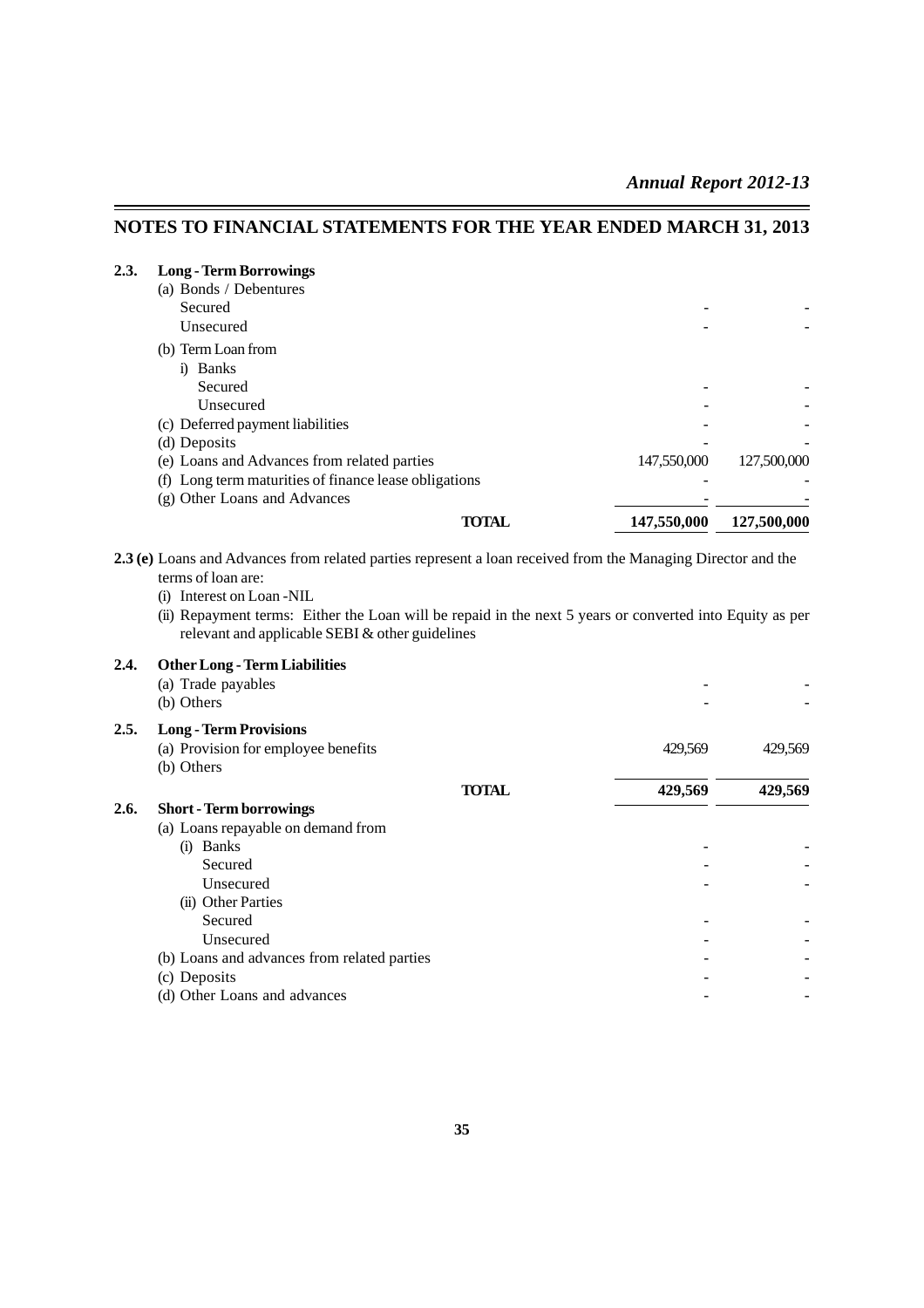City-man<sup>®</sup>

## **2.7. Other Current Liabilities** (a) Current maturities of Long-term debt (b) Current maturities of finance lease obligation (c) Interest accrued but no due on borrowings (d) Interest accrued and due on borrowings (e) Income received in advance (f) Unpaid dividends (g) Share application money received & due for refund and Interest accrued thereon (h) Unpaid matured deposits  $\&$  interest accrued (i) Unpaid matured debentures  $&$  interest accrued (i) Other payables 881,218 898,752 **TOTAL 881,218 898,752**

## **(k) Note:-**

- (i) Confirmation of balances have not been obtained from many of the creditors
- (ii) No provision for income Tax has been made for the year since the Company has incurred loss during the year. No provision has been made for demand of interest U/s. 220(2) of the Income Tax Act for Assessment Year 1997-98 and 1998-99 amounting to Rs. 20,96,325/-, as the company is advised of waiver of the same by higher Authorities on the company's application.
- (iii) The information regarding amounts due to Micro and Small Enterprises have been determined based on the information available with the company and have been relied up on by the Auditors
- (iv) Principle amount remaining unpaid to Micro and Small Enterprises as at the end of the Accounting Year –NIL
- (v) Interest due on principle amount remaining un paid as at the end of the Accounting year –NIL
- (vi) Amount of interest paid by the Company along with the payment made to the suppliers beyond the appointed day during the year – NIL
- (vii) Amount of Interest due and payment for the period of delay in making payment(amount have been paid, but after the appointed day) but without interest specified under Micro Small and Medium Enterprises Development Act,2006 – NIL
- (viii) Interest accrued and remaining unpaid as at the end of the accounting year -NIL
- (ix) Unpaid interest brought forward to current year NIL
- (x) The Small Scale Industrial Undertaking ( SSI Unit ) to whom amount outstanding for more than 30 days is NIL

### **2.8. Short - Term provisions**

| (a) Provision for employee benefit    | $\overline{\phantom{a}}$ |  |
|---------------------------------------|--------------------------|--|
| (b) Others - Provision for Income Tax |                          |  |
| (c) Others                            | $\overline{\phantom{a}}$ |  |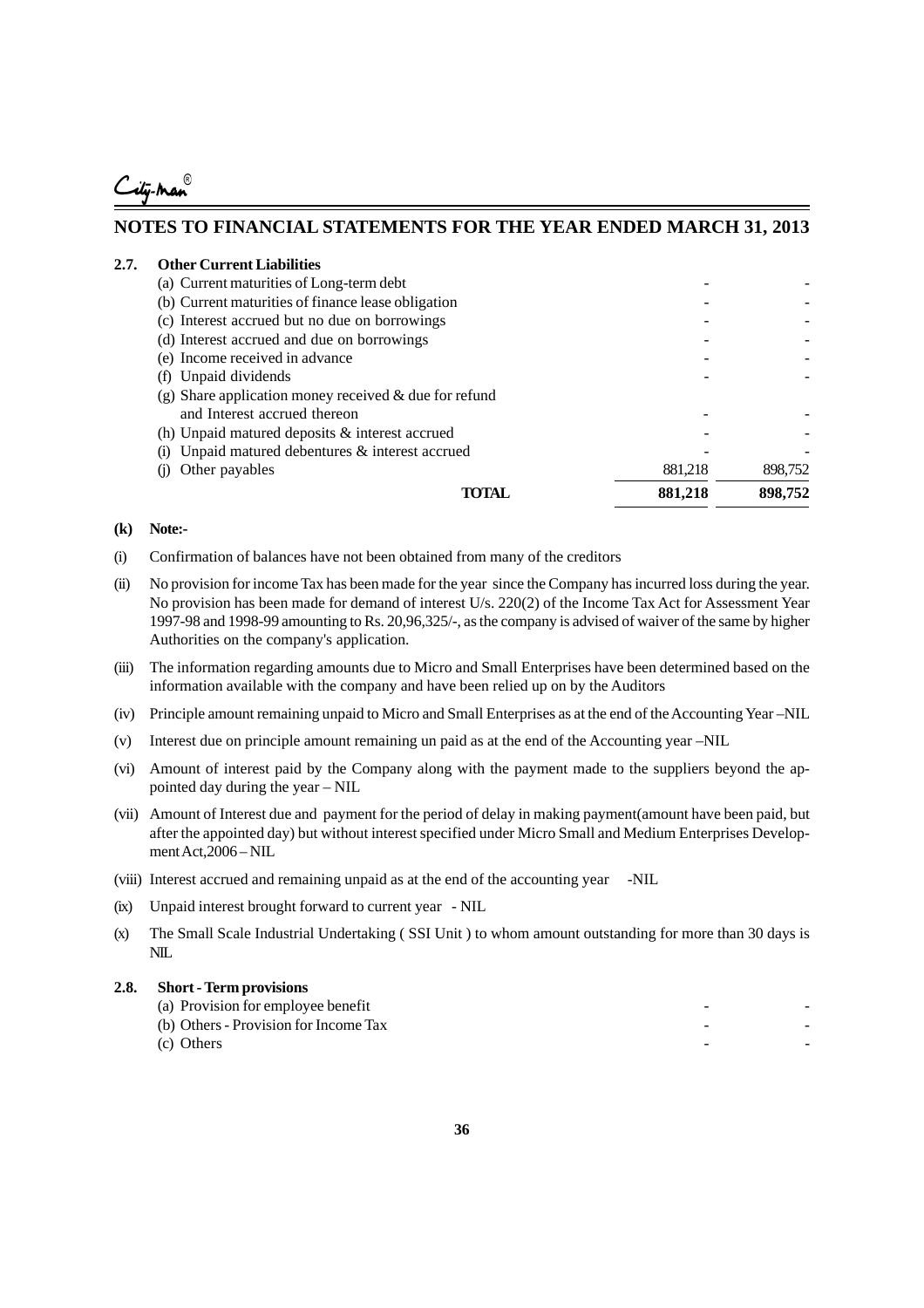| NOTES TO FINANCIAL STATEMENTS FOR THE YEAR ENDED MARCH 31, 2013 | <b>DO ELVED ACCETC</b> |
|-----------------------------------------------------------------|------------------------|
|                                                                 |                        |

2.9. FIXED ASSETS **2.9. FIXED ASSETS**

|                             |                                                           | 15                 |                 |                     |                      |                         |         |         |                          |
|-----------------------------|-----------------------------------------------------------|--------------------|-----------------|---------------------|----------------------|-------------------------|---------|---------|--------------------------|
|                             | Asatend<br>ofthe<br>Reporting<br>period                   |                    |                 | 23,241              |                      | 53,097                  | 84,976  | 161,315 | 197,355                  |
| Net Carrying Value          | Beginning<br>of the<br>Reporting<br>As at<br>period       | 4                  |                 | 27,426              |                      | 56,501                  | 113,427 | 197,355 | 212,015                  |
|                             | <b>Total</b>                                              | 13                 |                 | 64,873              | 29,091               | 18,586                  | 513,997 | 626,547 | 590,507                  |
|                             | Vithdrawn                                                 | 2                  |                 |                     |                      |                         |         |         |                          |
|                             | Forthe                                                    |                    |                 | 4,185               |                      | 3,404                   | 28,451  | 36,040  | 37,390                   |
| Depreciation & Amortization | Upto Last<br>Year                                         | ₽                  |                 | 60,688              | 29,091               | 15,182                  | 485,546 | 590,507 | 553,117                  |
|                             | Rate of<br>Deprecia-<br>tion %                            | ᡋ                  |                 | 4.75                | 6.33                 | 4.75                    | 4.75    |         |                          |
|                             | end of the<br>Reporting<br>period<br>As at the            | $\infty$           |                 | 88,114              | 29,092               | 71,683                  | 598,973 | 787,862 | 787,862                  |
|                             | Other<br>Adjust-<br>ments                                 |                    |                 |                     |                      |                         |         |         |                          |
|                             |                                                           | ◡                  |                 |                     |                      |                         |         |         |                          |
|                             | Disposal                                                  |                    |                 |                     |                      |                         |         |         |                          |
|                             | business<br>combina-<br>Acquisi-<br>tions thru<br>tions   | Б                  |                 |                     |                      |                         |         |         |                          |
| Gross Carrying Value        | Additions                                                 |                    |                 |                     |                      |                         |         |         | 22,730                   |
|                             | Beginning<br>of the<br>Reporting<br>Period<br><b>Asat</b> | 3                  |                 | 88,114              | 29,092               | 71,683                  | 598,973 | 787,862 |                          |
|                             | <b>Particulars</b>                                        | $\scriptstyle\sim$ | Tangible Assets | Plant and Equipment | Furniture & Fixtures | <b>Office Equipment</b> | Others  | Total   | 765,132<br>Previous Year |

# *Annual Report 2012-13*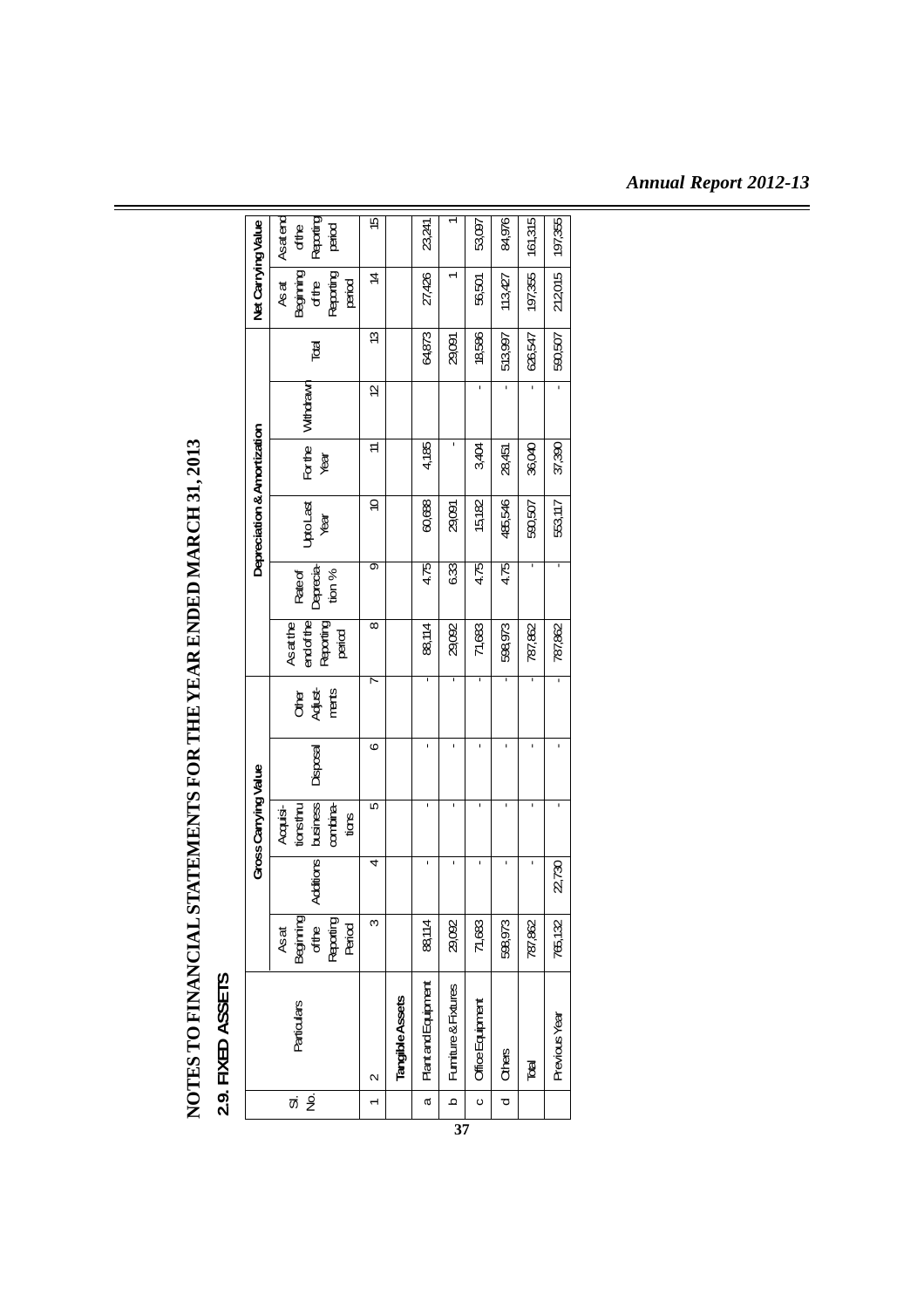City-Man

|       | NOTES TO FINANCIAL STATEMENTS FOR THE YEAR ENDED MARCH 31, 2013                                                                                                                                                                                                                  |              |           |           |
|-------|----------------------------------------------------------------------------------------------------------------------------------------------------------------------------------------------------------------------------------------------------------------------------------|--------------|-----------|-----------|
|       | 2.10. Non - Current Investments<br>Investments in<br>(a) Investment Property<br>(b) Equity Instruments<br>(c) Preference Shares<br>(d) Government / Trust securities<br>(e) Debentures / Bonds<br>(f) Mutual Funds<br>(g) Partnership Firms<br>(h) Other non-current Investments |              |           |           |
| 2.11. | <b>Long-Term Loans &amp; Advances</b>                                                                                                                                                                                                                                            |              |           |           |
|       | (a) Capital Advances<br>(i) Secured, considered good<br>(ii) Unsecured, considered good<br>(iii) Doubtful<br>(b) Security Deposits<br>(i) Secured, considered good<br>(ii) Unsecured, considered good<br>(iii) Doubtful                                                          |              |           |           |
|       | (c) Loans & Advances to related parties<br>(i) Secured, considered good<br>(ii) Unsecured, considered good<br>(iii) Doubtful                                                                                                                                                     |              | 1,200,000 | 1,200,000 |
|       | (d) Other Loans & Advances<br>(i) Secured, considered good<br>(ii) Unsecured, considered good<br>(iii) Doubtful                                                                                                                                                                  |              |           |           |
|       |                                                                                                                                                                                                                                                                                  | <b>TOTAL</b> | 1,200,000 | 1,200,000 |
|       |                                                                                                                                                                                                                                                                                  |              |           |           |

2.11 (c) (ii)Loans & Advances to related Parties represent the amount paid towards Deposit for the use of Trade mark "Cityman" to M/s. S.S.Agencies, a firm in which the Managing Director and his relatives are interested

# **2.12. Other non-current Assets** (a) Long Term Trade Receivables (i) Secured, considered good (ii) Unsecured, considered good (iii) Doubtful (b) Others 543,203 548,681 **TOTAL 543,203 548,681**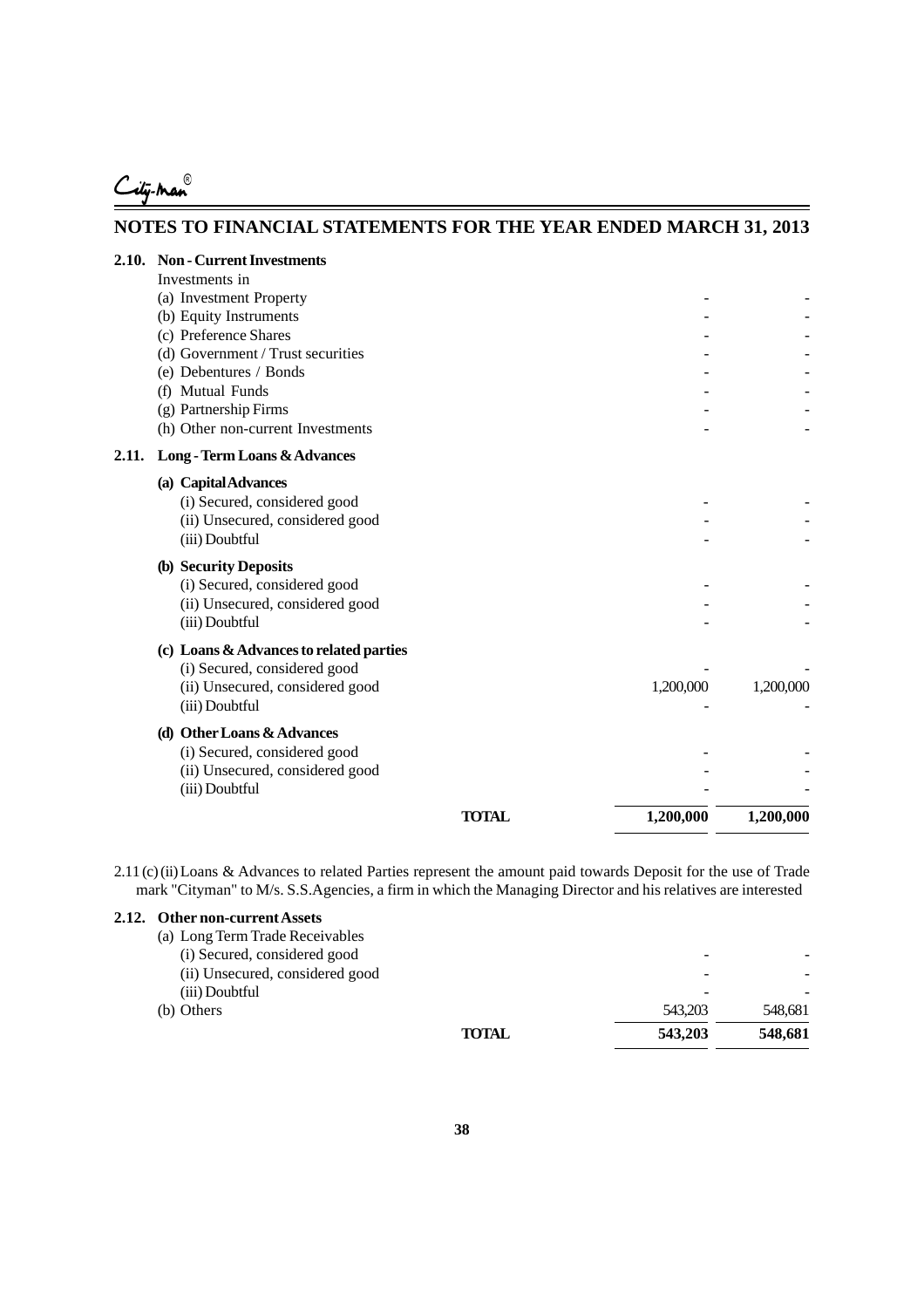|       | NOTES TO FINANCIAL STATEMENTS FOR THE YEAR ENDED MARCH 31, 2013 |            |            |
|-------|-----------------------------------------------------------------|------------|------------|
| 2.13. | <b>Current Investments</b>                                      |            |            |
|       | (a) Equity Instruments                                          |            |            |
|       | (b) Preference Shares                                           |            |            |
|       | (c) Government / Trust securities                               |            |            |
|       | (d) Debentures / Bonds                                          |            |            |
|       | (e) Mutual Funds                                                |            |            |
|       | (f) Partnership Firms                                           |            |            |
|       | (g) Other Investments                                           |            |            |
| 2.14. | <b>Inventories</b>                                              |            |            |
|       | (a) Raw Materials                                               |            |            |
|       | (b) Work - in - Progress                                        |            |            |
|       | (c) Finished Goods - at net realisable value                    | 1,400      | 8,190      |
|       | (d) Stock -in-Trade                                             |            |            |
|       | (e) Stores & Spares                                             |            |            |
|       | (f) Loose Tools                                                 |            |            |
|       | (g) Others - Landed property - at cost                          | 72,623,777 | 71,500,096 |
|       | TOTAL                                                           | 72,625,177 | 71,508,286 |

2.14 (g) The Company has purchased a property in Panangad, Ernakulam, Kerala for residential township development. The Company has to buy further lands to get advantage of better access and higher realisation at the time of sale.

| 2.15. |             | <b>Trade Receivables</b>                           |        |         |
|-------|-------------|----------------------------------------------------|--------|---------|
|       |             | (a) Secured, considered good                       | 6,984  | 13,760  |
|       |             | (b) Unsecured, considered good                     |        |         |
|       |             | (c) Doubtful                                       |        |         |
|       |             | <b>TOTAL</b>                                       | 6,984  | 13,760  |
| 2.16. |             | <b>Cash &amp; Bank Balances</b>                    |        |         |
|       |             | a. Cash & Cash equivalents                         |        |         |
|       |             | (i) Balance with Banks                             | 8,682  | 169,722 |
|       |             | (ii) Cheques, drafts on had                        |        |         |
|       |             | (iii) Cash on hand                                 | 36,198 | 15,493  |
|       |             | $(iv)$ Others                                      |        |         |
|       |             | b. Earmarked balanes with banks                    |        |         |
|       | $c_{\cdot}$ | Balances with banks - held as margin money or      |        |         |
|       |             | security deposits against borrowings, guarantees / |        |         |
|       |             | other commitments                                  |        |         |
|       |             | d. Repatriation restrictions                       |        |         |
|       | e.          | Bank deposits with more than 12 months maturity    |        |         |
|       |             | <b>TOTAL</b>                                       | 44,880 | 185,215 |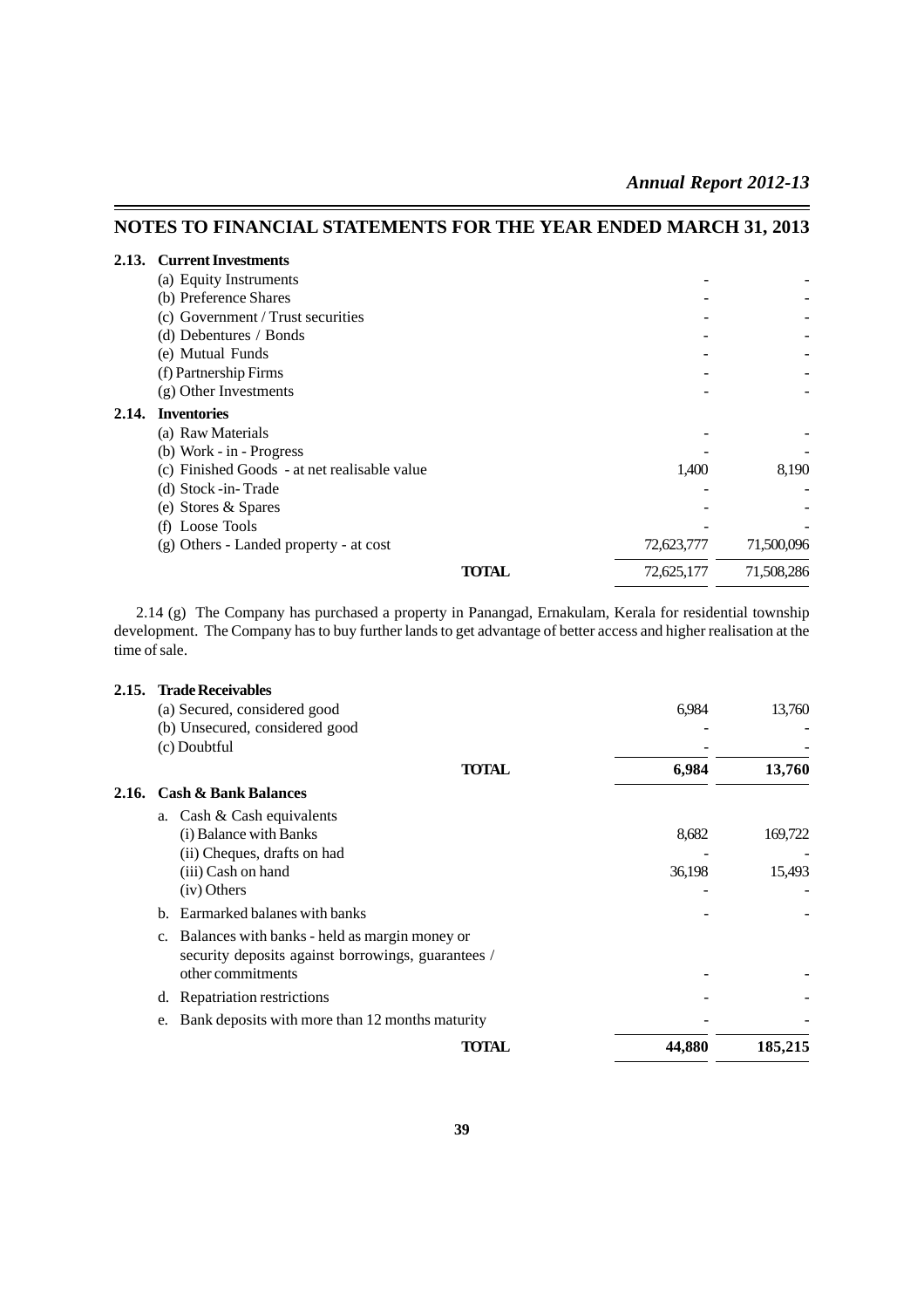City-man

## **2.17. Short - Term Loans and Advances**

| (a) Loans and Advances to related parties |              |            |  |
|-------------------------------------------|--------------|------------|--|
| (i) Secured, considered good              |              |            |  |
| (ii) Unsecured, considered good           |              |            |  |
| (iii) Doubtful                            |              |            |  |
| (b) Others                                |              |            |  |
| (i) Secured, considered good              |              | 15,000,000 |  |
| (ii) Unsecured, considered good           |              |            |  |
| (iii) Doubtful                            |              |            |  |
|                                           | <b>TOTAL</b> | 15,000,000 |  |
| 2.18. Other Current Assets                |              |            |  |

- a) Current Assets, Loans and Advances
	- i. In the opinion of the board of directors, the current assets, loans and advances have the values at which they are stated in the balance sheet as and when realized in the ordinary course of business.
	- ii. Confirmation of balances have not been obtained from debtors and for advance payments.
- b) Deferred Tax Liability / Asset
	- i. The deferred tax liability / assets as per accounting standard 22 issued by the Institute of Chartered Accountants of India for the current year as well as for the previous year as per re - calculation is nil, as the company does not foresee any reasonable certainty in generation of profit in the coming years.

#### c) Disclosure in accordance with accounting standard - 18

|            | i. Related party transaction NIL                             |                        |  |
|------------|--------------------------------------------------------------|------------------------|--|
| <b>ii.</b> | Name of key management personnel                             | Amount of remuneration |  |
|            | 1. Mr. Santhosh Joseph Karimattom - Managing Director        |                        |  |
|            | 2. Mr. Anup Kumar - Director                                 |                        |  |
| 111.       | Transaction with related parties, referred to item (i) above |                        |  |

d) The Managing Director was appointed with a monthly remuneration of Rs. 50,000/- with effect from 31.3.2012 and the same was approved by the Annual General Meeting and Central Government. As the Company could not expand its operations to the expected level the Managing Director offered to waive his claim for remuneration and hence the same is not provided in the accounts.

# **2.19. Contingent Liabilities & Commitmets**

| (a) Contingent Liabilities                                       |   |  |
|------------------------------------------------------------------|---|--|
| (i) Claims against the company not acknowledged as debt          | - |  |
| (ii) Guarantees                                                  |   |  |
| (iii) Other money for which company is contingently liable       |   |  |
| (b) Commitments                                                  |   |  |
| (i) Estimated amount of contracts remaining to be                |   |  |
| executed on capital account & not provided for                   |   |  |
| (ii)Uncalled liability on shares & other investments partly paid |   |  |
| (iii) Others                                                     |   |  |
|                                                                  |   |  |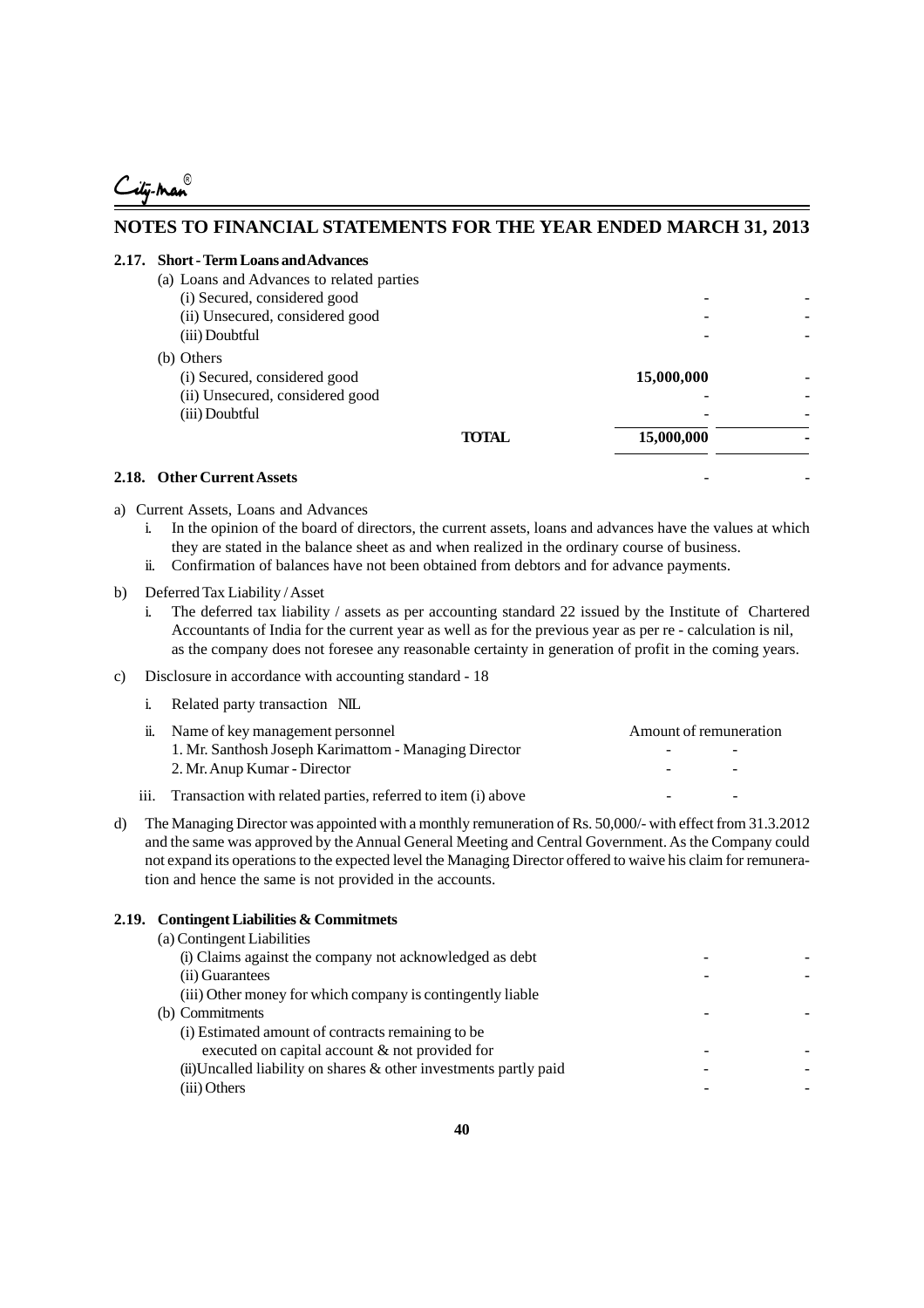*Annual Report 2012-13*

|       | NOTES TO FINANCIAL STATEMENTS FOR THE YEAR ENDED MARCH 31, 2013                                                                                                                               |                    |                   |  |  |
|-------|-----------------------------------------------------------------------------------------------------------------------------------------------------------------------------------------------|--------------------|-------------------|--|--|
|       | 2.20. Proposed Dividends                                                                                                                                                                      |                    |                   |  |  |
|       | 2.21. Revenue from Operations<br>(i) Sale of Products<br>(ii) Sale of services<br>(iii) Other operating revenues                                                                              | 6,984              | 13,760            |  |  |
|       |                                                                                                                                                                                               |                    |                   |  |  |
|       | Less: Excise duty<br><b>TOTAL</b>                                                                                                                                                             | 6,984              | 13,760            |  |  |
| 2.22. | <b>Other Income</b><br>(i) Interest Income<br>(ii) Dividend income<br>(iii) Net gain or loss on sale of Investments<br>(iv) Other Non-operating income (Net of expenses)                      |                    |                   |  |  |
| 2.23. | <b>Cost of Materials Consumed</b><br>(a) Raw materials<br>(i) Opening Stock<br>(ii) Add: Purchases<br>(iii) Less: Closing stock                                                               |                    |                   |  |  |
| 2.24. | <b>Changes in Inventories of Finished Goods</b><br>(a) Finished stock<br>(i) Opening Stock<br>(ii) Closing stock<br>(b) Work - in - progress<br>(i) Opening stock<br>(ii) Less: Closing stock | 8,190<br>1,400     | 20,230<br>8,190   |  |  |
|       | 2.25. Employee Benefit Expenses<br>(i) Salaries & Wages<br>(ii) Contribution to Provident & Other funds<br>(iii) Expenses ESOP & ESPP<br>(iv) Staff welfare expenses                          | 6,790<br>1,038,550 | 12,040<br>982,770 |  |  |
|       | <b>TOTAL</b>                                                                                                                                                                                  | 1,038,550          | 982,770           |  |  |
|       | 2.26. Finance Costs<br>(i) Interest expense (incl Finance lease charges)<br>(ii) Other borrowing costs<br>(iii) Net gain or loss on Foreign currency transaction /<br>translation             |                    |                   |  |  |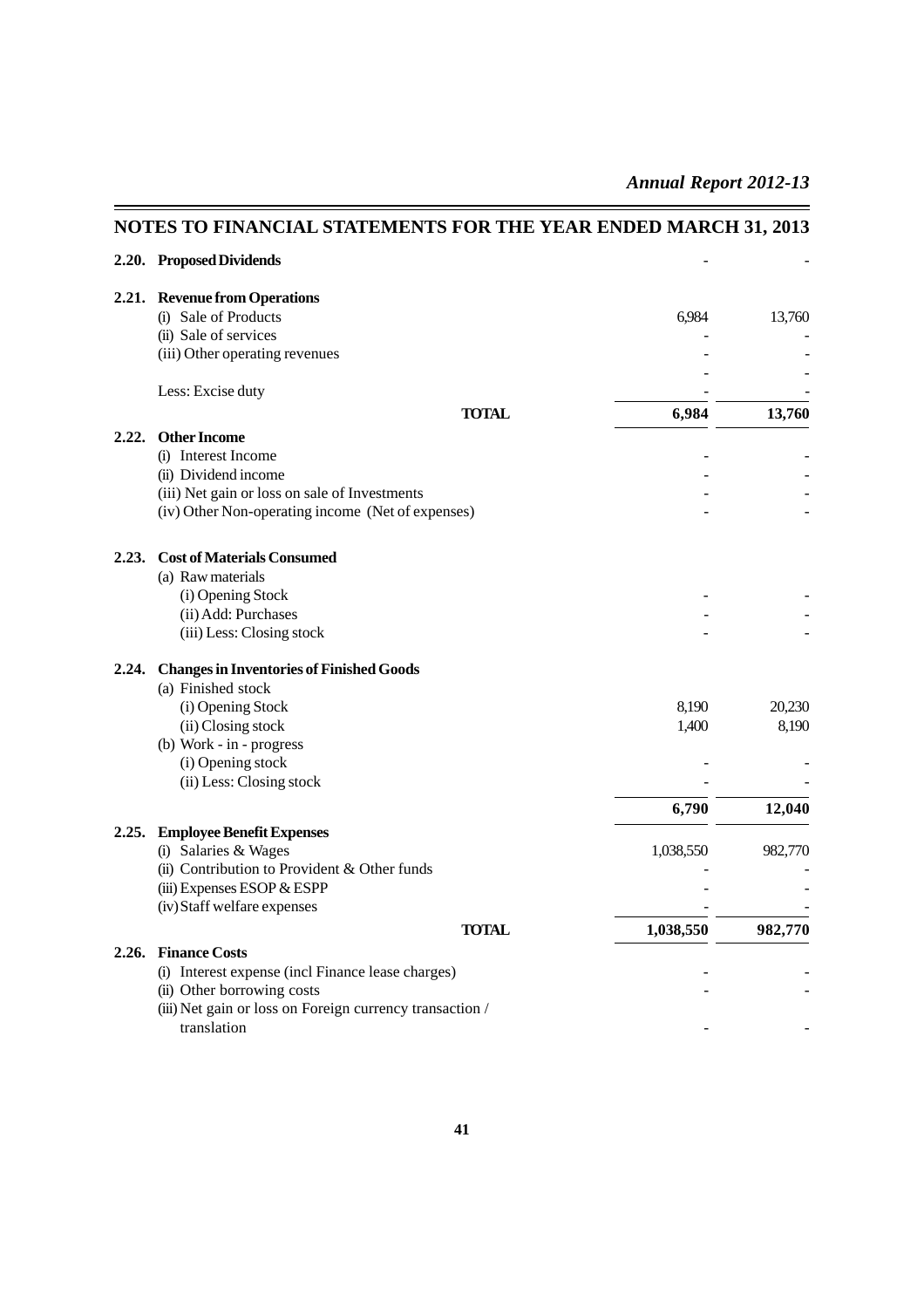City-man

| 2.27. | <b>Other Expenses</b>                           |              |           |           |
|-------|-------------------------------------------------|--------------|-----------|-----------|
|       | Consumption of stores & Spare parts<br>(i)      |              |           |           |
|       | (ii) Power & Fuel                               |              |           |           |
|       | $(iii)$ Rent                                    |              | 315,000   | 145,000   |
|       | (iv) Repairs to buildings                       |              |           |           |
|       | (v) Repairs to machinery                        |              |           |           |
|       | (vi) Insurance                                  |              |           |           |
|       | (vii) Rates & Taxes (excluding taxes on income) |              | 1,283,034 | 351,505   |
|       | (viii) Advertisement and Sales Promotion        |              | 314,829   | 314,382   |
|       | $(xi)$ Printing & Stationery                    |              | 121,578   | 210,162   |
|       | (xii) Legal & Professional Charges              |              | 709,830   | 916,410   |
|       | (xiii) Postage & Courier charges                |              | 93,772    | 197,409   |
|       | (xiv) Travelling & Conveyance                   |              | 97,780    | 125,668   |
|       | (xv) AGM Expenditure                            |              | 54,760    | 42,016    |
|       | (xvi) Other Expenses                            |              | 39,225    | 169,645   |
|       |                                                 | <b>TOTAL</b> | 3,029,808 | 2,472,197 |
| 2.28. | <b>Exceptional Items</b>                        |              | Nil       | 815,116   |
|       |                                                 | TOTAL        | Nil       | 815,116   |
|       |                                                 |              |           |           |

## **Other Information**

- a. Previous years' figures have been regrouped or recast wherever necessary to suit with current year's disclosusre and layout.
- b. Remuneration paid to directors consist of the following
	- 1) Remuneration to Directors
	- 2) Perquisites

|       | House rent allowance<br>$\overline{1}$                 |            |            |
|-------|--------------------------------------------------------|------------|------------|
|       | Managing director                                      | <b>NIL</b> | NIL.       |
|       | Executive director                                     | NIL.       | NIL        |
|       | Insurance - whole time director<br>$\overline{11}$     | <b>NIL</b> | <b>NIL</b> |
|       | iii) Medical reimbursement to executive director       | NIL.       | NIL        |
| 3)    | Directors sitting fee                                  | <b>NIL</b> | NIL.       |
| c. 1) | Value of imports calculated on C.I.F. basis by the     |            |            |
|       | Company during the financial year in respect of        |            |            |
|       | Raw Materials;<br>1)                                   | NIL.       | NIL.       |
|       | Components and spare parts;<br>11)                     | NIL.       | NIL        |
|       | iii) Capital Goods;                                    | NIL.       | NIL.       |
|       | Expendiure in foreign currency during the financial    |            |            |
|       | year on account of royalty, know-how, professional and |            |            |
|       | consultation fees, interest, and other matters;        | NIL        | NIL        |
|       |                                                        |            |            |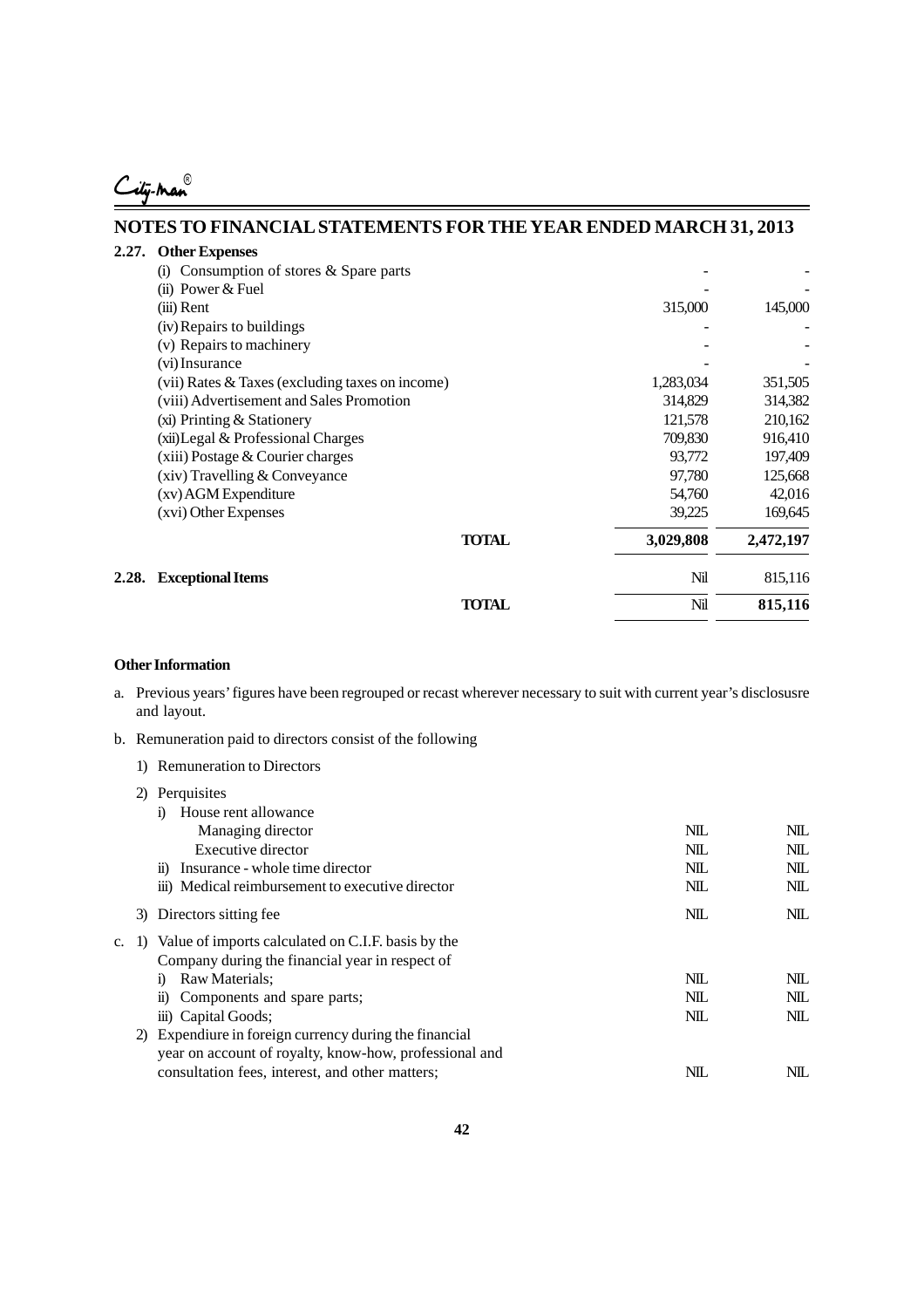| 3) | Total value if all imported raw materials, spare parts and<br>components consumed during the financial year and<br>the total value of all indigenous raw materials, spare<br>parts and components similarly consumed and the<br>percentage of each to the total consumption |            |        |
|----|-----------------------------------------------------------------------------------------------------------------------------------------------------------------------------------------------------------------------------------------------------------------------------|------------|--------|
|    | (i) During the year under reference, the Company has not                                                                                                                                                                                                                    |            |        |
|    | imported any raw materials, spare parts and components                                                                                                                                                                                                                      |            |        |
|    | and hence the value of imports are:                                                                                                                                                                                                                                         | <b>NIL</b> | NIL.   |
|    | (ii) Consumption of finished goods in stock - indegenous                                                                                                                                                                                                                    | NIL.       | NIL    |
|    | (iii) % of indegenous to imported                                                                                                                                                                                                                                           | NIL.       | NIL    |
| 4) | The amount remitted during the year in foreign currencies on account of                                                                                                                                                                                                     | NIL        | NIL    |
|    | dividends with specific mention of the total number of non-resident                                                                                                                                                                                                         |            |        |
|    | shareholders, the total number of share held by them on which the dividends                                                                                                                                                                                                 |            |        |
|    | were due and the year to which the dividend Related                                                                                                                                                                                                                         |            |        |
| 5) | Earning in foreign exchange classified under the following heads, namely :-                                                                                                                                                                                                 |            |        |
|    | (i) Export of goods calculated on FOB basis                                                                                                                                                                                                                                 | NIL        | NIL    |
|    | (ii) Royalty, Know-how, professional and Consultation fee                                                                                                                                                                                                                   | NIL.       | NIL    |
|    | (iii) Interest and dividends                                                                                                                                                                                                                                                | NIL.       | NIL    |
|    | (iv) Other Income, indicating the nature thereof                                                                                                                                                                                                                            | NIL        | NIL    |
| 6  | <b>Auditors' Remuneration - Audit Fee</b>                                                                                                                                                                                                                                   | 50,000     | 50,000 |
|    | -Fee for other services                                                                                                                                                                                                                                                     | 20,000     | 20,000 |

d. Information with regard to Opening Stock, Purchases, Production, Sales & Closing Stock

|                                     |       | <b>Current Year</b> |       | Previous Year |        |
|-------------------------------------|-------|---------------------|-------|---------------|--------|
|                                     | Unit  | Quantity            | Value | Quantity      | Value  |
| (1) Opening stock                   |       |                     |       |               |        |
| Woven garments<br>$\ddot{1}$        | Nos.  | 117                 | 8,190 | 289           | 20,230 |
| Fabrics<br>$\ddot{\mathbf{n}}$      | Mtrs. | nil                 | nil   | nil           | nil    |
| Total                               |       | 117                 | 8,190 | 289           | 20,230 |
| (2) Purchases                       |       | nil                 | nil   | nil           | nil    |
| Total                               |       | 117                 | 8,190 | 289           | 20,230 |
| (3) Production (including job work) |       |                     |       |               |        |
| Woven garments                      | Nos.  | nil                 | nil   | nil           | nil    |
| $(4)$ Sales                         |       |                     |       |               |        |
| Woven garments<br>$\ddot{1}$        | Nos.  | 97                  | 6,984 | 172           | 13,720 |
| Total                               |       | 97                  | 6,984 | 172           | 13,720 |
| Closing stock<br>(5)                |       |                     |       |               |        |
| Woven garments<br>$\ddot{1}$        | Nos.  | 20                  | 1,400 | 117           | 8,190  |
| Fabrics<br>$\ddot{\mathbf{n}}$      | Mtrs. | nil                 | nil   | nil           | nil    |
| Total                               |       | 20                  | 1,400 | 117           | 8,190  |
|                                     | 43    |                     |       |               |        |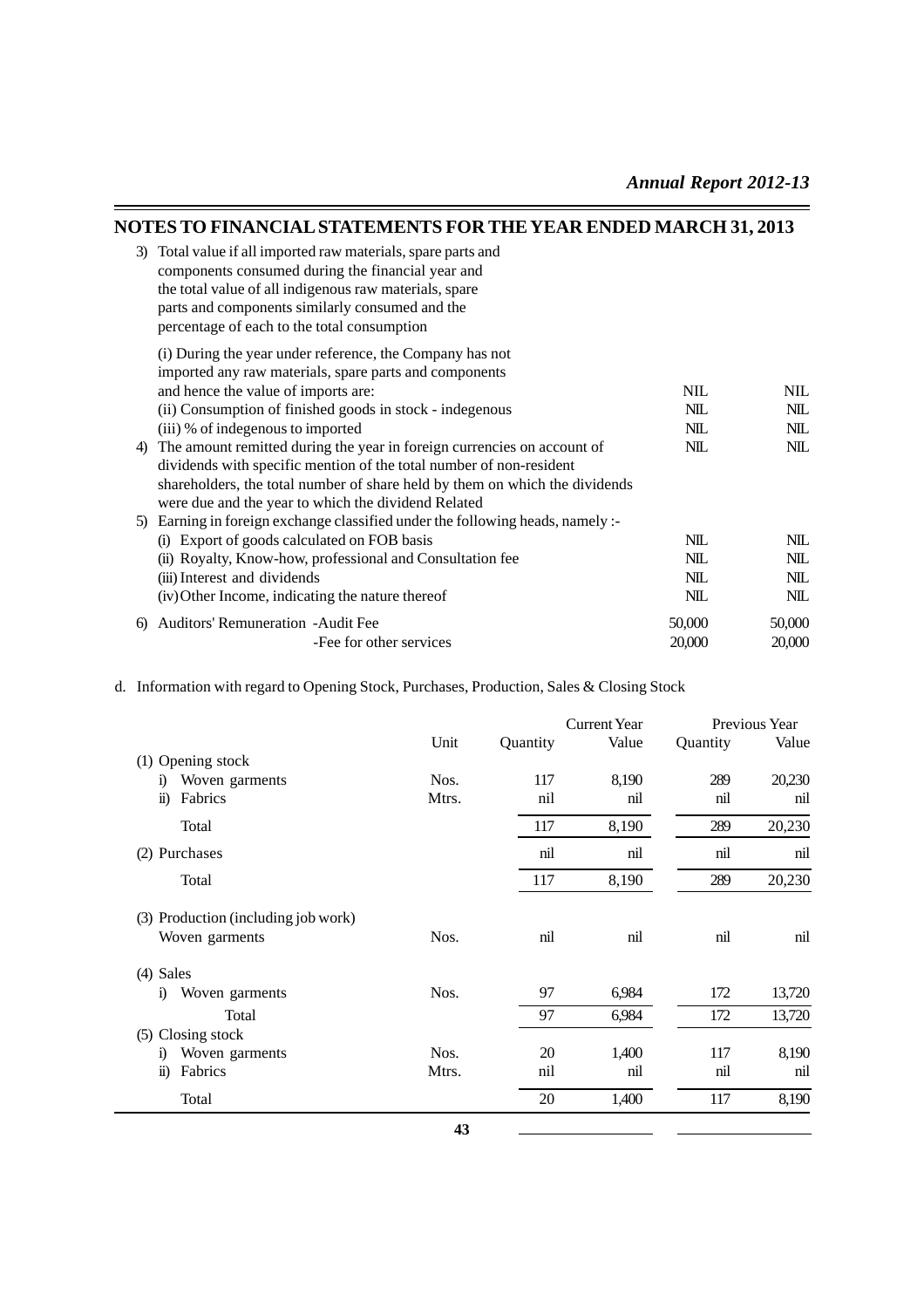City-man

Note:

- i) Purchase are net of returns
- ii) Sales are net of returns but includes damages and compliments
- iii) Production is net of damages in production process
- iv) Information with regards to raw materials and components consumed

| __<br>Fabrics<br>a.   | __<br>Mtrs. | Nil | Nil | <b>Nil</b> | Nil |
|-----------------------|-------------|-----|-----|------------|-----|
| Other materials<br>b. |             |     | Nil |            | Nil |
| Total                 |             |     | Nil |            | Nil |

e. Quantitative information in regard to licensed and installed capacity of the goods manufactured

| Item           | Measure-<br>ment | Unit of<br>capacity | Licenced<br>capacity | Installed<br>production | Actual<br>production | Previous<br>vear |
|----------------|------------------|---------------------|----------------------|-------------------------|----------------------|------------------|
|                |                  |                     |                      |                         | during the           | production       |
|                |                  |                     |                      |                         | year                 |                  |
| Woven garments | units            | N.A.                | N.A.                 | N.A.                    | Nil                  | Nil              |

For and on behalf of the Board of Directors As per our report of even date attached

Santhosh Joseph Karimattam Anup Kumar For CHANDY & ZACHERIA<br>Managing Director Director Chartered Accountants Managing Director Director Director Chartered Accountants

FRN No. 000664S

D.E. Chandrasekaran Thankachan Zacherias LLB, FCA, CISA, DISA Company Secretary Parnter, M. No. 023421

Place : Bangalore Camp : Bangalore Camp : Bangalore Date : 12-07-2013 Date : 12-08-2013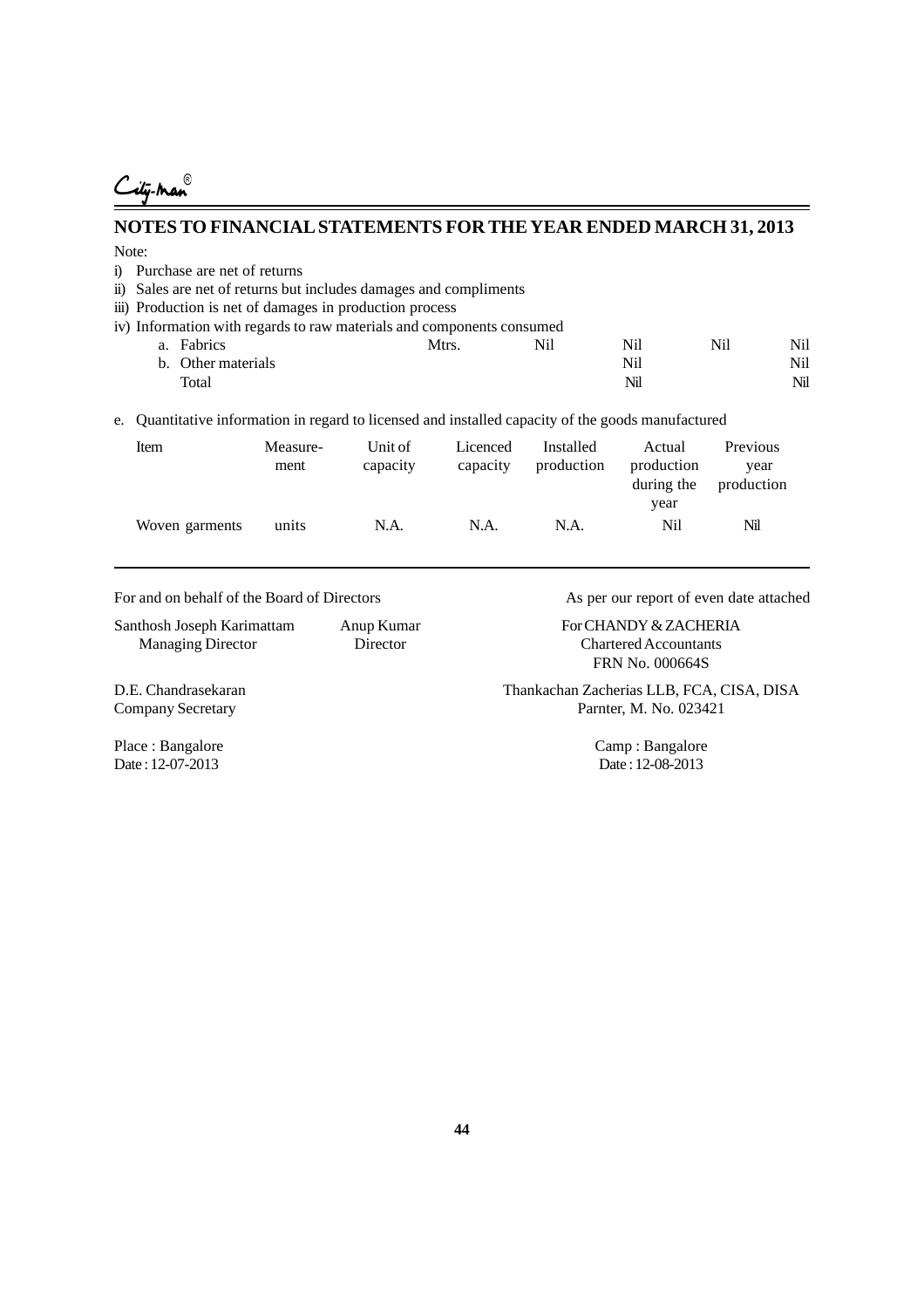# *Annual Report 2012-13*

| CASH FLOW STATEMENT FOR THE PERIOD 01-04-2012 to 31-03-2013           |                            |                                                                           |
|-----------------------------------------------------------------------|----------------------------|---------------------------------------------------------------------------|
|                                                                       |                            | (Rs. Lacs)                                                                |
| A CASH FLOW FROM OPERATING ACTIVITIES                                 | Period as on<br>31.03.2013 | <b>Current Reporting Previous Reporting</b><br>Period as an<br>31.03.2012 |
| Net Profit before tax and extraordinary items                         | (41.04)                    | (34.91)                                                                   |
| Adjustments for :-                                                    |                            |                                                                           |
| Depreciation                                                          | 0.36                       | 0.37                                                                      |
| Preliminary expenses written off                                      |                            |                                                                           |
| Public issue expenses written off                                     |                            |                                                                           |
| Interest                                                              |                            |                                                                           |
| Operating profit before working capital changes<br>Adjustments for :- | (40.68)                    | (34.54)                                                                   |
| Trade and other receivables                                           | (149.88)                   | (5.59)                                                                    |
| Inventories                                                           | (11.17)                    | (714.88)                                                                  |
| Trade and other payable                                               | (0.17)                     | (15.93)                                                                   |
| Cash generated from operations                                        | (201.90)                   | (770.94)                                                                  |
| Interest paid                                                         |                            |                                                                           |
| Direct taxes paid                                                     |                            |                                                                           |
| Cash flow before extraordinary items                                  | (201.90)                   | (770.94)                                                                  |
| Extraordinary items (net)                                             |                            | (7.65)                                                                    |
| Net cash from operating activities (A)                                | (201.90)                   | (778.59)                                                                  |
| <b>B CASH FLOW FROM INVESTING ACTIVITIES</b>                          |                            |                                                                           |
| Purchases of fixed assets                                             |                            | (0.23)                                                                    |
| Sales of fixed assets                                                 |                            |                                                                           |
| Purchases of investments                                              |                            |                                                                           |
| Sale of investments                                                   |                            |                                                                           |
| Interest received                                                     |                            |                                                                           |
| Dividend received                                                     |                            |                                                                           |
| Net cash generated for investing activities (B)                       |                            | (0.23)                                                                    |
| C CASH FLOW FROM FINANCING ACTIVITIES                                 |                            |                                                                           |
| Proceeds from issue of share capital                                  |                            | 700.00                                                                    |
| Proceeds from short and long term borrowings                          | 200.50                     | 80.00                                                                     |
| Repayment of finance and lease liabilities                            |                            |                                                                           |
| Government subsidy received (net)                                     |                            |                                                                           |
| Dividends paid                                                        |                            |                                                                           |
| Net cash generated for financing activities (C)                       | 200.50                     | 780.00                                                                    |
| Net increase in cash and cash equivalents                             | (1.40)                     | 1.18                                                                      |
| Cash and cash equivalents as at 31.03.2012                            | 1.85                       | 0.67                                                                      |
| Cash and cash equivalents as at 31.03.2013                            | 0.45                       | 1.85                                                                      |
|                                                                       |                            |                                                                           |

For and on behalf of the Board of Directors As per our report of even date attached Santhosh Joseph Karimattam Anup Kumar For CHANDY & ZACHERIA<br>Managing Director Director Chartered Accountants Chartered Accountants FRN NO. 000664S D.E. Chandrasekaran Thankachan Zacherias LLB, FCA, CISA, DISA Parnter, M. No. 023421 Place : Bangalore Camp : Bangalore Camp : Bangalore Camp : Bangalore Camp : Bangalore Camp : Bangalore Camp : Bangalore Camp : Bangalore Camp : Bangalore Camp : Bangalore Camp : Bangalore Camp : Bangalore Camp : Bangalore Date: 12-08-2013